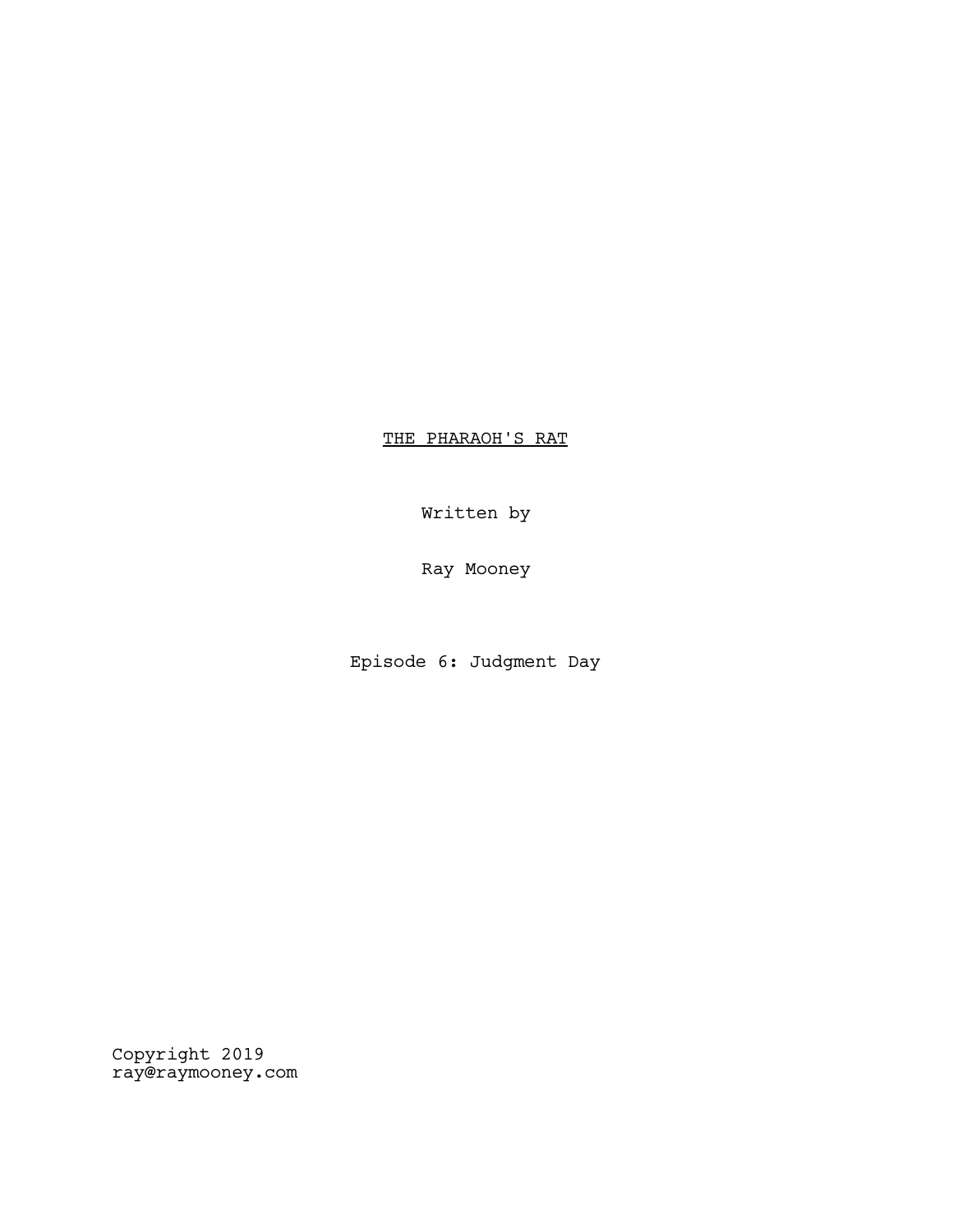### EPISODE SIX OF THE PHARAOH'S RAT: JUDGMENT DAY

FADE IN:

EXT. THE PSYCHIATRIST'S HOMESTEAD - DAY

Two horses, Sarah Sands and Hoi Polloi, finish a training sprint neck to neck.

Both JOCKEYS use their whips.

INT. THE PSYCHIATRIST'S STABLES - SAME DAY

Sarah Sands and Hoi Polloi are led into the Psychiatrist's stables by a STABLE HAND.

Recordings of racecourse announcers blast away.

ANNOUNCER V.O. ...and it's Young Gun a length and a half to Pharaoh's Rat, but Pharaoh's Rat is moving up wide...She's putting in a high effort and it's The Rat's race...

The horses pass an enclosed horse. Young Gun is printed on the stable door.

Sarah Sands is put into the next enclosure, with Sarah Sands on the door.

> ANNOUNCER V.O. ...They're away brilliantly to the cheers of the crowd...

Hoi Polloi is stabled into the next enclosure, with Hoi Polloi on the door.

### ANNOUNCER V.O.

Hoi Polloi has made its way to the lead...and a long way back is Pharaoh's Rat...but here he comes...a hundred metres to go and they're neck and neck, but the Rat seems to be grinding it out the better...Hoi Polloi's trying to go with him, but not today, ladies and gentlemen, today is the Rat's day...

The announcer is drowned out by machinery and the sounds of a horse being ridden hard.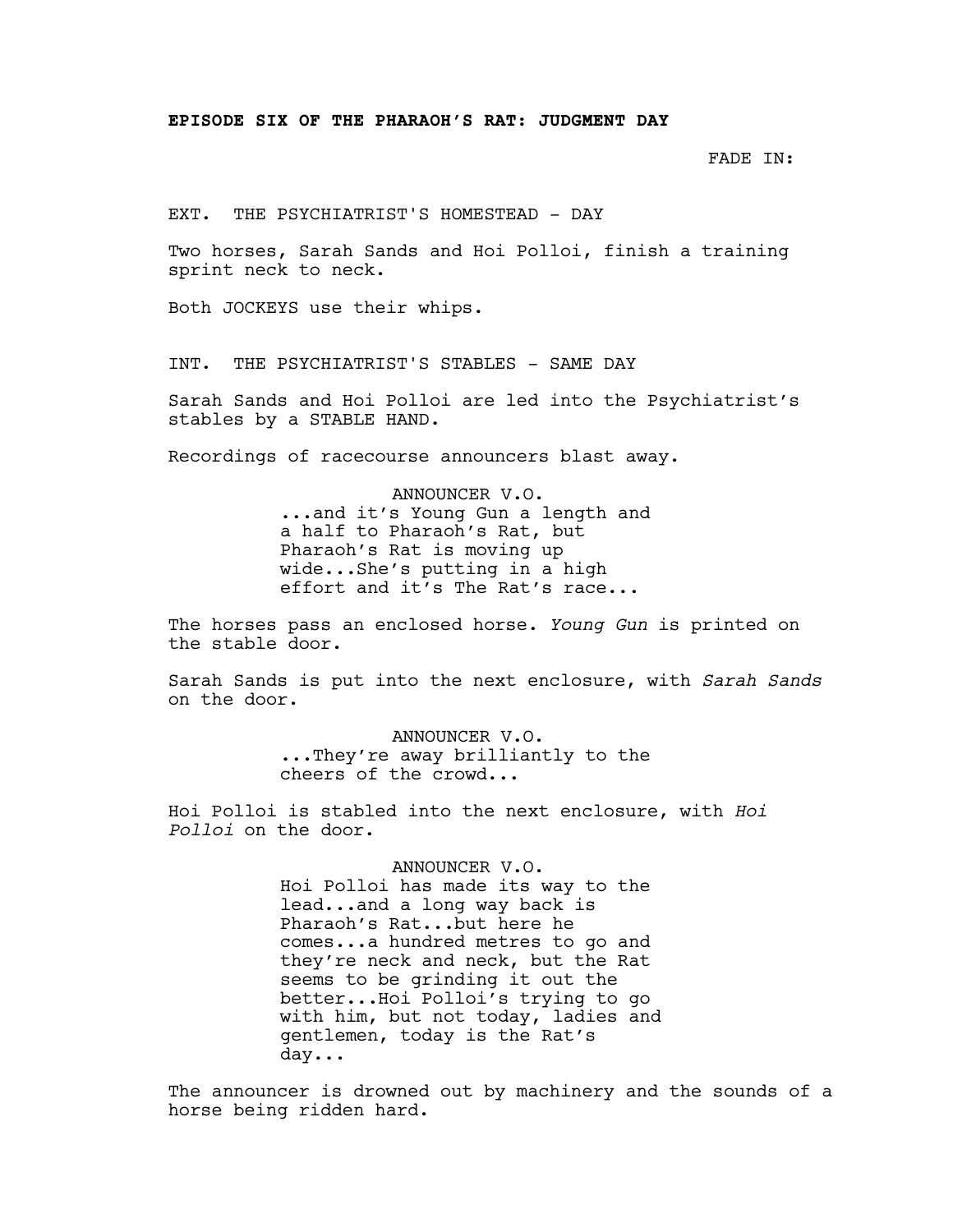The covered white shoes of The Pharaoh's Rat sprint on a hard surface.

Every muscle in Pharaoh's Rat legs and rump strain as loud classical music now dominates.

The jockey uses his whip to encourage more from The Pharaoh's Rat.

They are running on a specially designed treadmill hooked up to measuring devices.

The Psychiatrist records information under three columns on a whiteboard: heart rate, gallop speed and blood lactate. The figures continually increase.

Bert(D) watches unemotionally from an armchair.

The Psychiatrist increases the incline of the treadmill.

The jockey shows slight concern.

The Psychiatrist records more figures.

The Pharaoh's Rat is tiring.

The Psychiatrist increases the incline.

The jockey is concerned.

The Psychiatrist turns the music up.

Bert(D) smiles to himself.

INT. VIVIANNE'S HOUSE - DAY

Vivianne carries a suitcase to the front door.

She opens the front door.

Foxy, dressed conservatively, stands defiantly in the middle of the lounge.

## **FOXY** I'm not going!

Vivianne looks at the Derelict leaning against a wall and holding an open laptop. He wears gloves.

He shrugs for Vivianne's benefit.

The laptop shows footage of what's happening outside Vivianne's front door.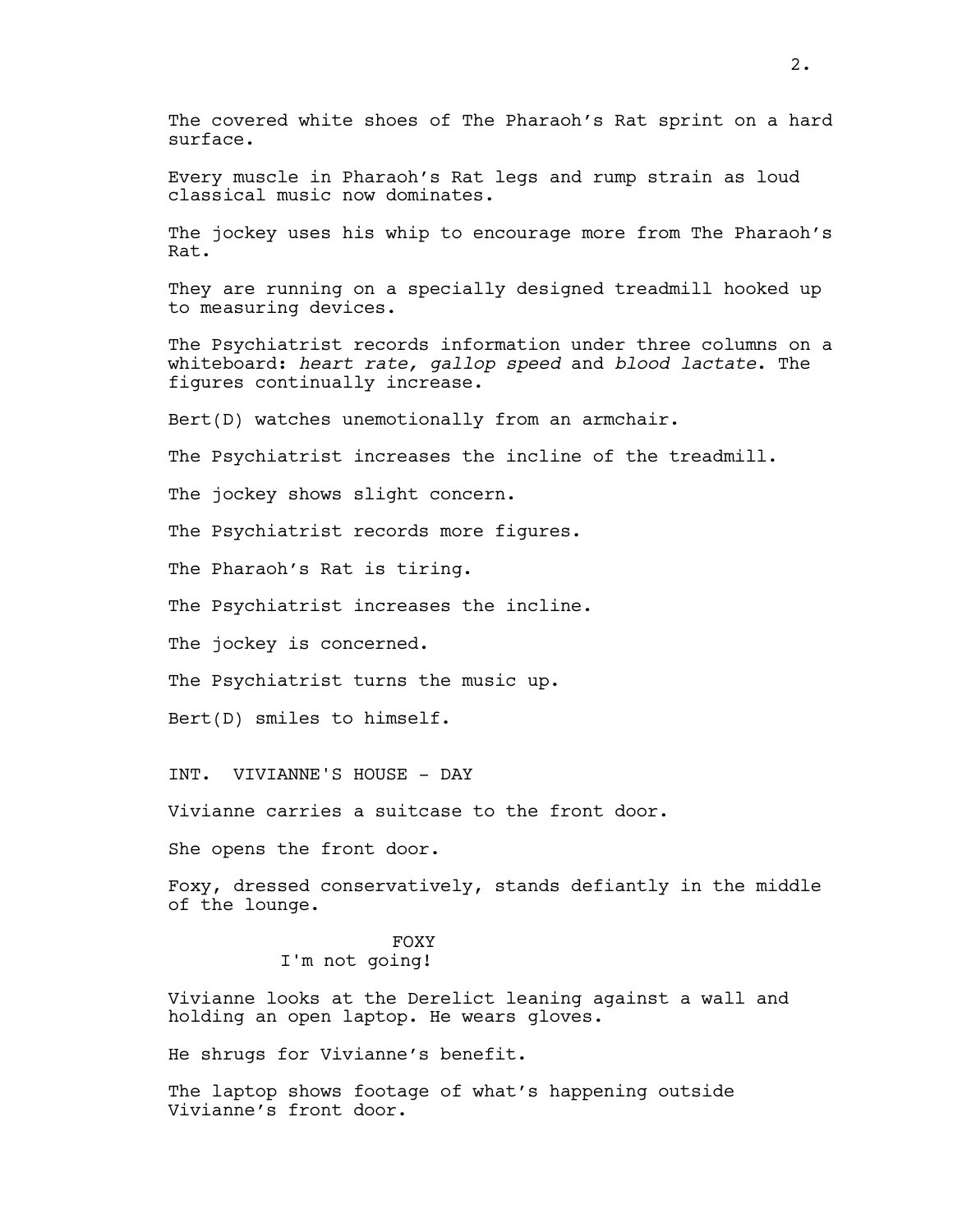### VIVIANNE

It's only for a week! Troy's taking you to the airport.

FOXY Mum, I've got study and...I'm meeting someone. Oh shit...

Foxy breaks down.

FOXY We were supposed to meet this weekend.

Vivianne hugs her.

The Derelict remains against the wall and watches his laptop screen.

Troy hurries down the stairs, grabs the suitcase.

**TROY** 

Come on.

He takes the suitcase out the front door. Vivianne walk Foxy to the front door.

> VIVIANNE I'll ring every night.

Foxy leaves.

Vivianne closes the door and leans against it.

The Derelict's laptop shows Foxy and Troy leaving.

INT. CORRIGAN'S HOUSE, OFFICE - SAME DAY

Corrigan watches his computer. He sees Foxy and Troy leaving Vivianne's house.

He switches surveillance to Vivianne's empty shower. He can hear footsteps approaching her shower.

His screen goes blank.

He desperately presses enter. HARDWARE PROBLEM: CONTACT INSTALLER appears on his screen.

INT. VIVIANNE'S HOUSE, SHOWER - SAME DAY The Derelict closed his laptop.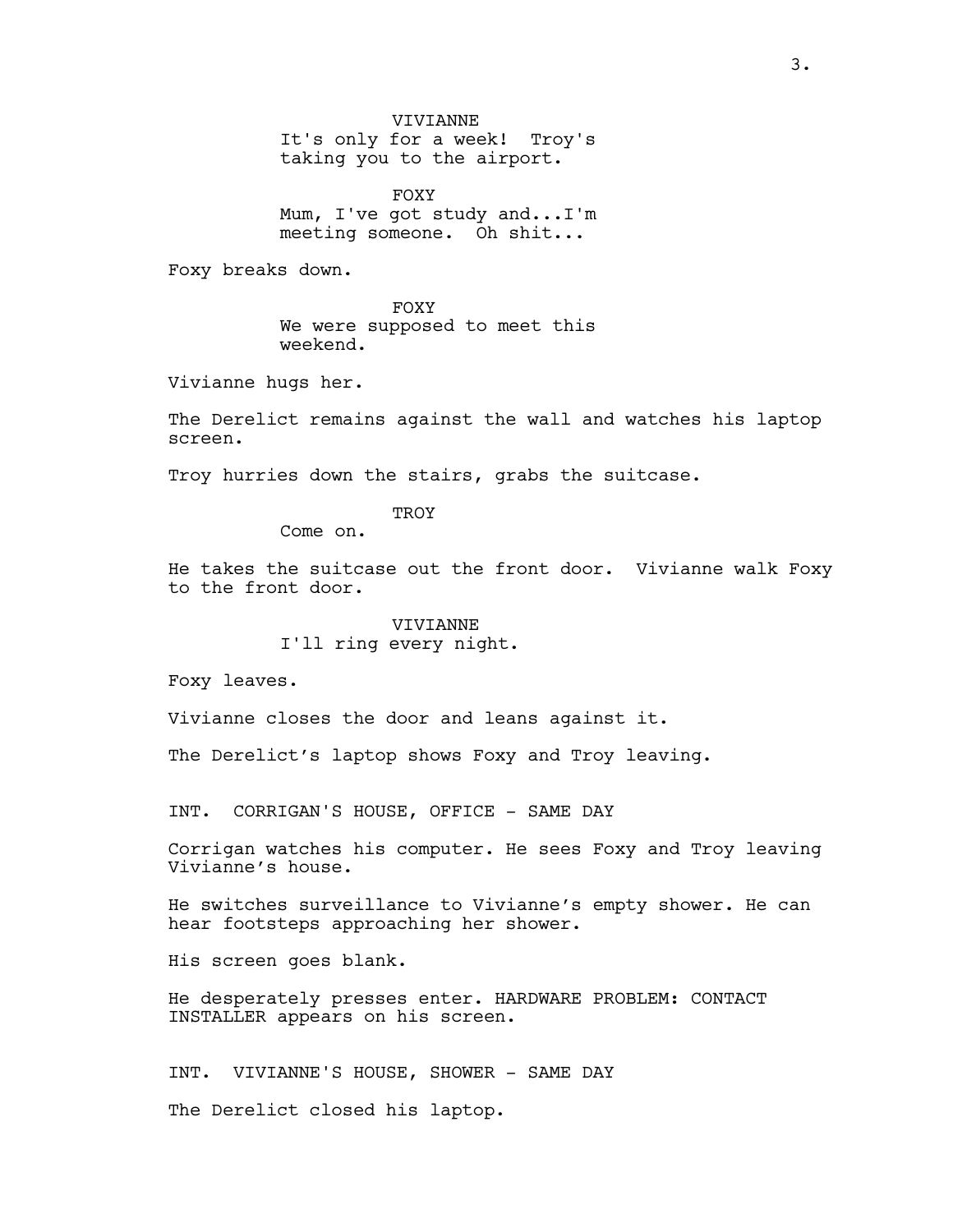## DERELICT Goodbye, Frankie Boy.

INT. VIVIANNE'S HOUSE, LOUNGE - SAME DAY

The Derelict has showered and shaved. Wearing a towel he carries his clothes as he enters the lounge.

Vivianne looks at his hands.

He immediately turns his back and puts his gloves on.

The Derelict sits at the table where Vivianne has prepared toast and orange juice. She stares at his gloved hands.

> VIVIANNE Do you know who you really are?

DERELICT I spent years in an asylum trying to answer that.

VIVIANNE So who are you?

DERELICT We're all trying to be different from who we are.

VIVIANNE That's bullshit!

The Derelict refers to the book, The Pharaohs, which is on the table.

> DERELICT You know the Pharaohs mummified Ichneumons?

At first she doesn't respond. He enjoys eating his toast.

VIVIANNE Why would they do that?

DERELICT (eating) Because they believed Ichneumons ate out the hearts of sinners on judgment day.

The Derelict grins, Vivianne politely smiles. There is a moment of tender eye contact.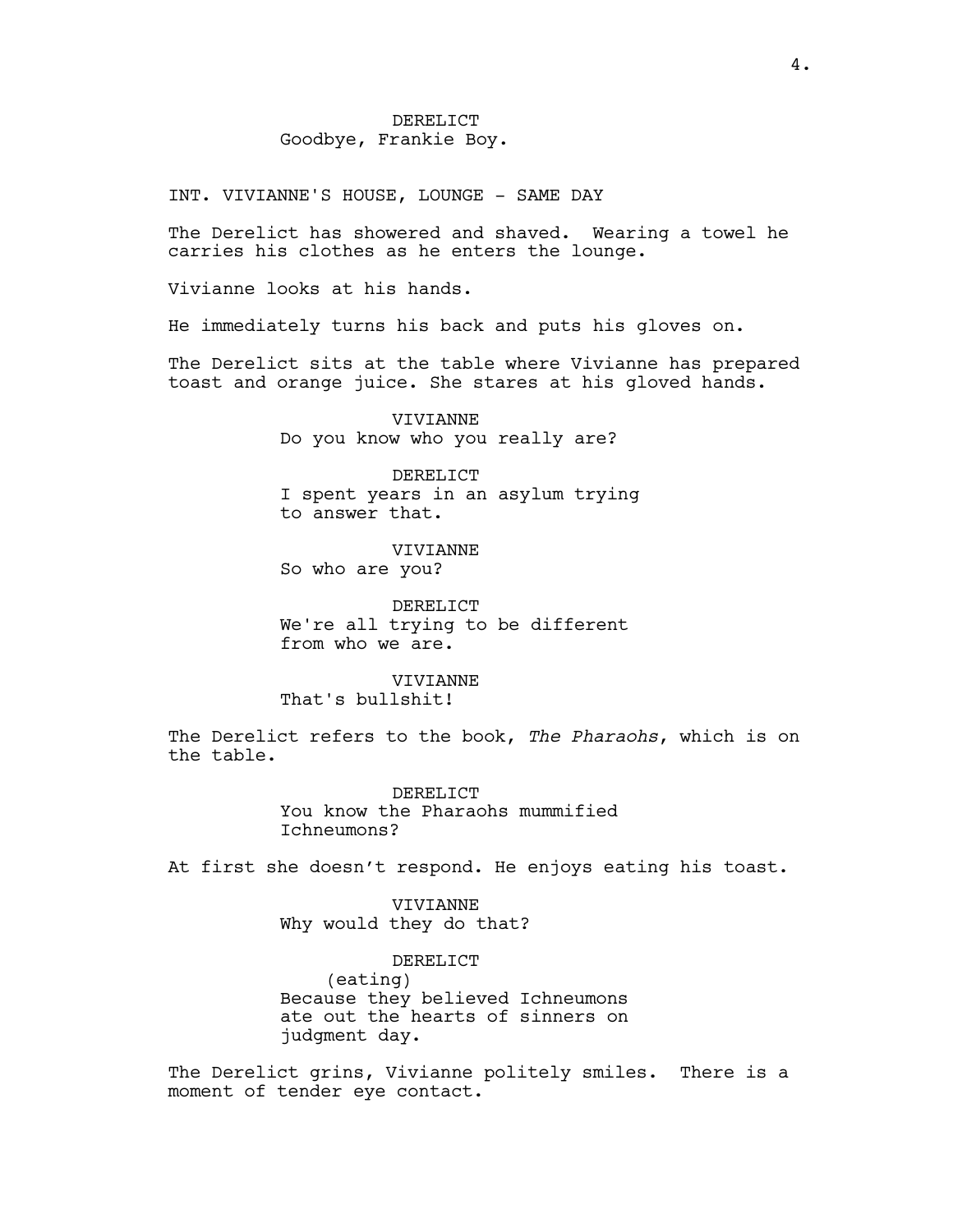Vivianne shakes her head.

DERELICT

What?

VIVIANNE Don't give me that bullshit! I mean it.

DERELICT A bloke's gotta try, doesn't he?

The Derelict grins.

INT. TROY'S CAR - SAME DAY

Foxy removes her top and puts on her school uniform.

Troy's eyes are transfixed on the road as he drives into Sydney airport.

> TROY V.O. I need to hear this again, slowly.

INT. AIRPORT - DAY

Foxy, now in skimpy school uniform and holding an airline ticket, walks with Troy to the area for arriving international travellers.

> DERELICT V.O. We have a horse that can't lose.

TROY V.O. (disappointed) I thought that's what you said.

EXT. CAB - DAY

A cab drives into Sydney International Airport.

INT. CAB - SAME DAY

We see only the Derelict's face as he sits motionless in the front seat of a cab.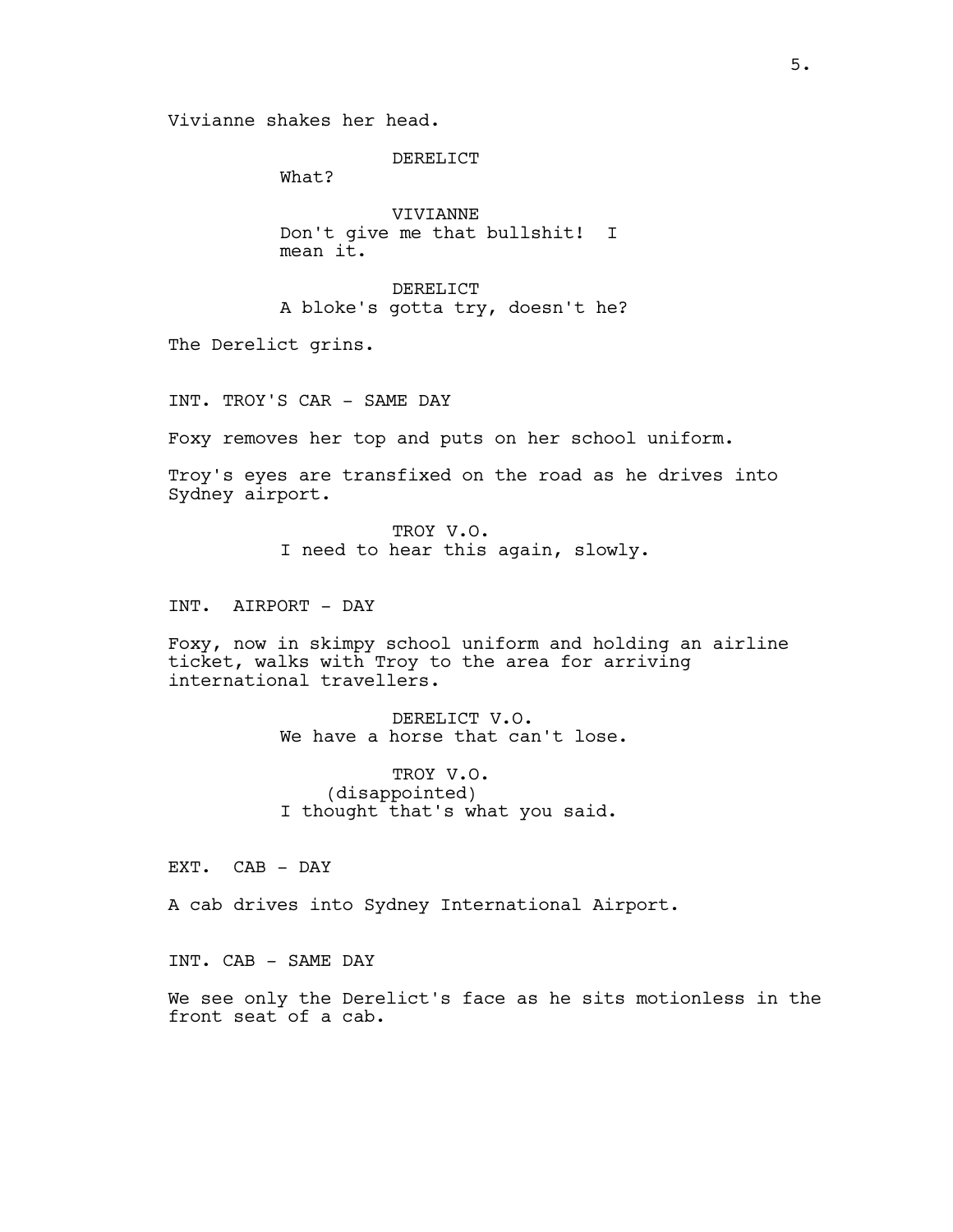DERELICT V.O. The trainer reckons if it doesn't win by the length of the straight he'll donate his reproductive organs to science.

TROY V.O. Let's hope he's not already a eunuch!

DERELICT V.O. All we have to do is to get Corrigan's bookmaker to lay it at ten to one.

TROY V.O. What's it expected to start at?

DERELICT V.O. Two's maybe three's.

TROY V.O. Oh gawd! A horse that can't lose and you expect it to start at ten to one!

VIVIANNE V.O. And how do we get a bookmaker to lay a certainly at ten to one?

DERELICT V.O. That's my department. We wack a million on the nose and walk away with ten million. It's the infallible system.

TROY V.O.

Infallible?

DERELICT V.O. There is one slight hitch though.

TROY V.O. What's that?

DERELICT V.O. The matter of a million dollars.

INT. COSTUME HIRE SHOP - SAME DAY

Vivianne enters a costume hire shop.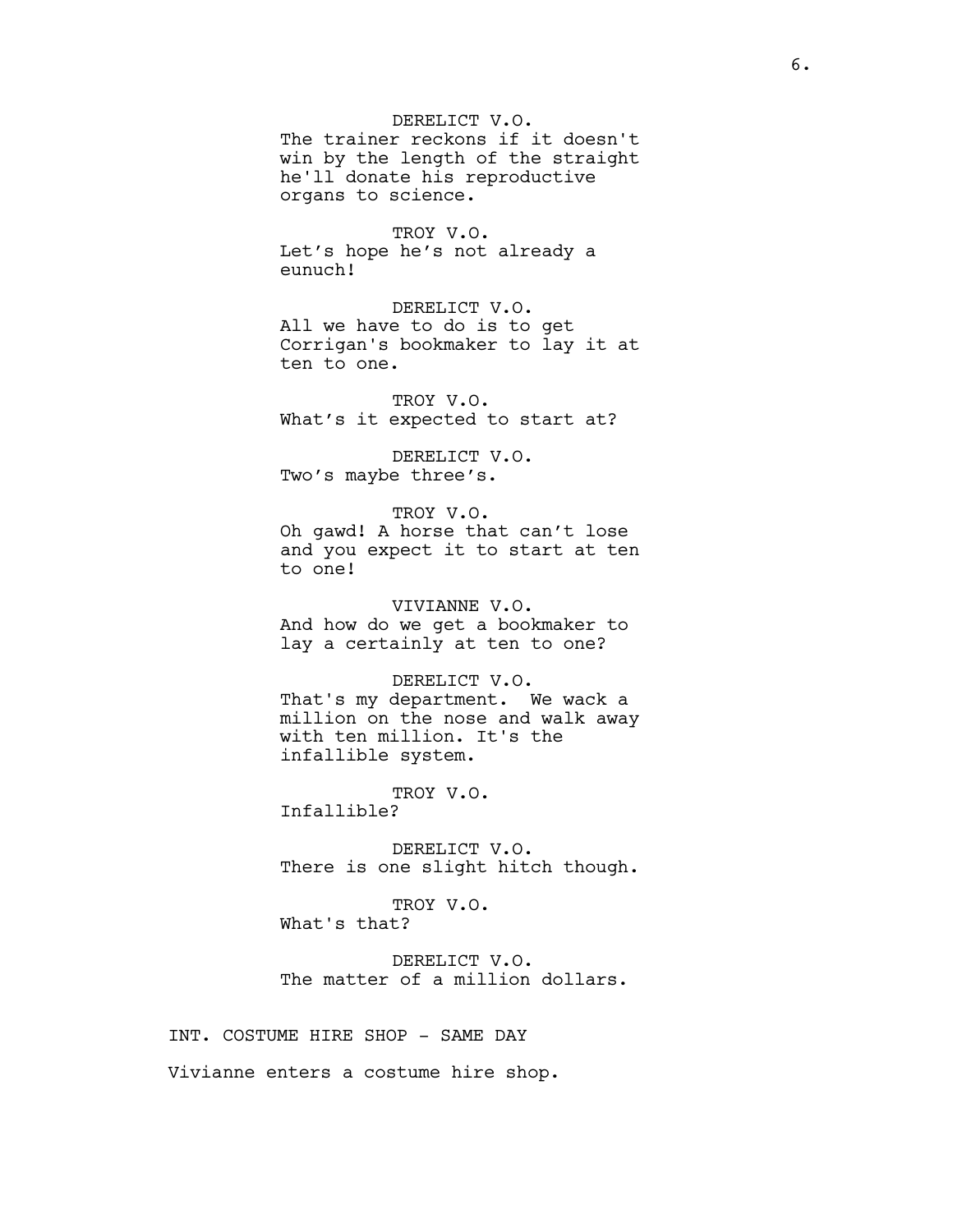VIVIANNE V.O. I knew you had a bloody ulterior motive!

INT. SYDNEY INTERNATIONAL AIRPORT - SAME DAY

Troy, dressed as a chauffeur(T), holds a sign reading Edgar Wiley Jnr, for people arriving from an LA flight.

He stands in front of other people holding signs, among them the real CHAUFFEUR 30, with another Edgar Wiley Jnr sign.

Foxy drops her ticket and bends over in front of the real chauffeur, distracting him so EDGAR WILEY JNR, (Derelict) can join the emerging passengers.

Wiley(D) immediately identifies himself to the real Chauffeur, simultaneously with the genuine EDGAR WILEY JNR, identifying himself to Troy.

> E.W.JNR (pointing to Troy's sign) Ah, son of a gun.

REAL CHAUFFEUR (to E.W.Jnr (D)) Got any luggage?

E.W.JNR (D) (accentuated American accent) She'll be sweet, mate.

**TROY** (to E.W.Jnr) Got any baggage?

EDGAR WILEY JNR What d'you think, pal?

EXT. TOWN HALL - DAY

A sign outside the entrance to the town hall reads: LAW SOCIETY - Guest Speaker EDGAR WILEY JNR.

INT. TOWN HALL - DAY

The Town Hall is packed with members of the LEGAL FRATERNITY seated.

Sir Manfred stands at the podium.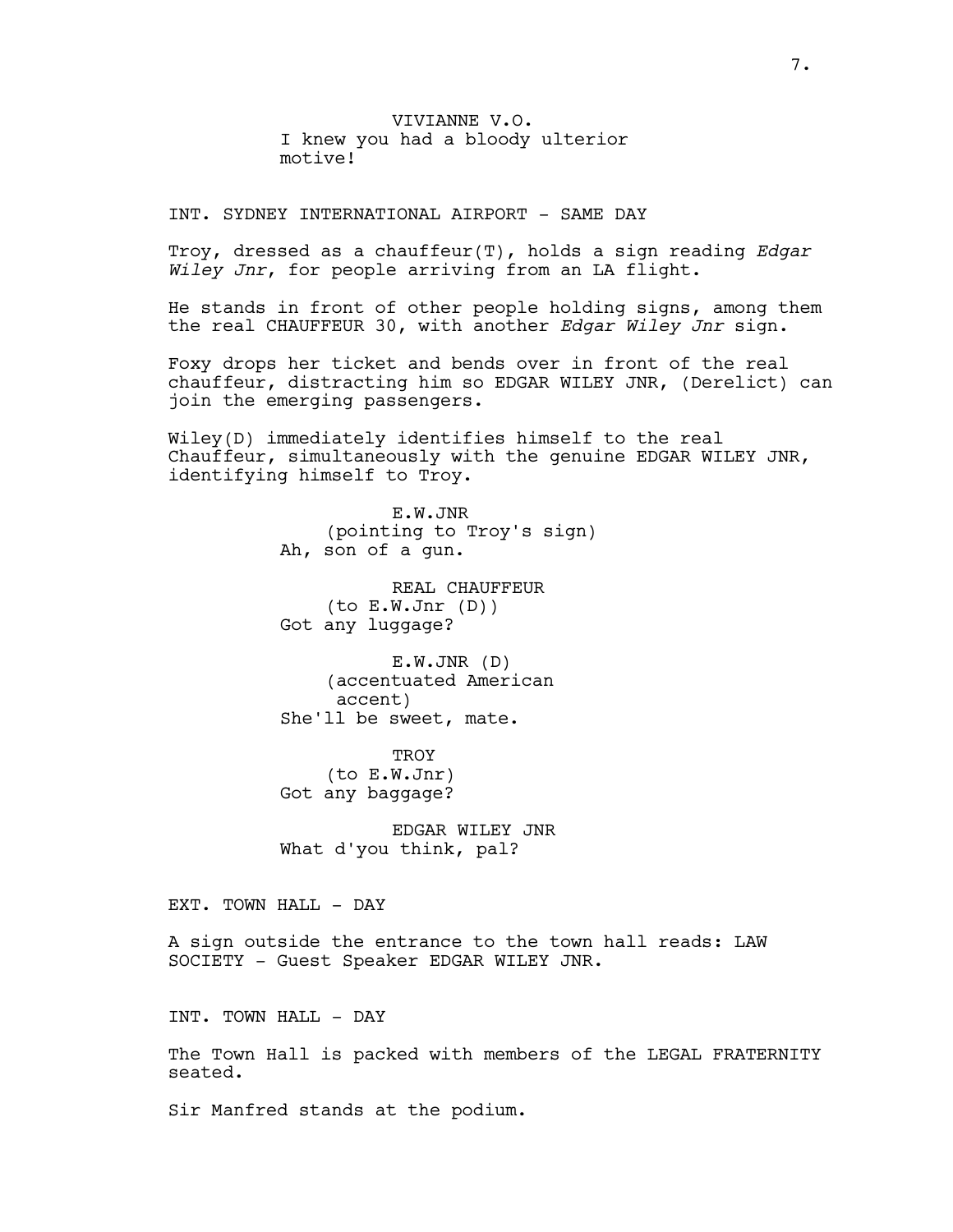# SIR MANFRED

It gives me great pleasure to welcome as our honoured guest, all the way from the US of A, to deliver the opening lecture on 'Fraud in the Twenty First Century', the Director of the FBI, Edgar Wiley Jnr.

E.W.JNR (D), standing to the side, smiles broadly and waves to his audience.

INT. CAR - SAME DAY

Troy pulls up outside the Bourbon and Beefsteak Restaurant in King's Cross.

> EDGAR WILEY JNR This is your Town Hall?

**TROY** Didn't you know? The lecture's been moved for security reasons.

Wiley reluctantly gets out of the car. He is immediately approached by a female PROSTITUTE 20.

> **TROY** (yelling) Through the front door, down to the basement. I'll take your baggage to the hotel.

A car, soliciting the prostitute, blocks Troy's car.

Troy angrily beeps his car horn.

The Prostitute thumbs him.

INT. TOWN HALL - SAME DAY

The audience give a standing ovation to E.W.JNR (D) as he takes the podium.

> DERELICT V.O. Whatever happens don't be late.

TROY V.O. You just worry about that you've gotta do!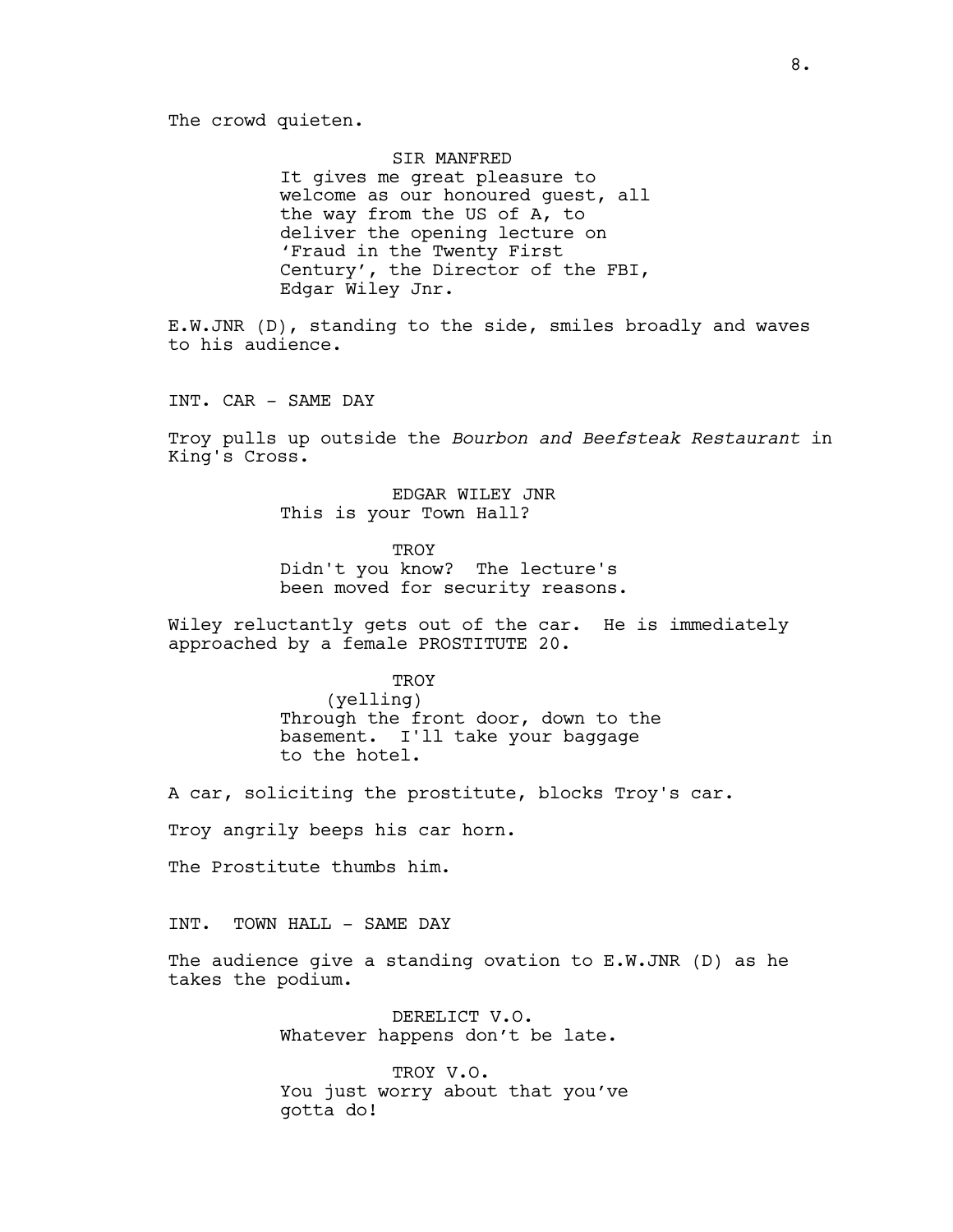E.W.JNR (D) anxiously looks for Troy.

E.W.JNR (D) places notes on the podium.

E.W.JNR (D) Thank you, Sir Manfred. Ah...you know, I once had a friend called Manfred...

Sir Manfred smiles jovially.

E.W.JNR (D) ...who was so politically correct he changed his name to Personfred.

The humour doesn't work on Sir Manfred.

E.W.JNR (D) waits for the ecstatic laughter to cease. He's stalling for Troy to arrive.

> E.W.JNR (D) (waving notes) I fully intended delivering this prepared speech but on my way from the airport I asked my driver to give a lift to a young hitchhiker. The story she told me of the abuse she'd suffered, I thought, well what better service could I be to Australia than to deliver a speech on the pernicious crime of fraud within the traditional family setting. A crime on which I might add, we Yankees are well qualified to speak.

Some of the audience shift uneasy. Sir Manfred, annoyed, checks his agenda notes.

> E.W.JNR (D) And what better audience than the very people to whom we entrust our legal system?

There are mutterings from the audience.

E.W.JNR (D) smiles at Sir Manfred, who shows concern but returns the smile.

E.W.JNR (D) anxiously looks towards the door.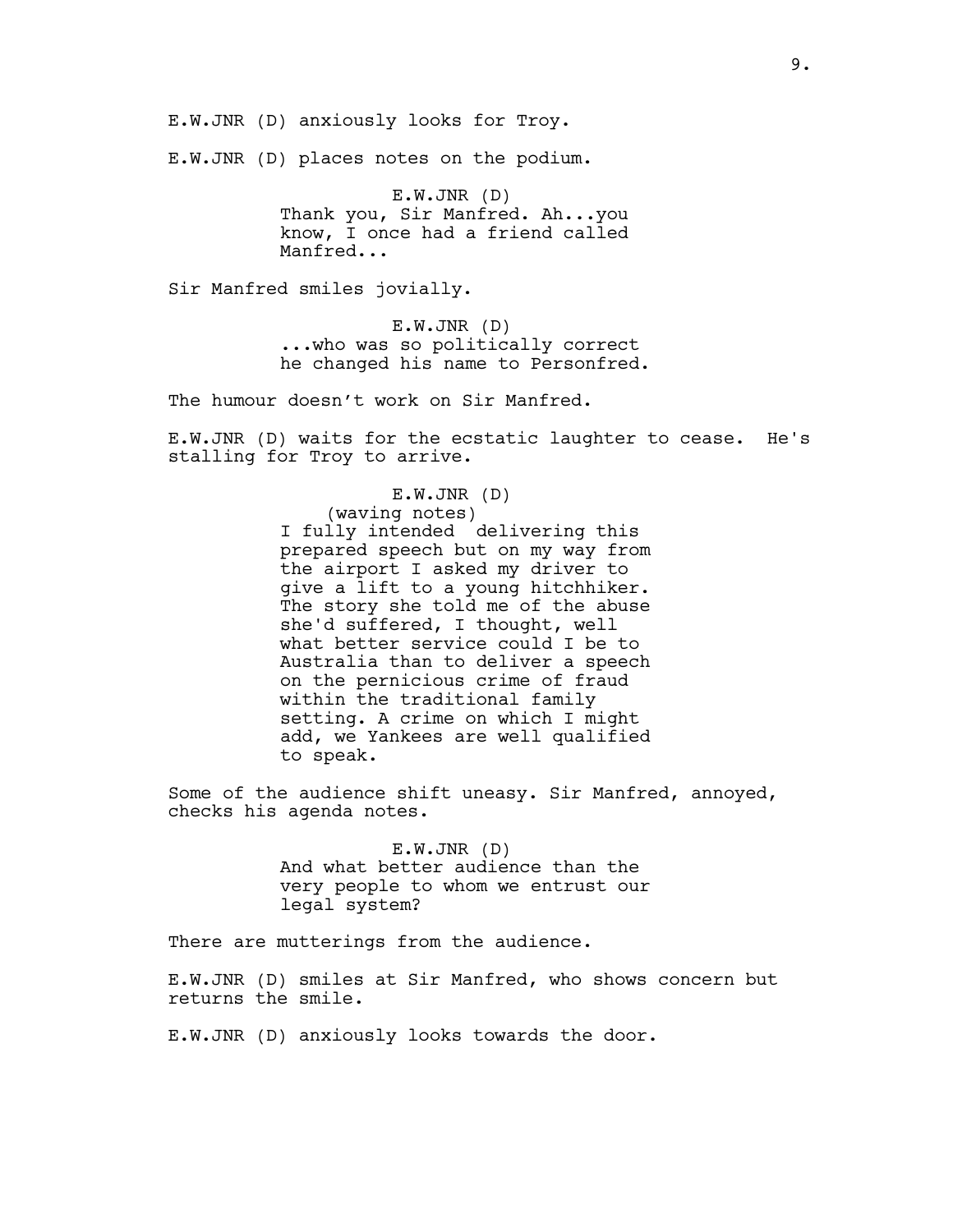E.W.JNR (D) In fact I was so taken by this young child's story I invited her to present it in person.

The doors swing open and Foxy saunters down the isle.

Sir Manfred freezes.

Foxy indicates to E.W.JNR (D) that Troy hasn't arrived.

E.W.JNR (D) But I don't think she's quite made up her mind. Perhaps I could seek your indulgence for a short break? Shall we say five minutes?

SIR MANFRED Certainly, um , we'll take a five minute break.

Nobody leaves their seat but the audience restlessly talk among themselves.

Foxy apprehensively looks around.

Troy, disguised as a Detective, hurriedly enters clutching a folder.

Foxy is relieved at Troy arriving.

Sir Manfred notices Foxy acknowledging E.W.JNR (D).

SIR MANFRED You're not Sir Wiley. (to Foxy) Did they put you up to this? (to the Detective (T)) And who're you?

DETECTIVE (T) I'm with the Sexual Assault Unit.

The Detective (T) indicates the folder.

SIR MANFRED

What!

DETECTIVE (T) We know everything about you, times, places, all verified.

Sir Manfred acts dumfounded.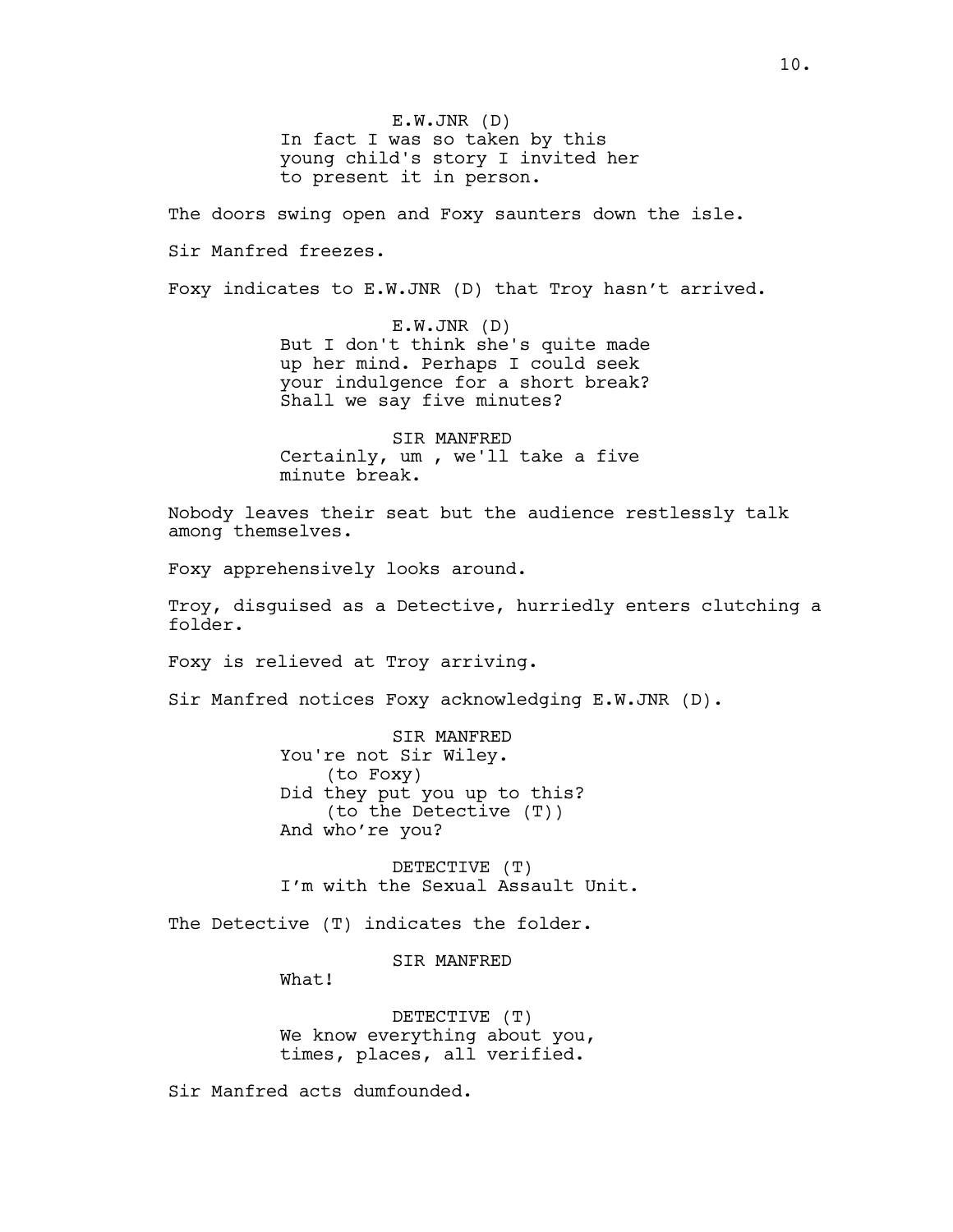E.W.JNR (D) I could tell the audience everything, but that would cause further distress to this lovely child.

SIR MANFRED Child! Wha..! What are you talking about? She's not a child! I've never touched her! (to Foxy) I've never touched you! Tell them!

FOXY (screaming) Yes you did, you pig!

Sir Manfred pushes Foxy away. The audience prick up their ears.

> FOXY (screaming) You're circumcised! You have a mole under your tiny balls.

Sir Manfred attempts to sush her.

FOXY (pointing) That side, right there!

SIR MANFRED (whispering) What do you want from me?

E.W.JNR (D) One million dollars?

SIR MANFRED Are you crazy?

**FOXY** Give it to them!

E.W.JNR (D) indicates for Foxy to quieten and move back. She does.

> E.W.JNR (D) Call it conscience money.

SIR MANFRED I haven't got that sort of money!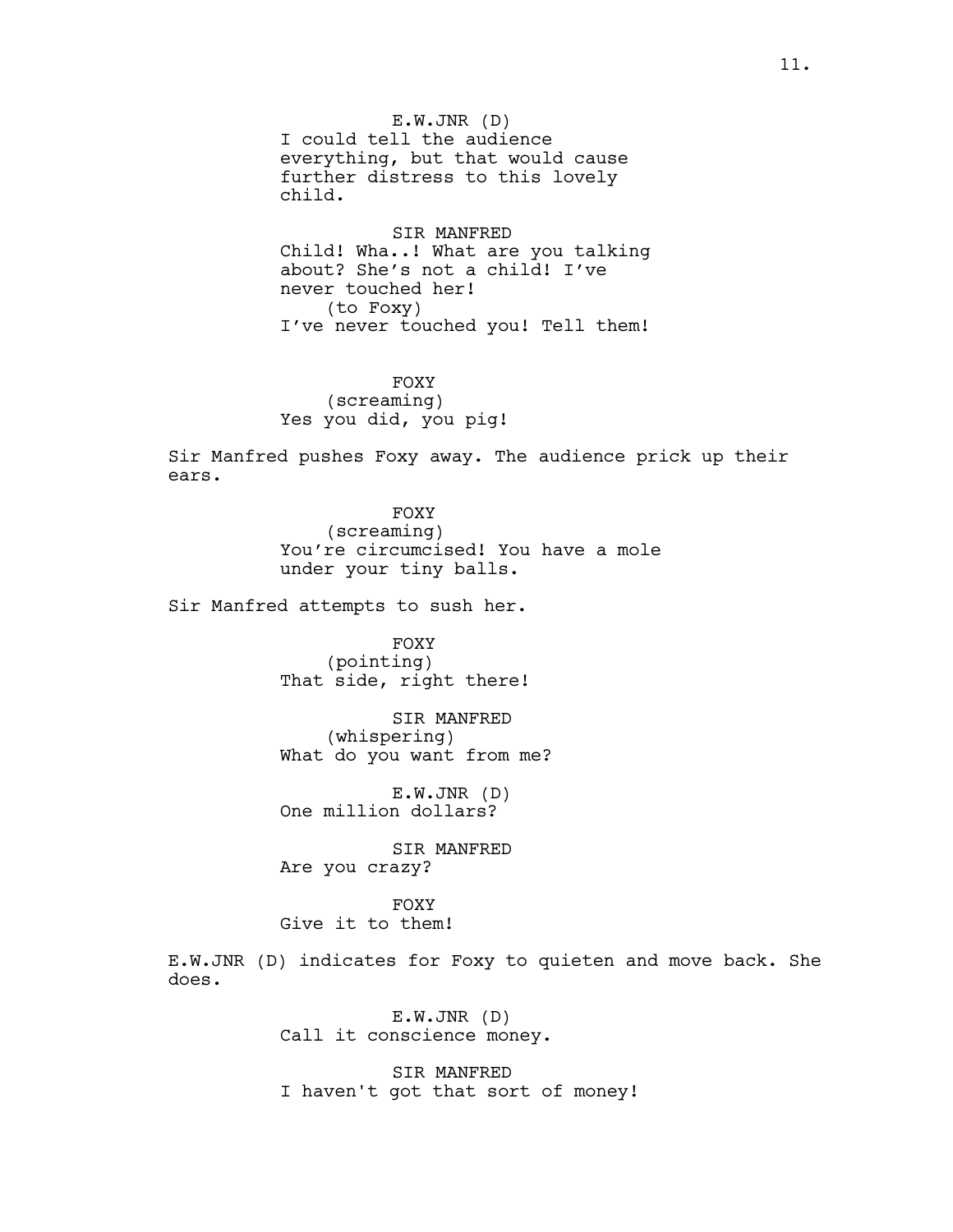E.W.JNR (D) I believe you're friends with a Mr Corrigan?

SIR MANFRED

Yes, but...

E.W.JNR(D) hands Sir Manfred a piece of paper.

E.W.JNR (D) Place it in this account, this bank, by two this afternoon. My man will pick it up at two precisely.

SIR MANFRED You'll never get away with this.

E.W.JNR (D) I think I will.

The Detective waves the folder at Sir Manfred.

DETECTIVE (T) If it's not in the account by two sharp this report will be distributed to the media.

FOXY And I'll tell mum everything, you pig.

SIR MANFRED (to Foxy) If I do, promise you'll never tell anyone else?

DETECTIVE (T) She doesn't have to promise you anything!

FOXY Only if you keep away from me.

Sir Manfred nods.

Foxy hurries away.

SIR MANFRED I want that report.

DETECTIVE (T) Once the money's transferred that's the last anyone will ever see of it.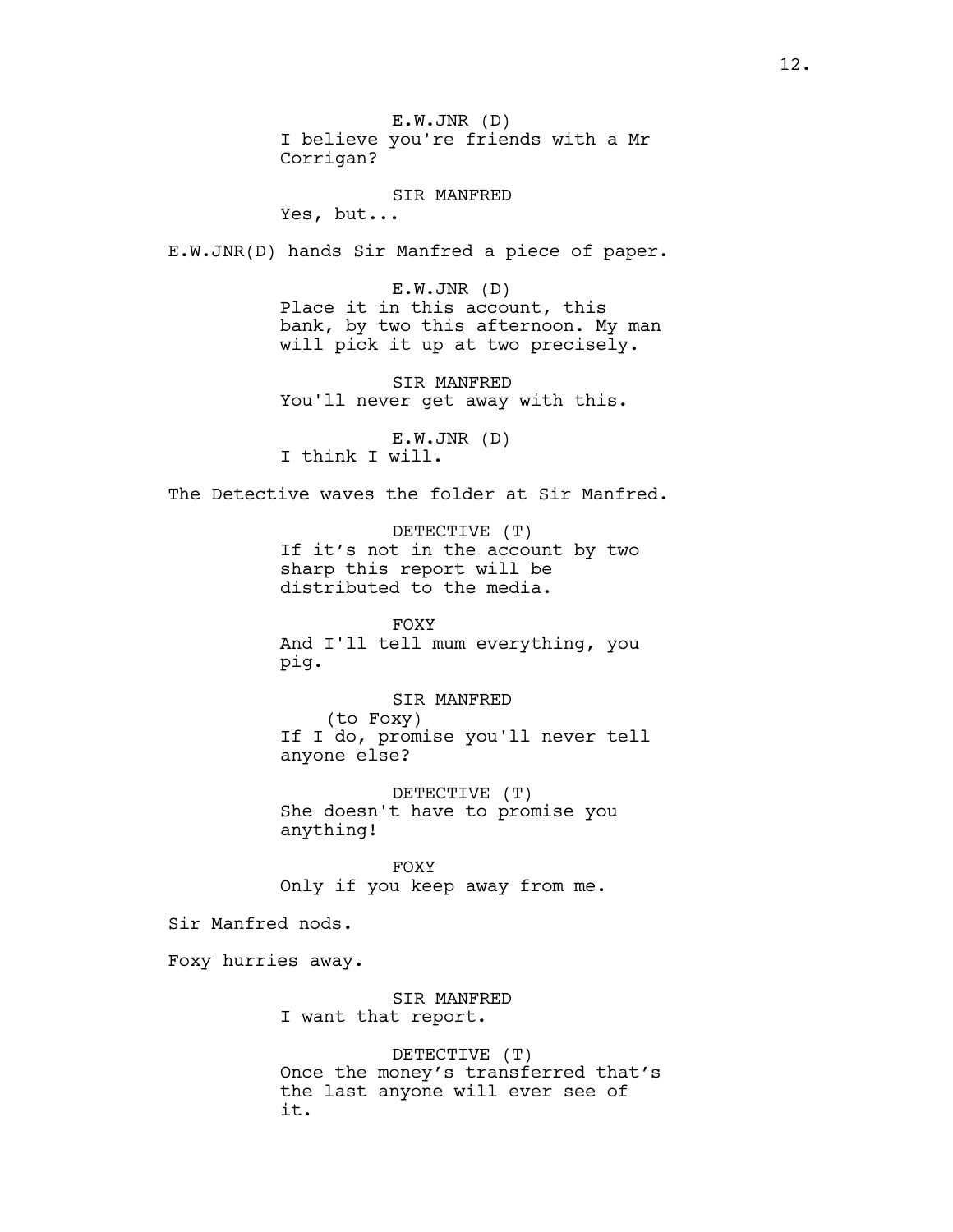The Detective(T) and E.W.JNR(D) walk away.

SIR MANFRED What about the speech?

E.W.JNR (D) Oh, didn't I mention it? I've arranged a replacement.

The Detective(T) nods towards the entrance.

The Junkie and his girlfriend, from Troy's office, appear.

The Detective(T) indicates the podium. The Junkie makes his way to the podium.

JUNKIE

Beauty! (to the audience) Yo, Niggers, how they hanging?

INT. FOYER, TOWN HALL - SAME DAY

Foxy, shaken by the ordeal, skoals two glasses of wine from a table.

> JUNKIE V.O. You Niggers any idea how the pig's fucken treat us these days? The fucken swine!

INT. PSYCHIATRIST'S STABLES - SAME DAY

An open stable door has the name SARAH SANDS written on it.

The Psychiatrist is preparing Sarah Sands for shoeing. The heavy horse shoe is next to him on an anvil.

INT. SIR MANFRED'S CAR - SAME DAY

Sir Manfred and the Police Commissioner stake out a bank from Sir Manfred's car.

The Commissioner uses binoculars.

He checks another car containing four DETECTIVES.

COMMISSIONER And you say they intend killing you and your wife?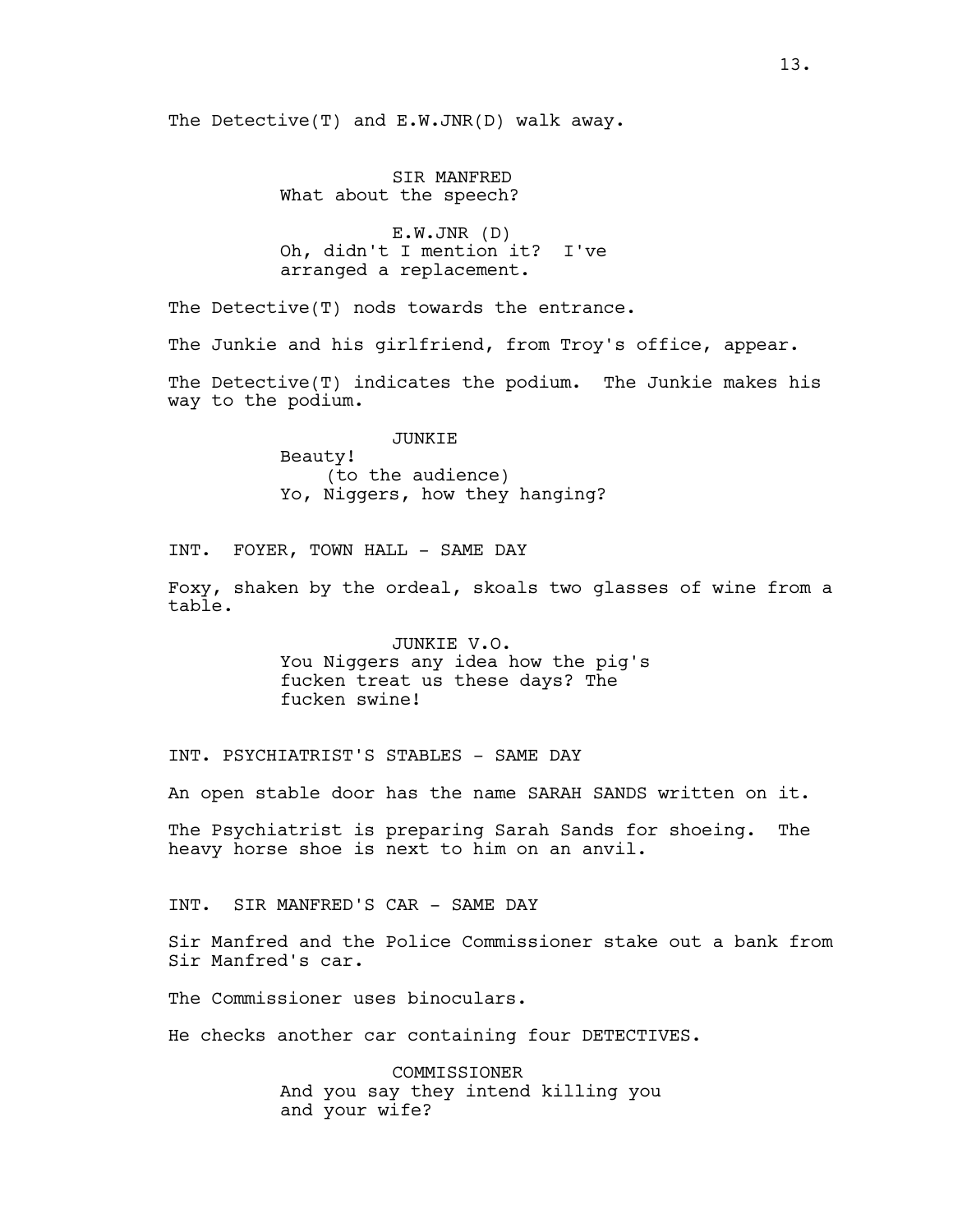## SIR MANFRED

Apparently by flying in a group of<br>assassins from the Middle East. I assassins from the Middle East. arranged the money from Mr Corrigan without thinking. Then I said to myself...

EXT. BANK - SAME DAY

A Chauffeur driven car pulls up near the bank.

BENNY McPHERSON (Derelict) and his HENCHMAN (Troy) enter the bank. The Henchman carries a satchel.

> SIR MANFRED V.O. ...I'm not going to give in to terrorists!

> > COMMISSIONER V.O.

Bugger!

A DETECTIVE 30, discreetly follows McPherson into the bank.

SIR MANFRED V.O.

What?

COMMISSIONER V.O. That's Benny McPherson.

SIR MANFRED V.O. Are you sure?

INT. BANK - SAME DAY

The DETECTIVE observes McPherson(D) talking to Troy's Bank Manager.

The Henchman(T) is sweating.

The Manager nods agreement and they enter the Manager's office.

The Detective speaks into his mobile.

INT. CAR - SAME DAY

The Commissioner replies into his mobile.

COMMISSIONER (into mobile) Call it off.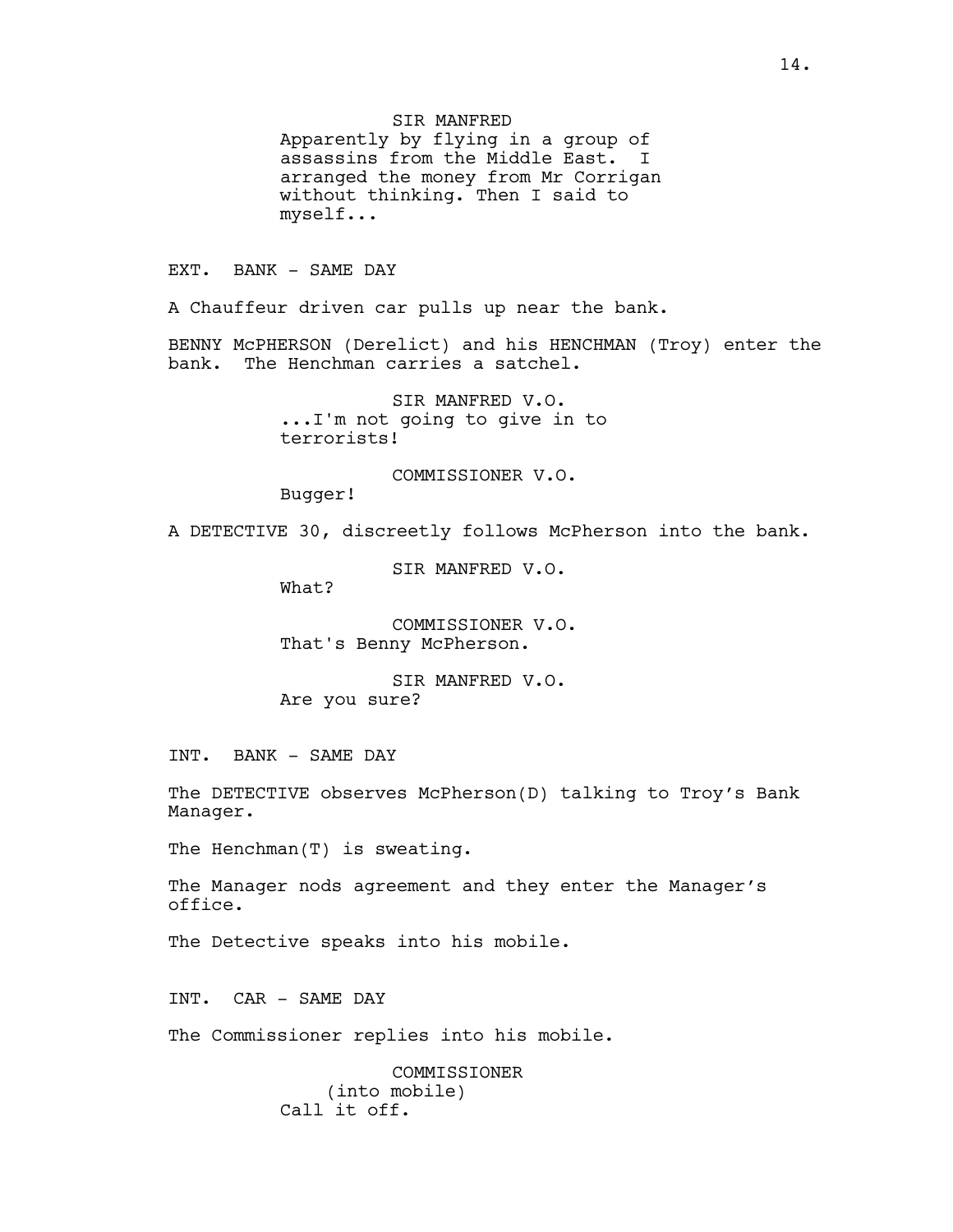SIR MANFRED What! Why?

EXT. BANK - SAME DAY

 $McPherson(D)$  and the Henchman(T), carrying the satchel, leave the bank.

The Detective exits the bank and shrugs towards Sir Manfred's car.

> COMMISSIONER V.O. You've just been stitched up by the Mob. One of my informants, so to speak. Put it down to experience.

INT. SIR MANFRED'S CAR - SAME DAY

Sir Manfred is crestfallen.

INT. MCPHERSON'S CAR - SAME DAY

The Henchman(T) shakes as he drives.

McPherson(D) cradles the satchel.

MCPHERSON (D) (grinning) Sure you haven't done this before?

The Henchman(T) nearly crashes into a car.

INT. BACKROOM, HOI POLLOI - NEXT DAY

The STAFF of the Hoi Polloi and some of the patrons excitedly try on theater costumes, make-up, wigs and fashion accessories, under the watchful eye of Bert(D).

Vivianne enters.

 $Bert(D)$  hands her a laptop. She turns it on to test it.

BERT (D) I don't want you anywhere near the track.

VIVIANNE

Why not?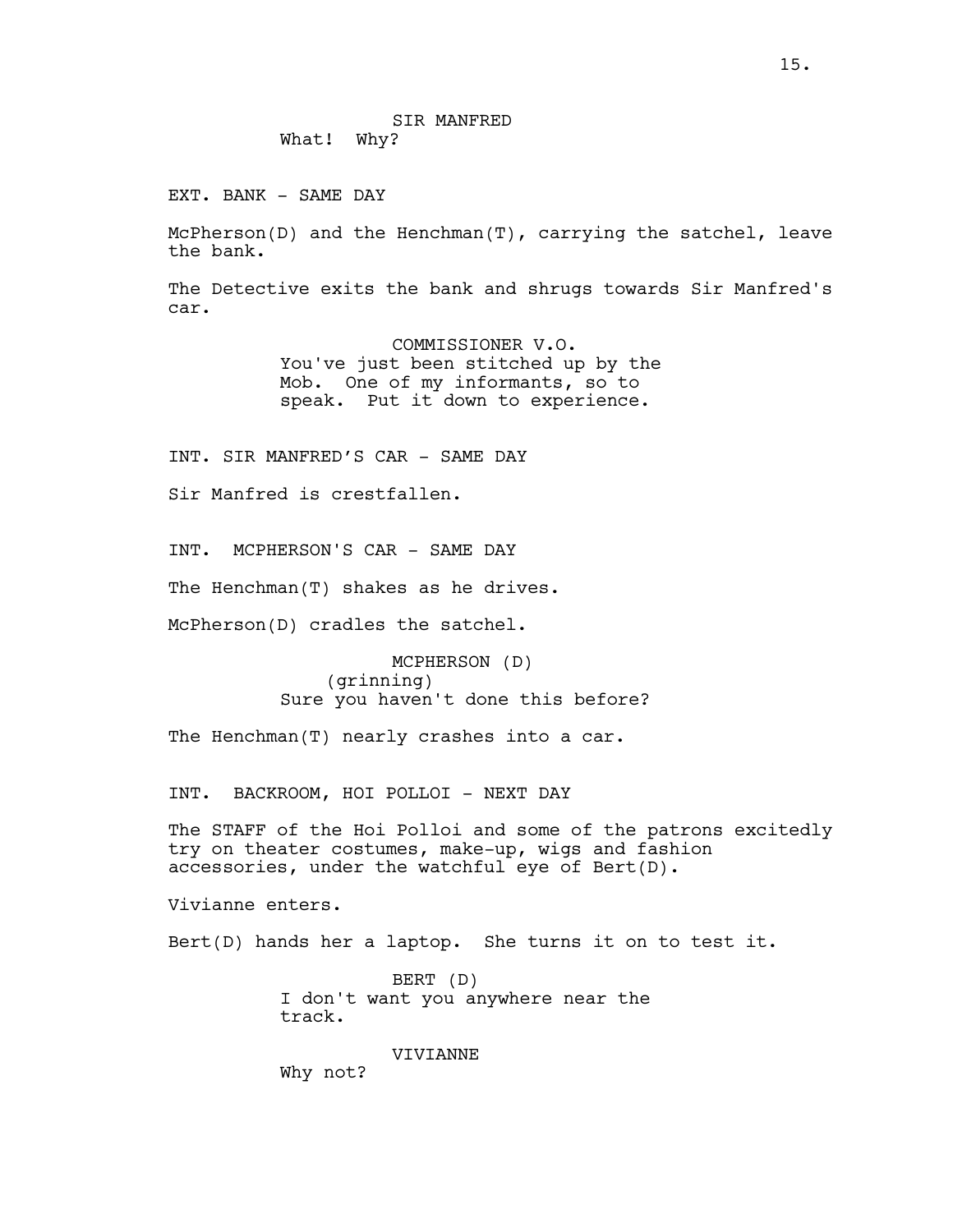Bert(D) smiles at Vivianne but the smile is masking his true feelings.

> BERT (D) You'd only be a distraction.

> > VIVIANNE

To whom?

BERT (D) Corrigan of course...Who else?

Vivianne is aware of his anguish.

VIVIANNE You're a conman through and through, Bert, whoever you are.

Vivianne closes the laptop, nods to indicate it's okay.

BERT (D) We're all conmen to some degree. Just depends on how much we can persuade someone to believe us. You and Troy, you sure it's the real thing?

She puts a finger to his lips, slightly shakes her head.

VIVIANNE I never believed your suicide insurance scam for one moment.

Bert(D) grins more than usual.

VIVIANNE But Troy did. That's why I love him deeply.

BERT (D) Never let it be said I didn't give it my best shot.

EXT. RACETRACK - NEXT DAY

Ariel view of metropolitan racetrack. The car park is full and the meeting in progress.

EXT. RACETRACK, STARTING STALLS - SAME DAY

The stalls open and the horses sprint down the straight.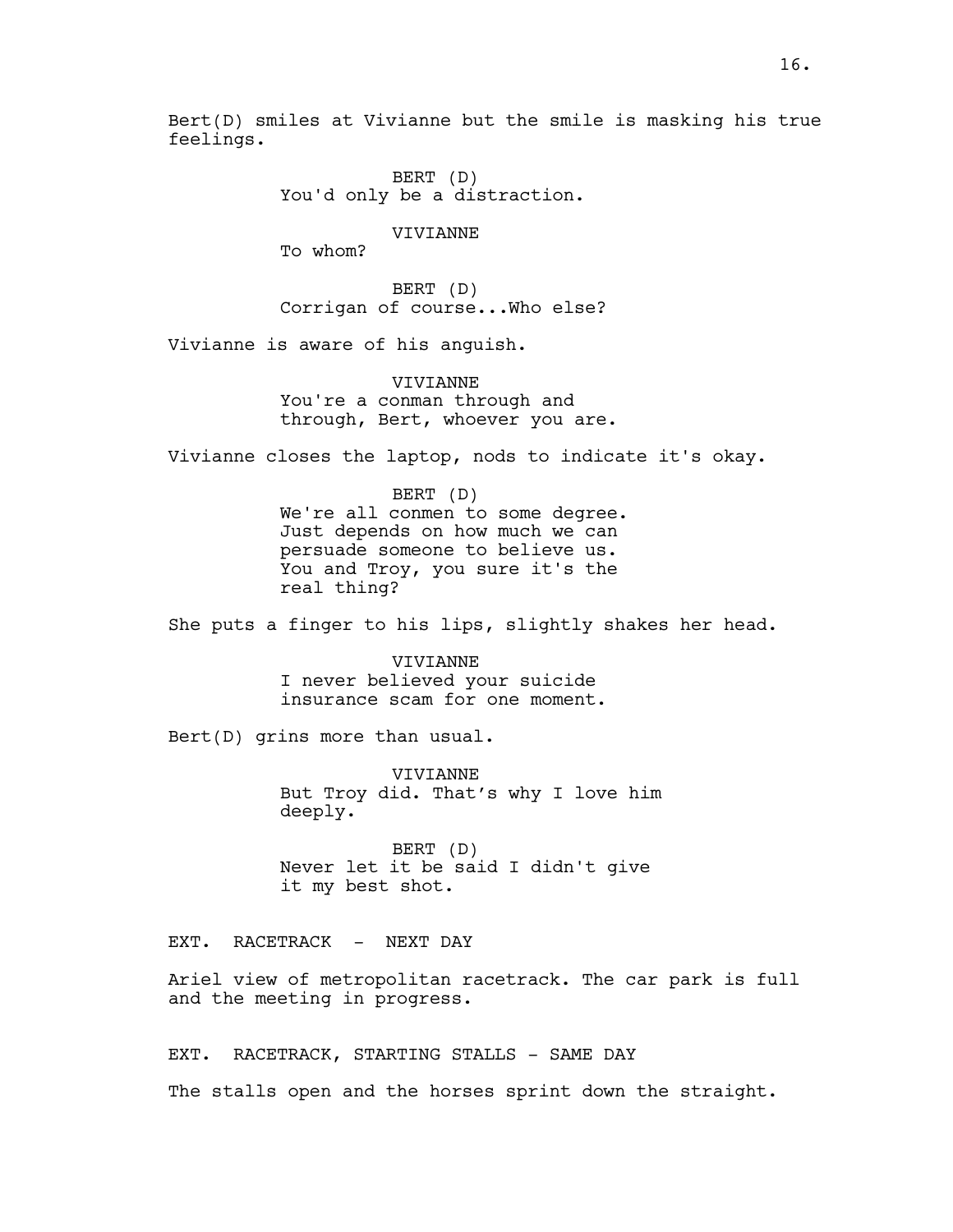ANNOUNCER V.O. ...and they're off, racing in the first of eight races...

EXT. RACETRACK, FINISHING LINE - SAME DAY

The horses cross the finishing line, one horse clearly the winner.

> ANNOUNCER V.O. ...it's Skyline by a length and a half, neck and neck for second, Eagle Man and Pseudo Image but I think Pseudo Image slightly edged out Eagle Man...

EXT. RACETRACK, BETTING RING - SAME DAY

The Betting Area at the races is packed with PUNTERS.

Troy is dressed as an Arab Sheik and surrounded by the ACTORS from the Hoi Polloi, pretending to be drunken Playboys.

They wander through the betting area. Many BOOKIES use an automated ticketing system.

Bert(D) watches Gerrard taking bets. Gerrard's still old school, writing his own tickets. Above his price board is a sign: WIN ONLY.

INT. VIVIANNE'S HOUSE - SAME DAY

Vivianne anxiously sips wine while watching the races on Television.

> COMMENTATOR Today is living up to its promise of being one of our biggest racing days on the calender...

EXT. RACETRACK BETTING RING - SAME DAY

Gerrard is busy with Punters.

Bert(D) tugs Gerrard's sleeve.

GERRARD What is it, Bert? I'm flat chat.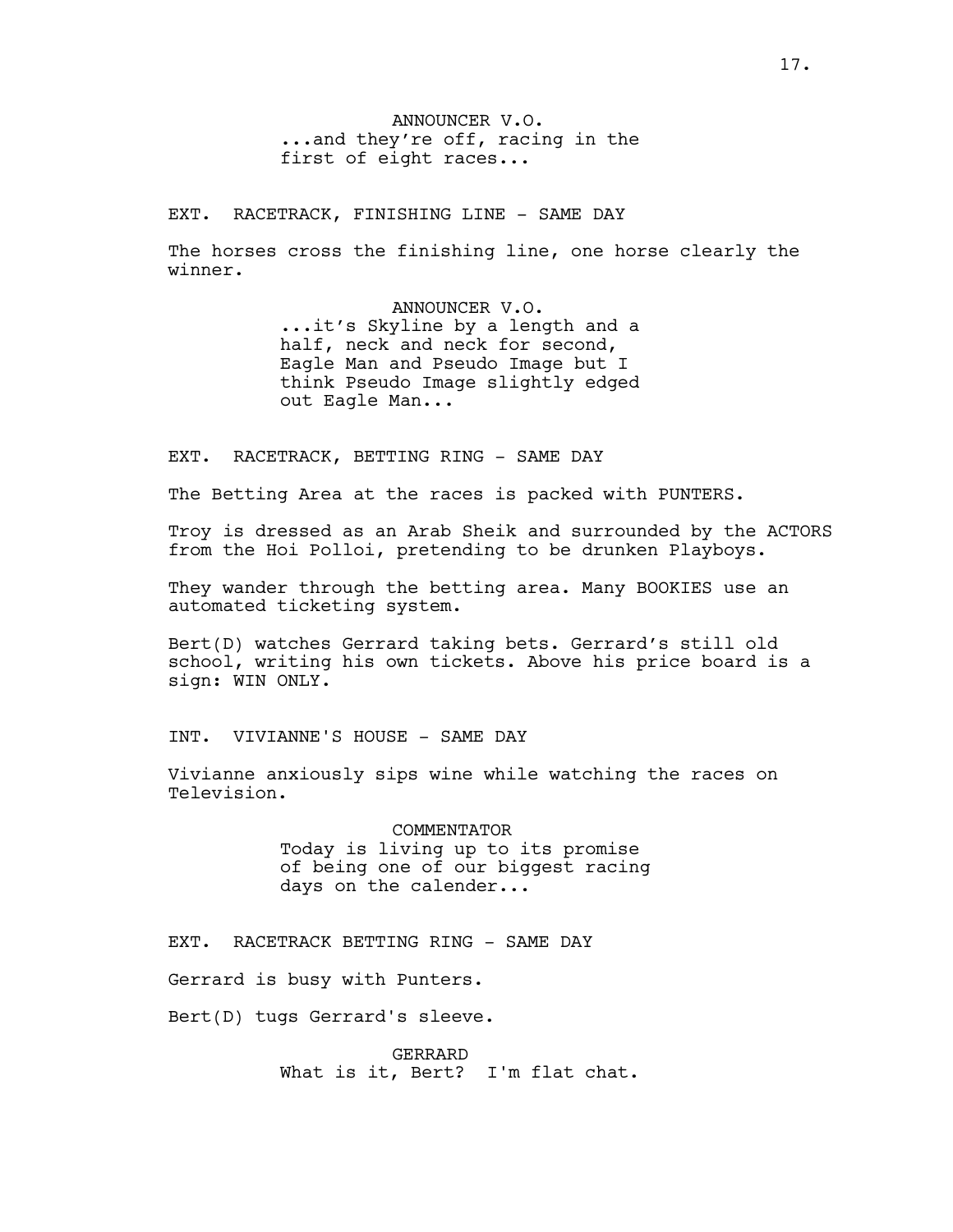BERT (D) Got a proposition. GERRARD (irked) I'm listening. BERT (D) There's these three horses in different races that I know definitely can't win. You can set them at any odds and you won't lose a cent. Gerrard indicates for Bert to talk quietly. GERRARD How d'you know? BERT (D) The Trainer's set them to lose. He doesn't know I know. GERRARD Who's the trainer? BERT (D) Can't tell you. GERRARD Why tell me? BERT (D) Because I trust you. Bert(D) gives Gerrard an envelope of money. Gerrard counts it. BERT (D) Here's sixty grand. You lay twenty grand each race for me. I'll be happy to take two to one. Anything over that's your's. GERRARD

You want to take sixty grand of my risk?

**BERT** To win another sixty that you can't lose.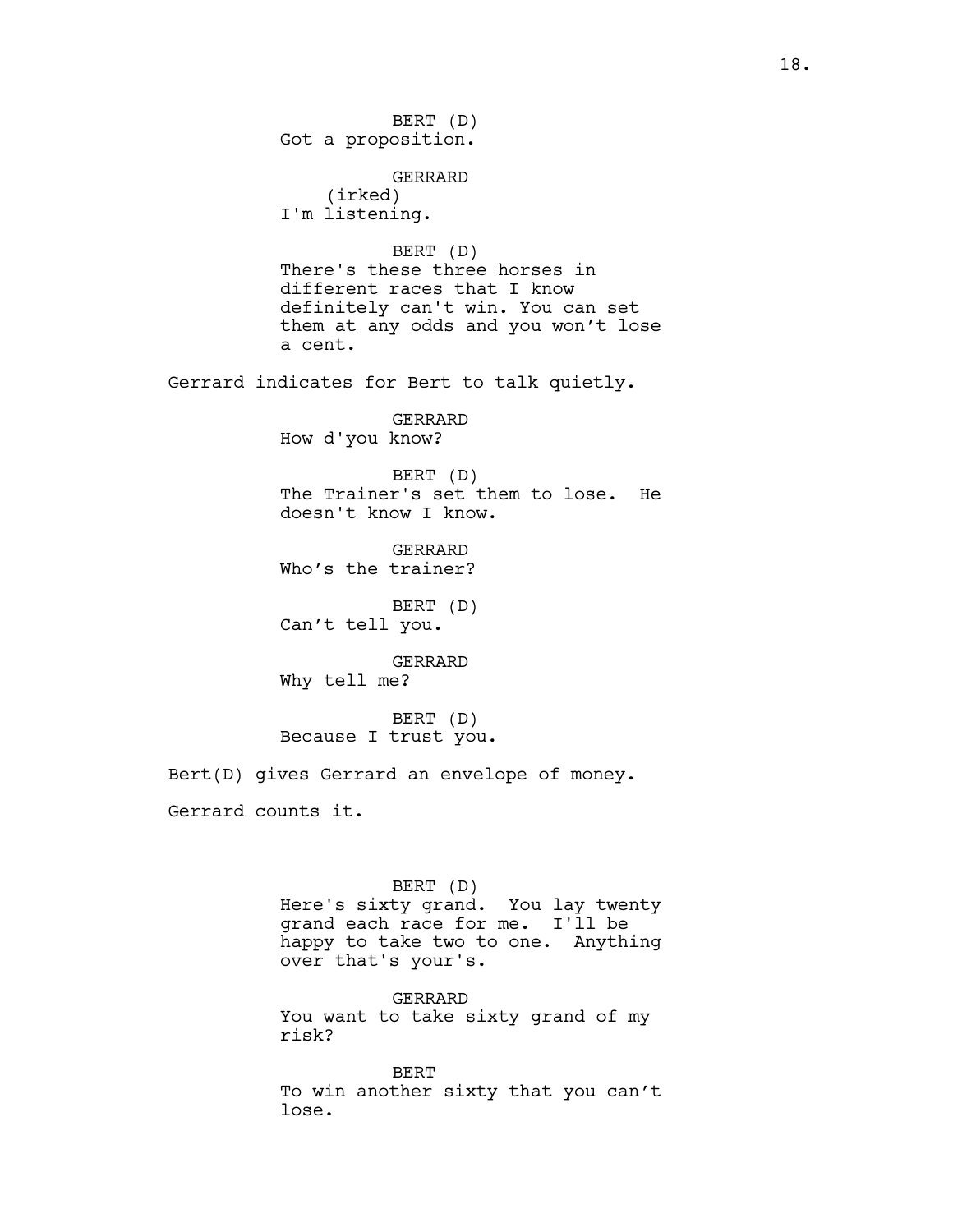GERRARD If one of them wins you do your sixty.

BERT (D) That's not gonna happen, plus you get to know the horses that're dead. You can set them at whatever odds you want.

GERRARD I'll see what I can do, Bert.

Bert(D) hands Gerrard a slip of paper.

**BERT** Here's the first nag.

GERRARD Sarah Sands? Is that bloody Psychiatrist in on this?

Bert(D) smiles and wanders off.

Gerrard has Sarah Sands at three to one. Insult to Injury is four to one.

Gerrard is immediately on his mobile.

MOMENTS LATER: Corrigan, Mason and Bodyguard arrive. Gerrard whispers to them.

Corrigan instructs his Bodyguard who hurries away.

EXT. RACETRACK, NEAR STABLES - SAME DAY

The Bodyguard approach the stables.

EXT. STABLES - SAME DAY

The Bodyguard spots the Psychiatrist talking discretely to a STRAPPER (Heath Ledger) then handing the Strapper a sum of money.

EXT. BETTING AREA - SAME DAY

The Bodyguard watches the Strapper (HL) place the money (\$10,000) on Insult to Injury, with BOOKIE 1, at four to one.

Bookie 1 prints a ticket on his ticket machine.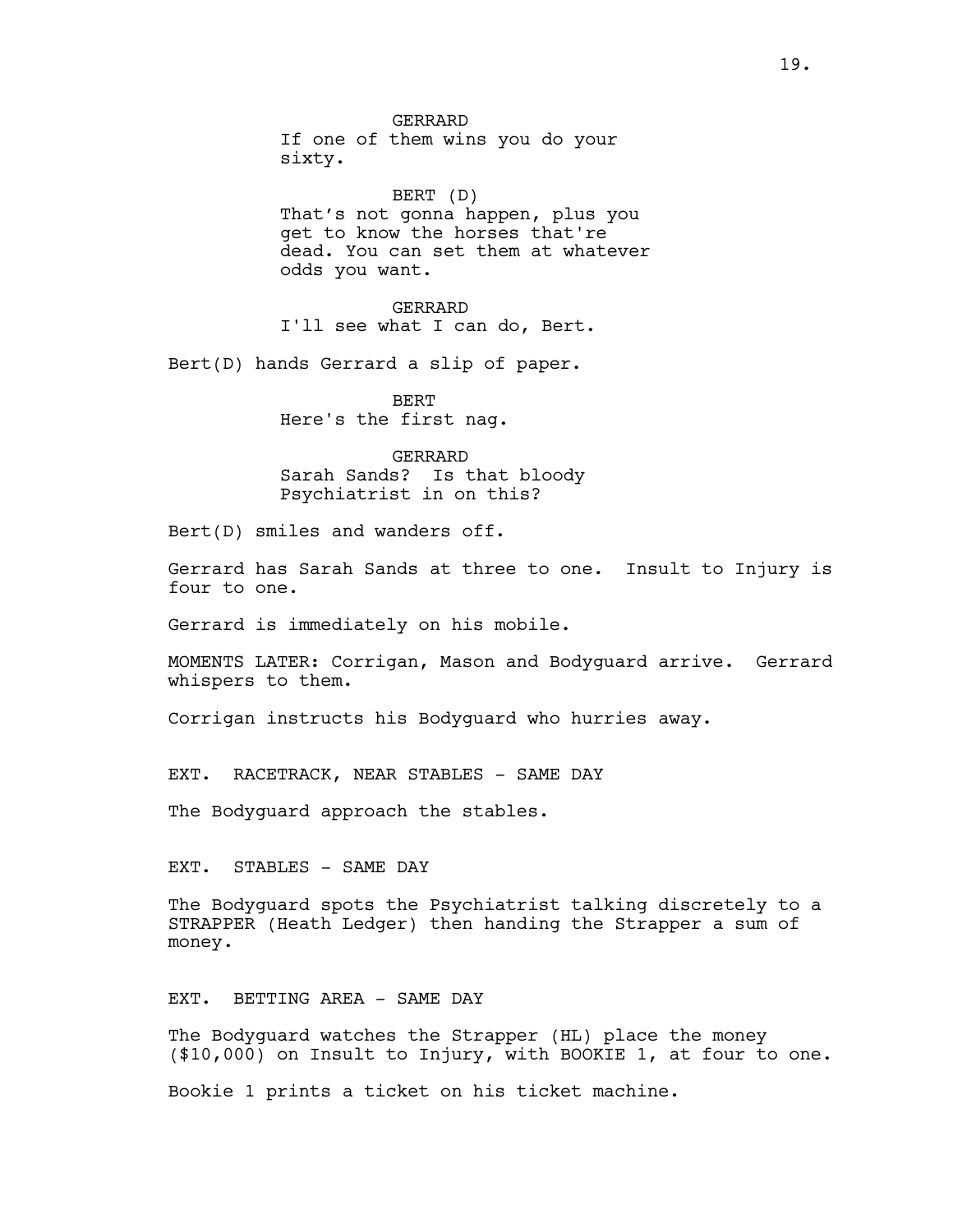The Strapper(HL) checks the ticket before hurrying away. LATER: The Bodyguard reports to Corrigan and Mason. Bert(D) waves to Corrigan who ignores him.

> CORRIGAN (to The Bodyguard) Could be a set up. Tell Gerrard to sit this one out and watch every move... (indicating Bert) ...that idiot makes.

The Sheik(T) and the Playboys converge on the betting area. The Bodyguard whispers to Gerrard who nods.

Gerrard's board shows Sarah Sands still at three to one.

INT. BAR, RACETRACK - SAME DAY

The Bodyguard discretely watches Bert(D) enjoying a drink at the bar.

EXT. BETTING AREA - SAME DAY

Antionette, wearing a gown that is a micro-thread from topless, wanders around the betting ring causing PUNTERS delightful anguish.

 $Bert(D)$  reappears in the betting area. He is shadowed by The Bodyguard.

Bert(D) passes Antionette without acknowledging her.

PUNTERS gawk at Antionette.

PUNTER Who's that?

BERT (D) James Packer's new mistress.

PUNTER James Packer's got a mistress?

Bert(D) walks away.

BERT (D)

He has now.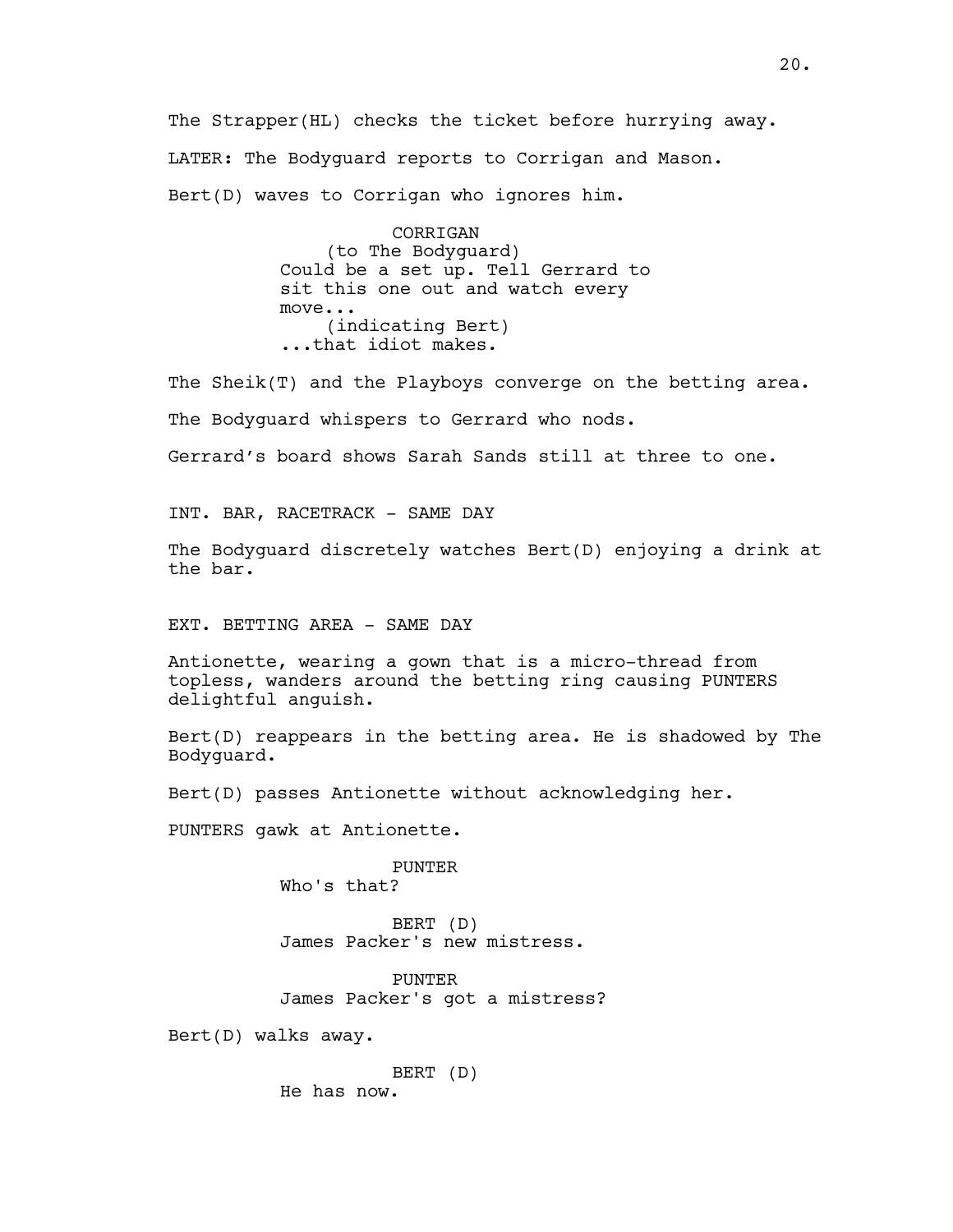The rumour about James Packer travels like wildfire among punters. Punters continually check out Antionette who revels in the attention. Bert(D) heads towards the grandstand. The Bodyguard follows him. Gerrard's board still has Sarah Sands at three to one. ACTOR 1 (to Gerrard) Oh, Sarah Sands, I like that name. Gimme ten thousand Aussi dollars on that one. GERRARD Three to one. Ten to forty back, on Sarah Sands the win. ACTOR 2 In that case I'll have fifteen. Gerrard takes the money before looking across at Corrigan who shakes his head. GERRARD Can only give you two's that much. Gerrard changes Sarah Sands to two to one. ACTOR 2 What! GERRARD Fifteen to forty-five back, Sarah Sands the win. ACTOR 2 Hang on, everyone's got it at three to one. GERRARD Put it on with them then! Gerrard holds the money out. ACTOR 2 (discretely stalling) But...!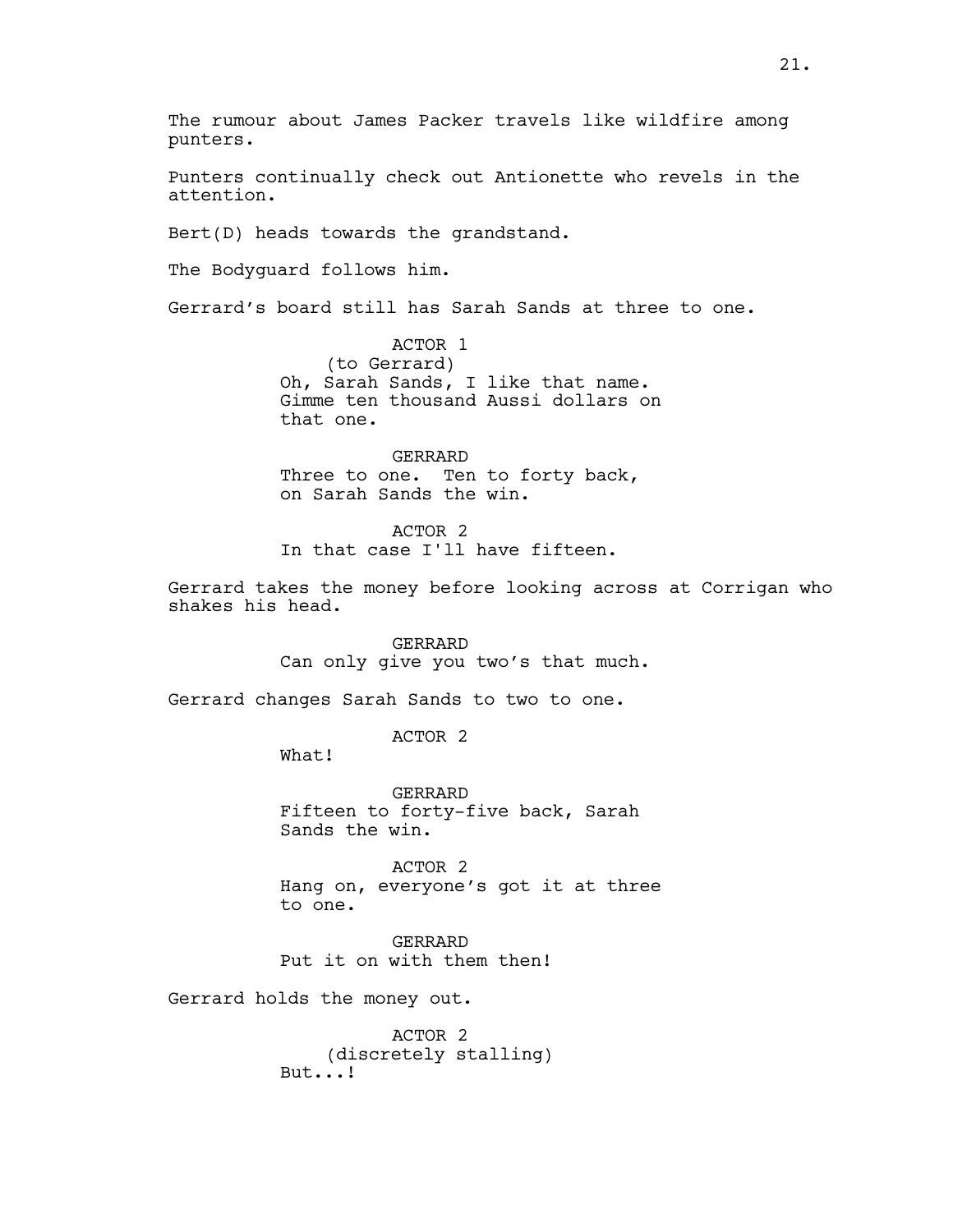GERRARD Sorry, boys. They're about to race.

Actor 2 snatches the money.

Actor 2 races to Bookie 1 and thrusts his money out. Bookie 1 grabs the money, prints a ticket and hands it to Actor 2.

Corrigan and Mason head for the grandstand.

EXT. STARTING STALLS - SAME DAY

The horses bolt from the stalls.

ANNOUNCER V.O. Okay, they're off and racing...

EXT. RAILS - SAME DAY

The Psychiatrist screams for Sarah Sands as the horses pass him and head towards the finishing line.

> ANNOUNCER V.O. This could be anyone's race. What a finish we have. It's Sarah Sands on the inside neck and neck with Insult to Injury...

Sarah Sands is neck-to-neck with Insult To Injury.

EXT. RACETRACK, GRANDSTAND - SAME DAY

Corrigan, Sandi and Mason watch Insult to Injury edge ahead of Sarah Sands.

> ANNOUNCER V.O. ...as they come down towards the finishing line this could be anyone's...

Corrigan observes The Psychiatrist animatedly at the rails.

EXT. RAILS - SAME DAY

The Psychiatrist, screaming for Sarah Sands to run harder, runs alongside the rails.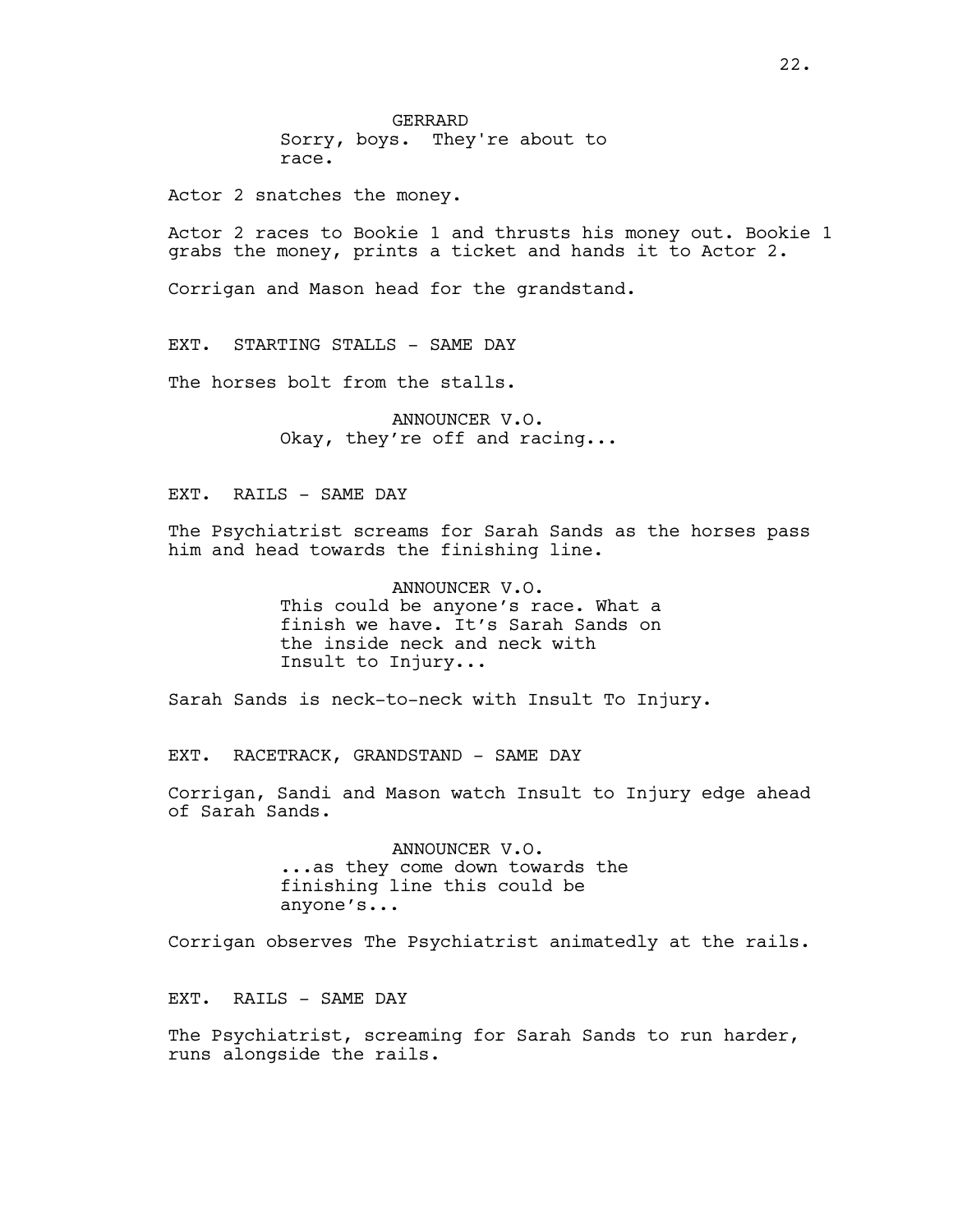ANNOUNCER V.O. It looks like...yes it's Insult to Injury getting the better of Sarah Sands...

Insult to Injury wins. Sarah Sands pulls up limping.

ANNOUNCER V.O. ...Insult to Injury by half a length to Sarah Sands and I'll give it to Optimism for third just in front of The Duke. Sarah Sands seems to have pulled up lame...

INT. GRANDSTAND - SAME DAY

From the grandstand Corrigan watches Sarah Sands limping (a result of the heavy horse shoe).

The Sheik(T) and the Playboys nonchalantly tear up their tickets.

Corrigan through binoculars observes The Psychiatrist smiling and contentedly walking from the rails.

INT. VIVIANNE'S HOUSE - SAME DAY

Vivianne, watching television, is pleased at the race result.

ANNOUNCER V.O. It's correct weight in the second...

Her front door nosily opens.

Vivianne jumps in shock.

Foxy, drunk, staggers in.

Vivianne turns the television off.

VIVIANNE

Foxy!

**FOXY** (slurring) Plane bloody took off early.

VIVIANNE That was yesterday! Today you are supposed to be with my sister!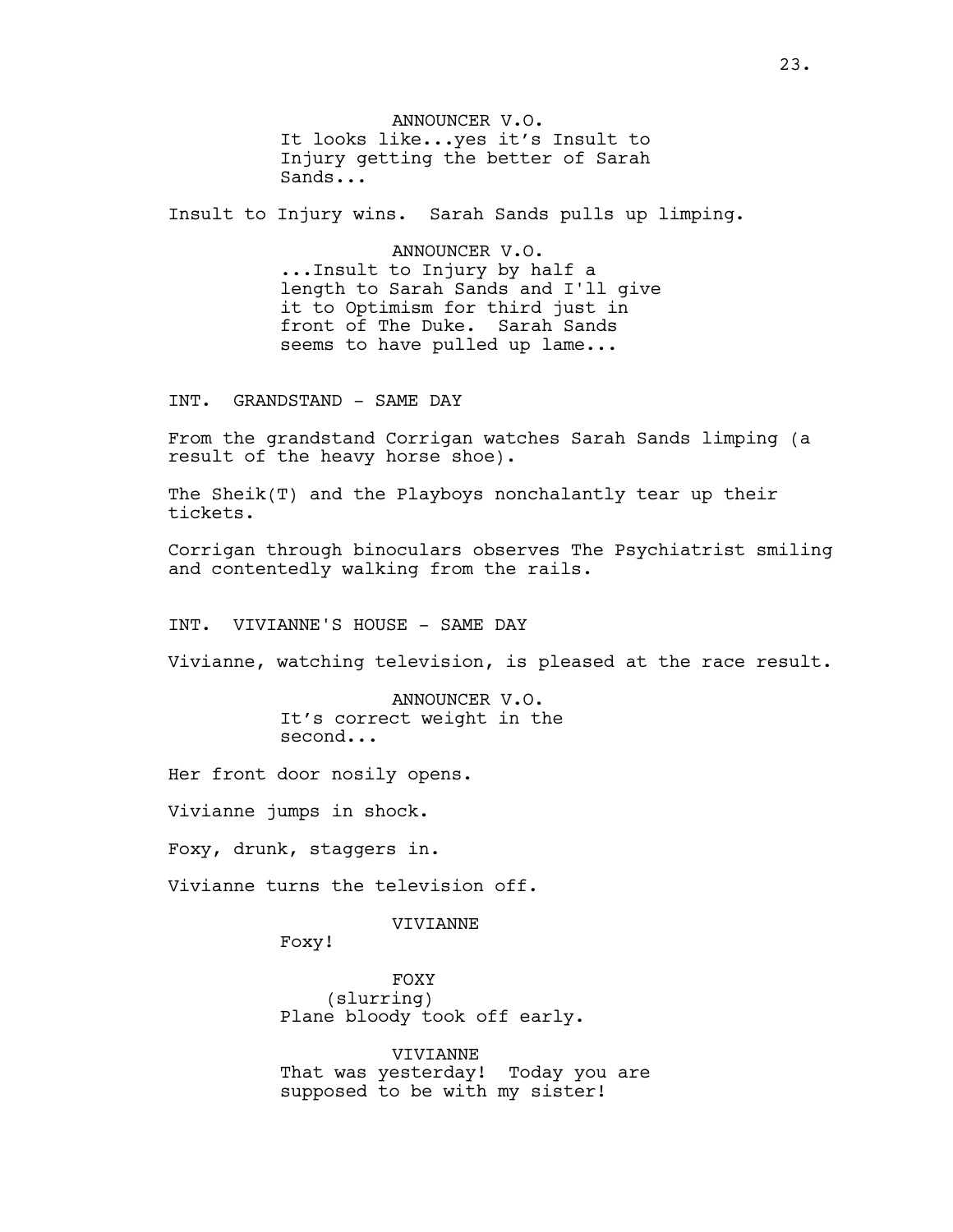**FOXY** 

I think I've been...It's called...a library or something. I was supposed to meet Bondi...

Foxy goes to vomit.

### VIVIANNE

No!

To the horror of Vivianne, Foxy vomits in the fish tank.

EXT. BETTING AREA - SAME DAY

A betting board shows Young Gun favorite at two to one, Seaview at four to one and Biggles at six to one.

The Bodyguard watches Heath Ledger put twenty thousand on Seaview at four to one and ten thousand on Biggles at six to one, with BOOKIE 3.

Bookie 3 alters Young Gun's odds to three to one and brings Seaview down to two's and Biggles to four's.

LATER: The Bodyguard whispers to Gerrard.

The Bodyguard hurries away.

Bert(D) approaches Gerrard.

BERT (D) How'd I go?

GERRARD Couldn't lay any of that, Bert.

BERT (D) What'd you mean?

GERRARD No one wanted to back Sarah Sands.

BERT (D) You sure?

GERRARD Someone must've let the cat out of the bag. But I'll give you a grand as your info was good.

Bert(D) considers before taking a piece of paper from his pocket and handing it to Gerrard.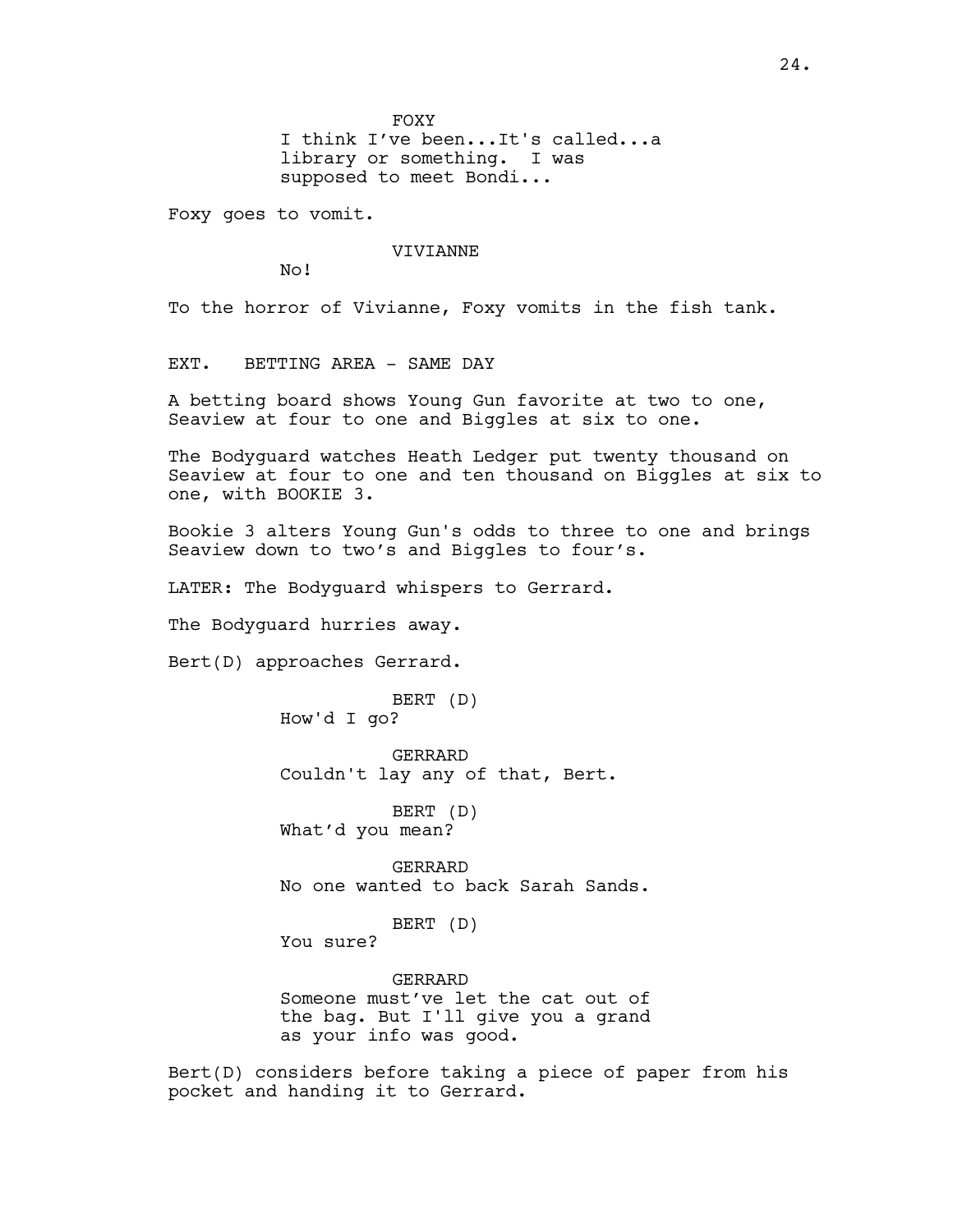Gerrard checks the paper.

GERRARD Young Gun, you sure?

Gerrard checks his board. He has Young Gun at two to one.

BERT (D) Won't win. Wack it all up, that's forty one grand, against Young Gun in the third.

GERRARD Young Gun can't win?

BERT (D) Even with a taser up it's arse

Bert(B) hurries towards the bar.

The Bodyguard follows.

Corrigan goes to Gerrard who still has Young Gun favorite at two to one.

Gerrard whispers to Corrigan.

Corrigan gives Gerrard the nod.

Gerrard increases Young Gun's odds to four's and reduces Seaview and Biggles to even money.

The Playboys arrive.

ACTOR 1 Hey, they've got Young Gun at fours.

ACTOR 2 Gimme ten grand on Young Gun the win.

### ACTOR 1

Same here.

Gerrard takes their bets, writes tickets.

Antionette appears. The Playboys gawk at her breasts.

She checks a bookie board which has Young Gun at two to one, before going to Gerrard.

She looks at his board, sees Young Gun at four to one, then extracts a wad of notes from her bag.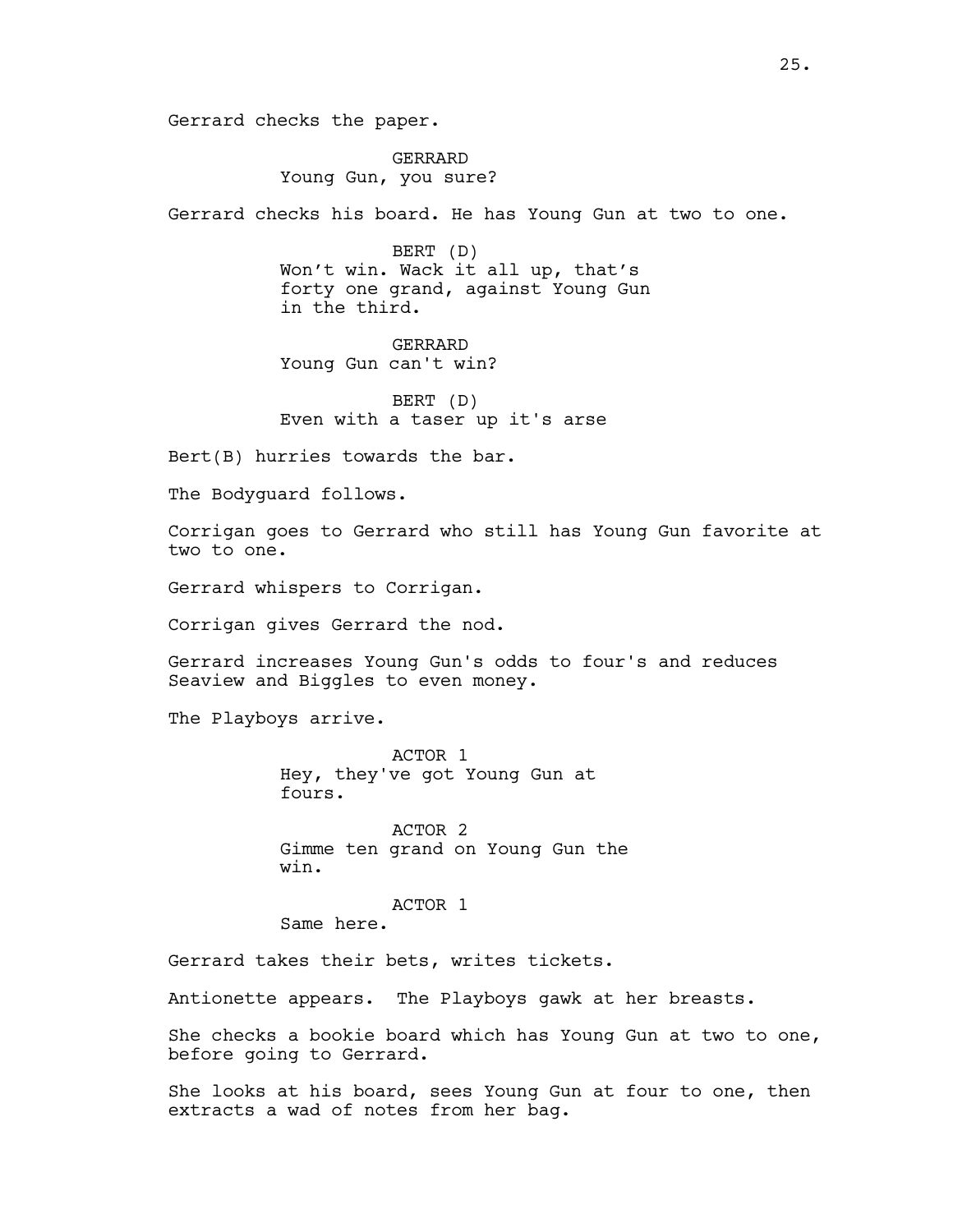ANTIONETTE

If I put twenty thousand dollars on, um, Young Gun how much do I win?

GERRARD Assuming the horse wins?

ANTIONETTE Assuming the horse wins.

Antionette puts her phone on record and holds it up.

GERRARD What're you doing?

## ANTIONETTE

My boyfriend, that's my current boyfriend, said I should record my bets. Is that good advice?

### GERRARD

He's a smart cookie. Let's see, it's four to one that means you put twenty grand on you win eighty grand. You give me twenty grand, it wins, I hand you back eighty plus the twenty you put on, that's an even hundred thou back in your pretty little hand.

#### **ANTIONETTE**

Then twenty thousand on Young Gun.

Gerrard nearly dislocates a finger in his haste to write the ticket.

Antionette hands Gerrard the money.

INT. VIVIANNE'S CAR - SAME DAY

Vivianne speedily drives up a street towards the mansion the Pest Exterminator had been at.

The laptop is next to her.

EXT. MANSION - SAME DAY

The door to the mansion is opened by the Commissioner.

COMMISSIONER

Vivianne.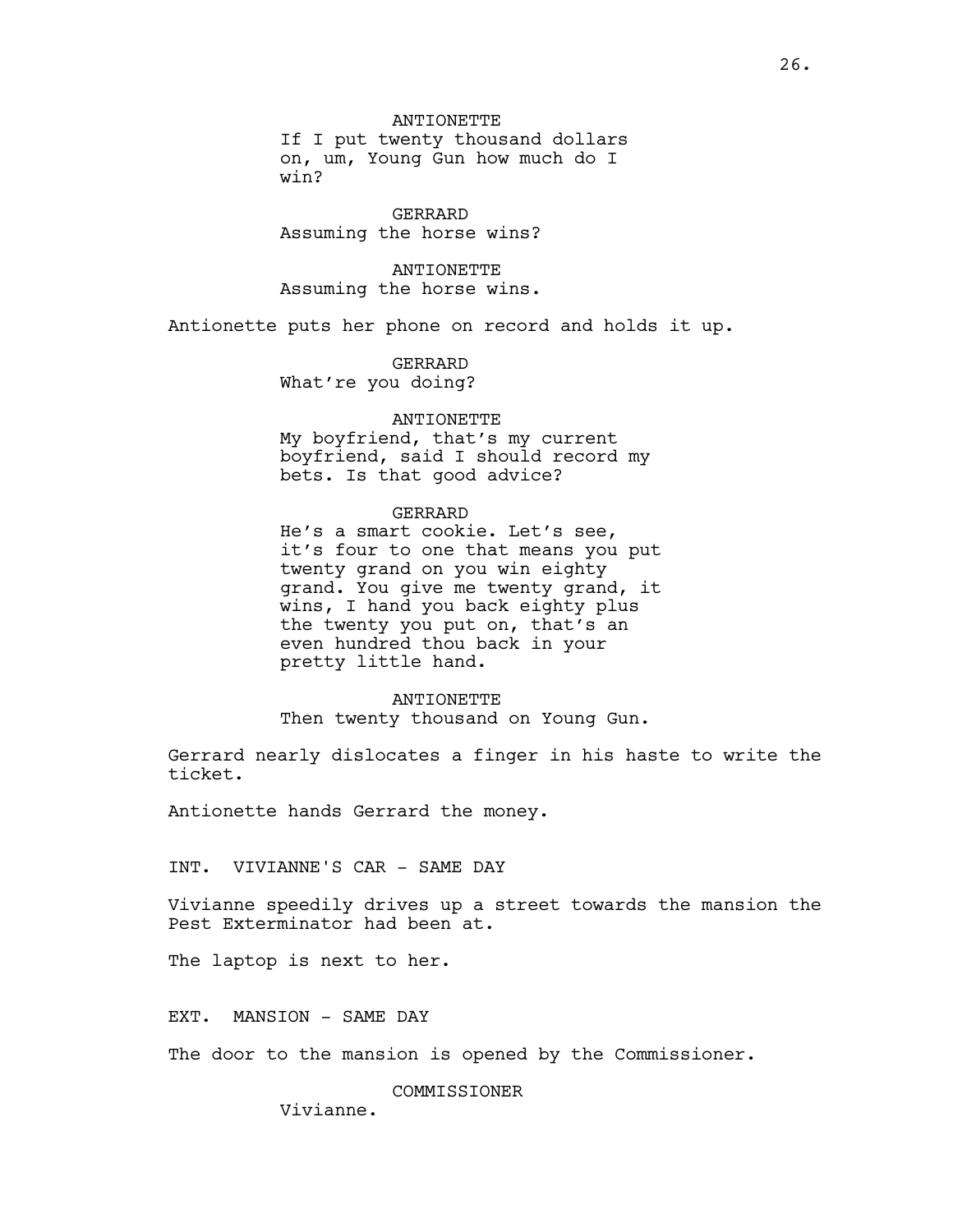VIVIANNE There's something more you need to know about Ichneumon.

#### COMMISSIONER

What?

### VIVIANNE

The truth.

EXT. STARTING STALLS - SAME DAY

The stalls open and the horses charge out, all except Young Gun.

> ANNOUNCER V.O. And they're away, that is except for Young Gun, who has totally missed the start...

EXT. GRANDSTAND - SAME DAY.

The horses run down the finishing straight in slow motion. Sound ceases.

Through his binoculars Corrigan watches Bert(D) cheer as Young Gun is well back in the race.

Corrigan watches the Psychiatrist 'pulling his hair out' for the benefit of those around him.

The Playboys mime shooting the horse.

Mason and Corrigan smile at each other.

Sound returns

ANNOUNCER V.O. We'll never know what happened at the starting stalls but it sure put Young Gun out of the race. Maybe that's one for the stewards...

Corrigan watches through his binoculars the Psychiatrist kicking the rails. Then he observes The Psychiatrist grinning to himself.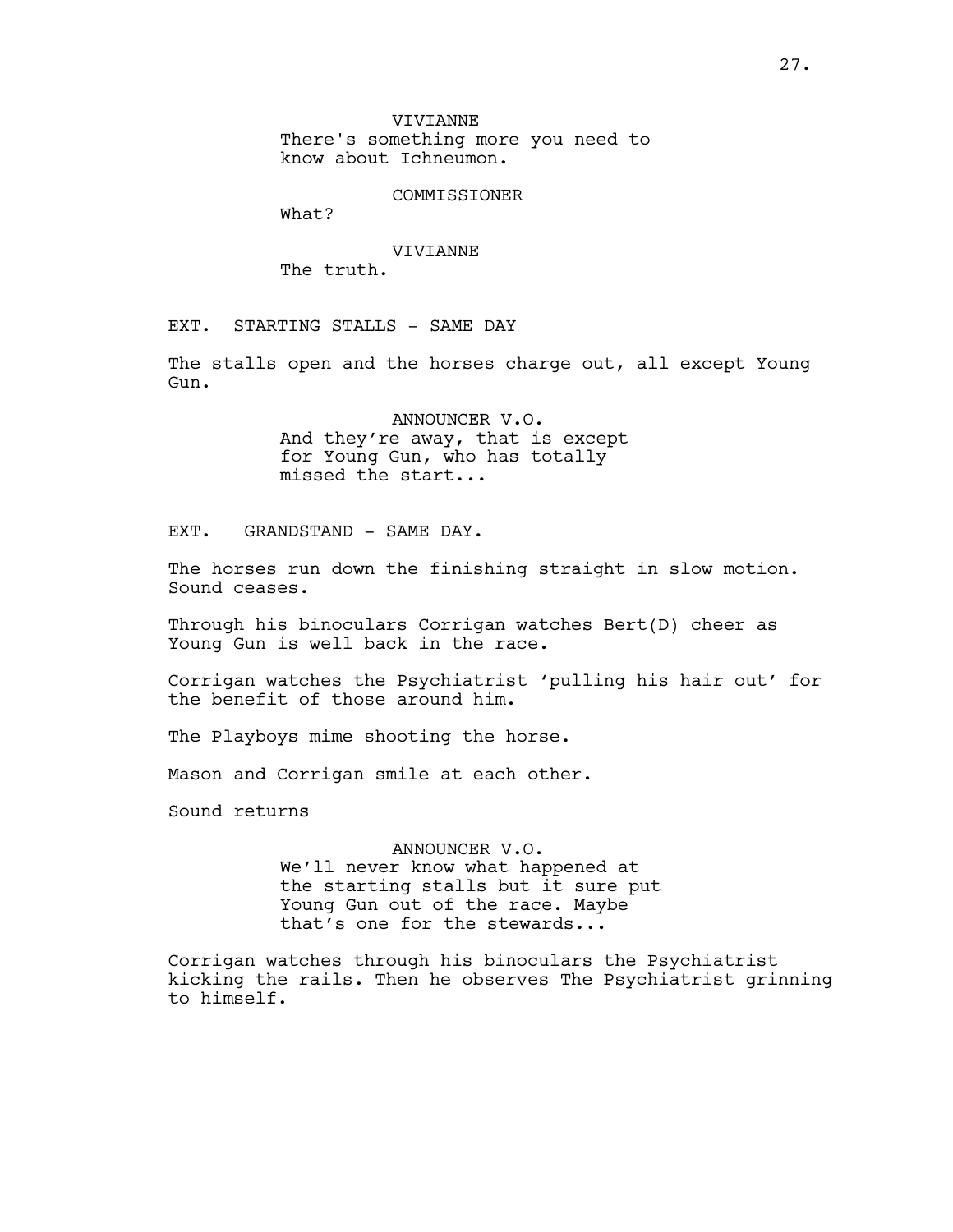EXT. BETTING AREA - SAME DAY

Gerrard smirks to himself as a large television screen shows the horses returning to stable after the race, plus the winning dividends.

Antionette, still in the betting area, drowns her sorrow with a cocktail.

Corrigan appears next to Gerrard. They smile at each other.

EXT. COMMISSIONER'S CAR - SAME DAY

The Commissioner, siren blaring, speeds through the city. Another police car follows.

INT. VIVIANNE'S CAR - SAME DAY

Vivianne stares sedately at the road as she drives through the suburbs. Enya music plays on her radio.

EXT. BETTING AREA - SAME DAY

Gerrard is eagerly looking for Bert(D).

Bert(D) appears from behind him, tugs his sleeve.

Corrigan watches.

BERT (D) How'd I do?

GERRARD Could only lay ten of that, Bert.

BERT (D) Ah, come on!

GERRARD Have a look at the books if you want to. I'll guarantee I'll get it all on for the next.

Bert(D) looks disbelievingly.

GERRARD That's a promise. I'll guarantee at least twenty of it from my own pocket. You can't loose.

Bert(D) hesitates.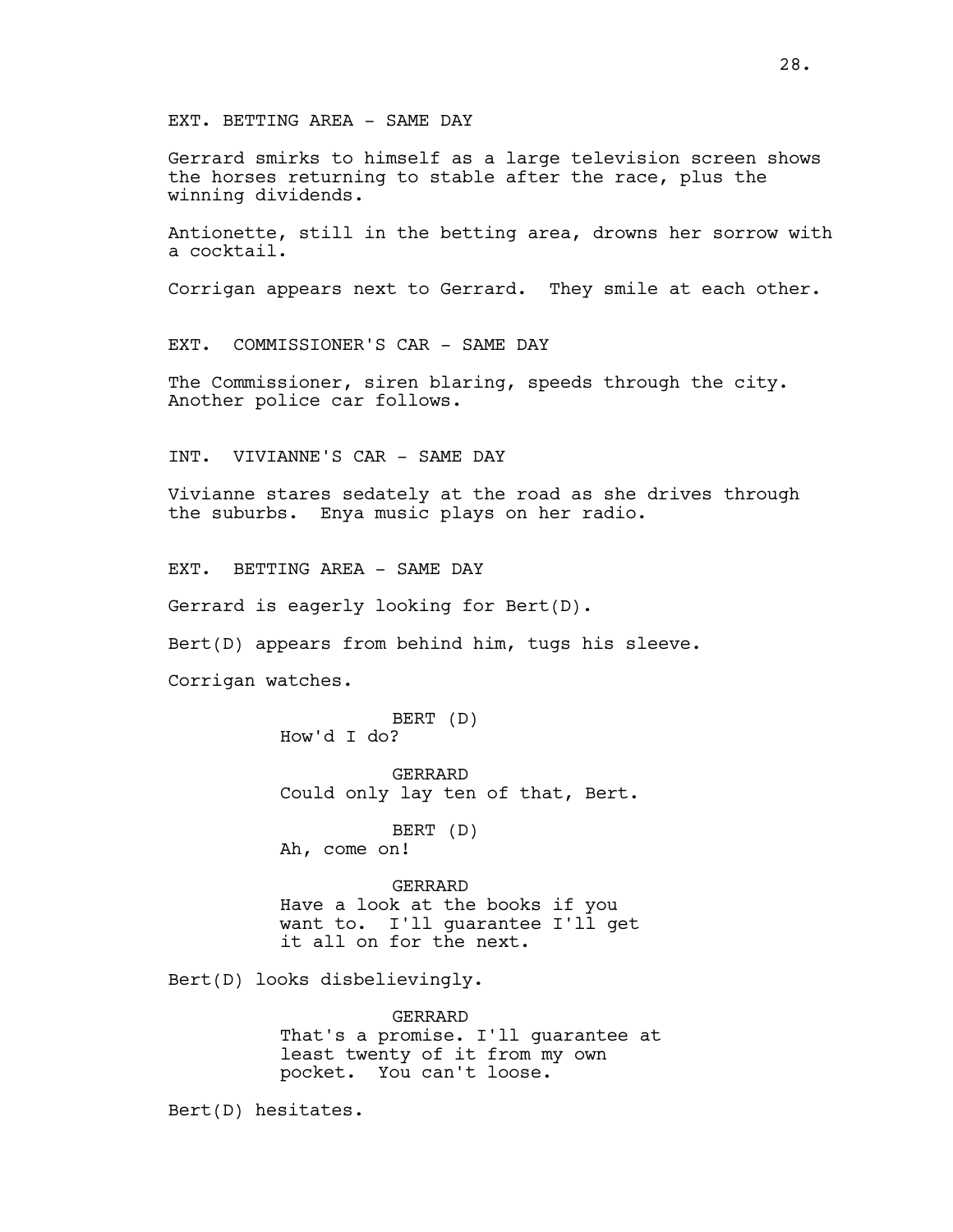Corrigan anxiously motions to Gerrard. Bert(D) goes to walk away. GERRARD Look, I'll guarantee you'll get at least thirty. Bert(B) refers to a piece of paper he's holding. BERT (D) Pharaoh's Rat. GERRARD The favourite? BERT (D) The Psychiatrist trains two in this race but Pharaoh's Rat won't win. The jockey's in on it. They've set Hoi Polloi to win. GERRARD You bloody certain? Bert attempts to show Gerrard what's on the paper but Gerrard cautiously pushes it away.

> BERT Dead set certainty, same as the others.

Gerrard smiles, immediately changes Pharaoh's Rat, from two's to fours's. Hoi Polloi is four to one. He drops Hoi Polloi to evens.

> BERT (D) That's a promise?

Gerrard ignores him.

GERRARD (yelling) Four to one, Pharaoh's Rat. I'll give you four to one Pharaoh's Rat.

The Playboys wade in with money but hold back.

A crowd of PUNTERS back Pharaoh's Rat with Gerrard.

Gerrard increases the odds to fives's.

The Bookies, realising something's up, raise Pharaoh's Rat's odds to fives's.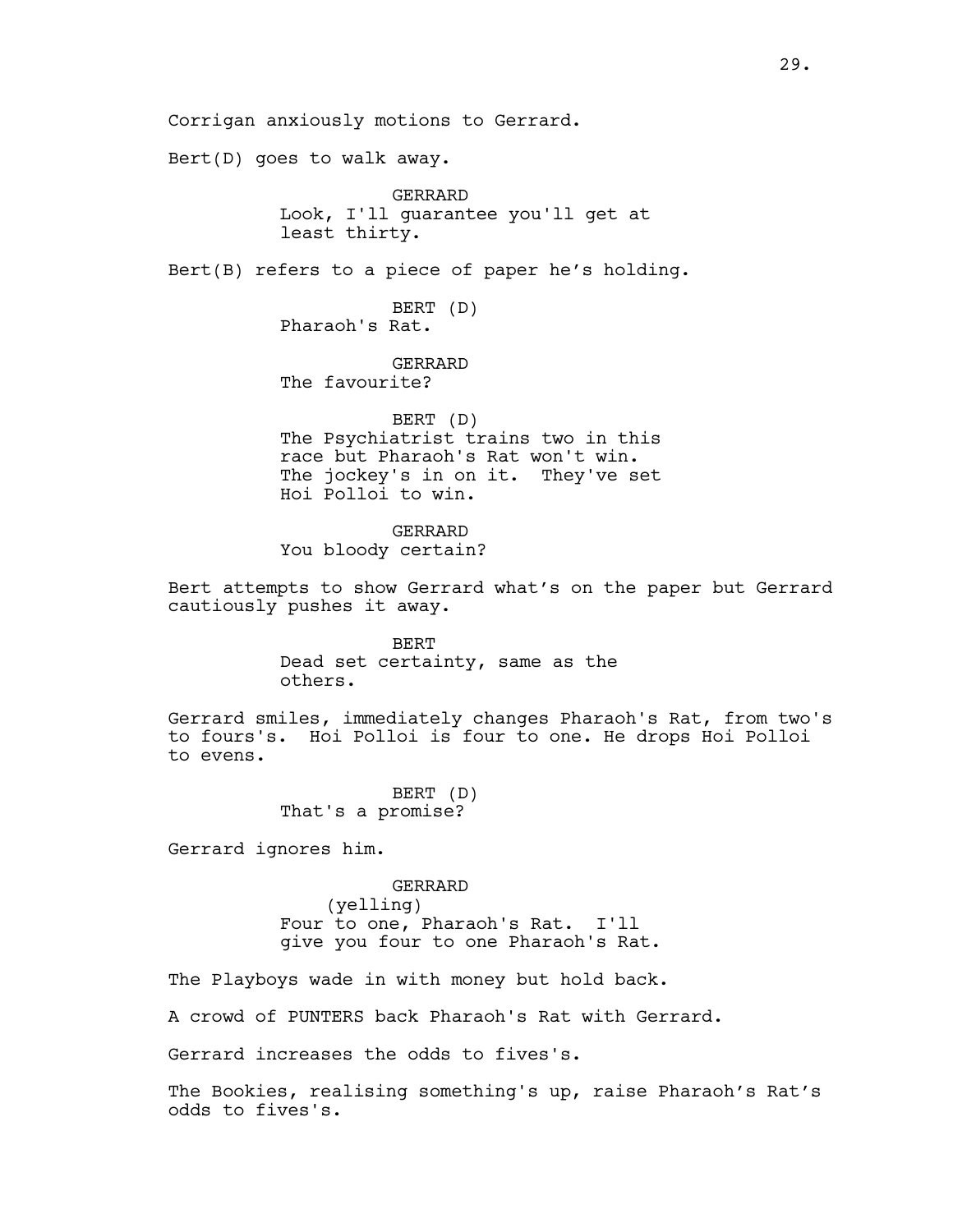Bert(D) tugs Gerrard's sleeve.

BERT (D) You promise? ACTOR 1 I like that name. What odds Pharaoh's Rat? Gerrard pulls away, ignoring Bert(D). GERRARD Fives's.

> ACTOR 1 Let's look around.

Corrigan indicates for Gerrard to take all their money. Gerrard puts the odds at six's.

> GERRARD (yelling) Six's, I'll give you six to one the Rat.

> > BERT (D)

Promise?

GERRARD See me later!

Bert(D) wanders aimlessly around the betting arena.

The Playboys cautiously watch the betting boards.

INT. COMMISSIONER'S CAR - SAME DAY

The commissioner's car skids to a halt in a car park overlooking a beach.

INT. BETTING AREA - SAME DAY

The other Bookies look across at Gerrard.

They sense something's up but are too cautious to follow the odds.

Gerrard puts Pharaoh's Rat out to ten's.

The Playboys bet fist-fulls of money with Gerrard.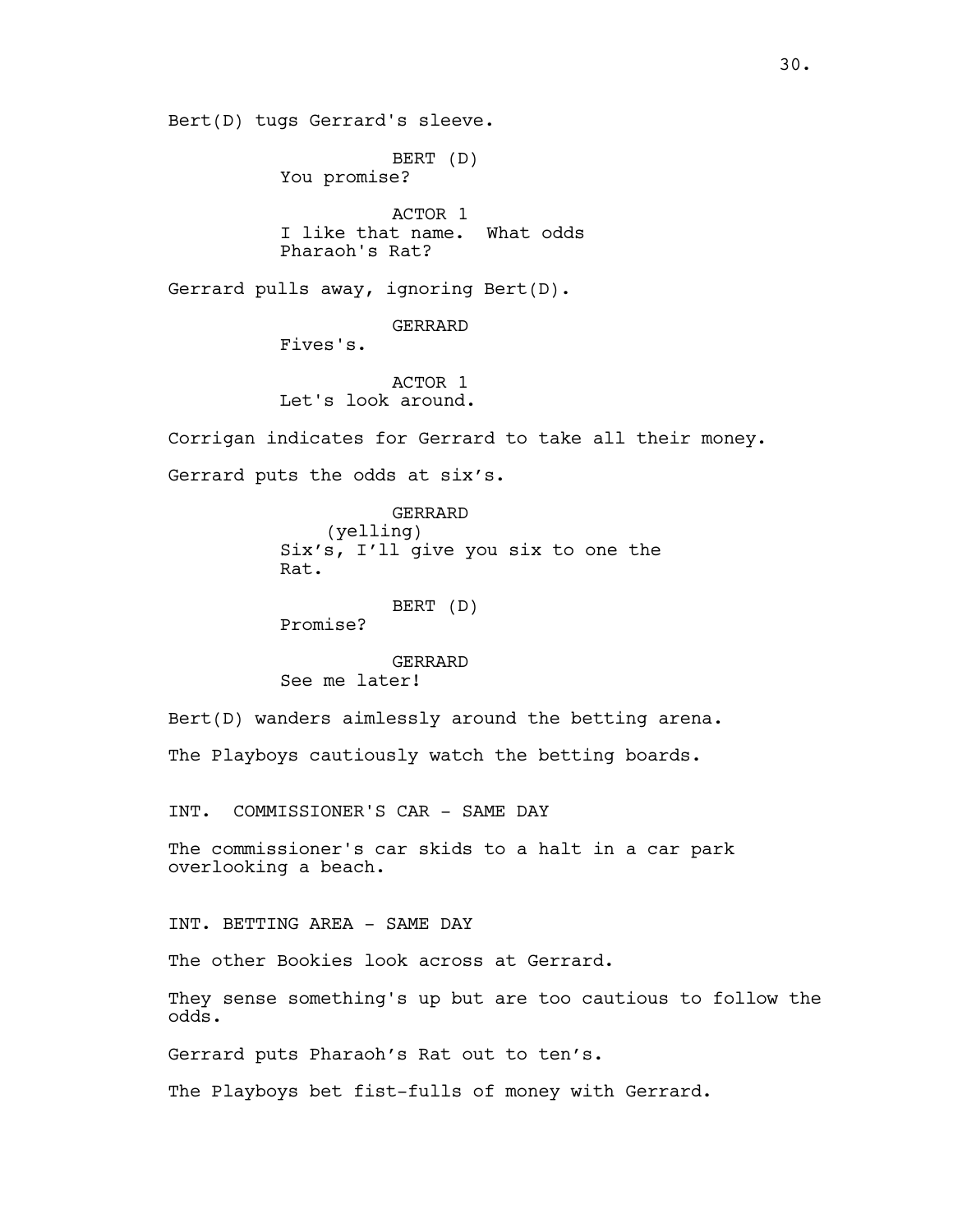Antoinette goes to Gerrard, opens a bag full of money. She turns her phone on record.

> ANTIONETTE My numerologist said two would be my lucky number today. I saw two teeny rats in my pantry this morning. Half a million dollars on Pharaoh's Rat to win.

Gerrard is stunned.

Gerrard looks across to Corrigan who nods.

Corrigan sends his Bodyguard to protect the money.

Gerrard writes the ticket even faster that the last one.

He gives Antionette the ticket.

She passes her bag to The Bodyguard, who carefully inspects the money.

PATRONS from the Hoi Polloi Pub turn up posing as eager gamblers.

> ANTIONETTE If I can get some more cheese off James I'll be back.

GERRARD You can get on the nod if you want.

ANTIONETTE

Credit?

GERRARD Any friend of James's is a friend on mine.

ANTIONETTE He said he wanted me to have a good time. Let's see if he really loves me. Make it an even million.

Gerrard writes another ticket.

GERRARD All up, you have one million to ten million five hundred thousand it is.

Bert(D) returns.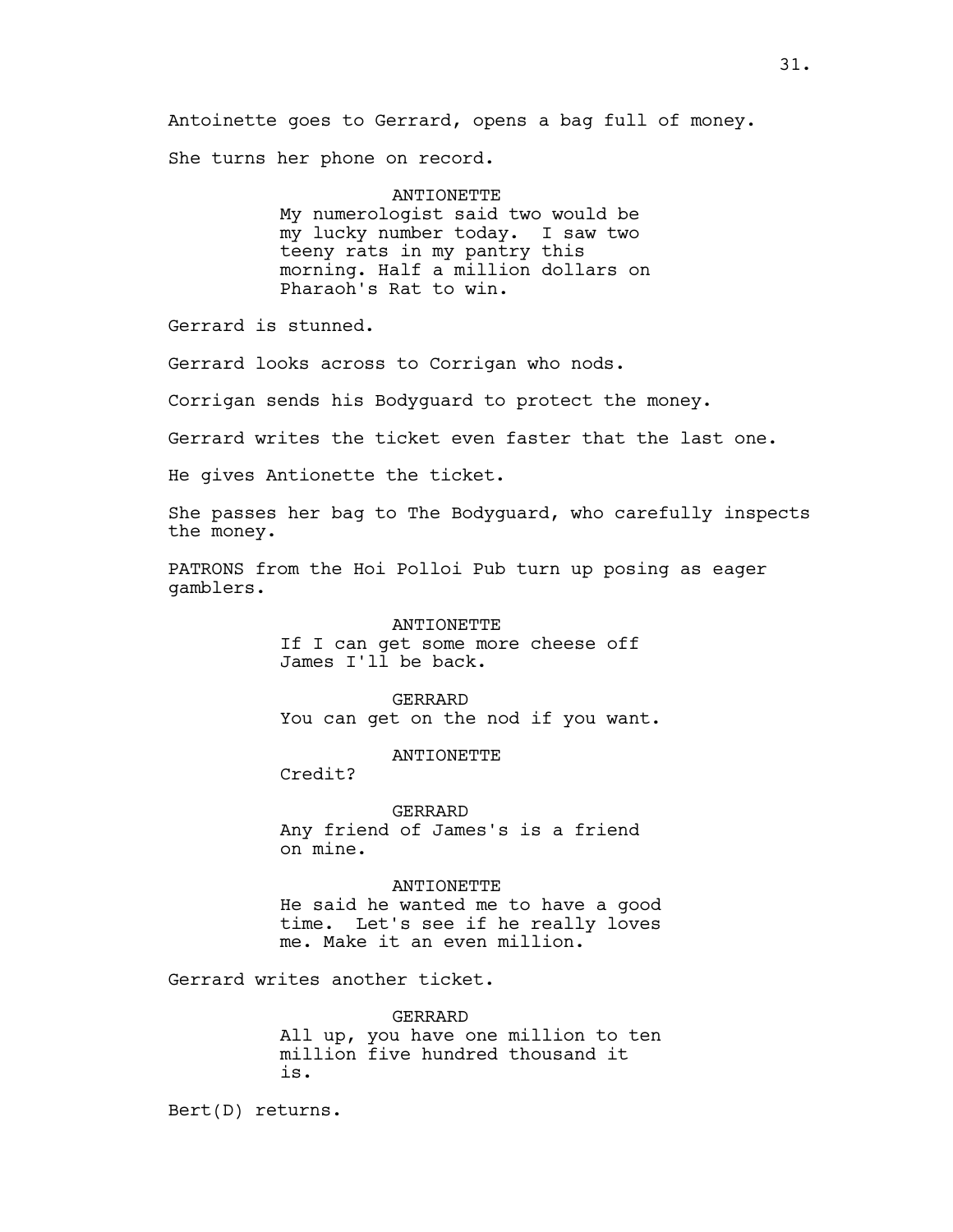BERT (D) You sure you didn't get set that last race?

GERRARD

I'm busy, Bert.

Gerrard hands Antoinette her ticket.

BERT (D) I find that hard to believe, Gerrard, that you only got set for ten.

GERRARD

Piss off!

Antionette is upset at Bert's impudence.

Gerrard indicates to the Bodyguard to shoo Bert(D) away, but the Bodyguard remains guarding the money.

BERT (D)

What!

Gerrard hands Bert(D) a wad of money.

GERRARD Here's your money back. Piss off, or I'll report you to the Authorities.

BERT (D)

Bastard!

GERRARD I see you again I'll kick your smelly arse, Faggot!

Antionette smiles at Gerrard.

Bert(D) angrily walks away but subtly hands the money to Kylie Minogue who hurries to Gerrard.

EXT. SAND DUNES - SAME DAY

DETECTIVES have a body bag uncovered in the sand.

It is unzipped by a DETECTIVE 40, as the Commissioner hurries across the sand .

The dead person is Bondi.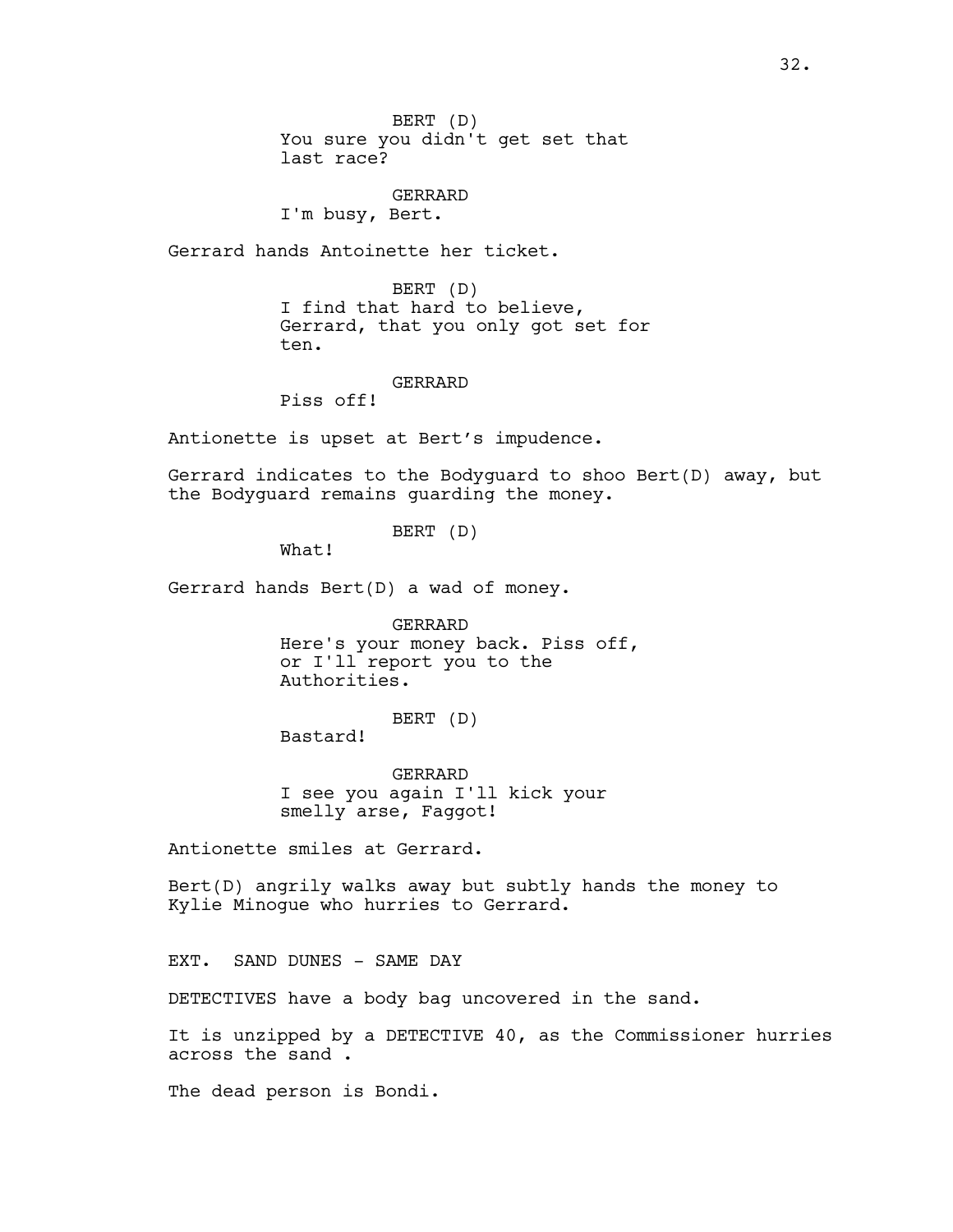The Commissioner is stunned.

EXT. BETTING AREA - SAME DAY

Kylie Minogue thrusts a bundle of money at Gerrard.

KYLIE MINOGUE Sixty thousand on Pharaoh's Rat the win.

Gerrard is delighted.

Betting closes.

Two SECURITY GUARDS collect Gerrard's money. He signs for it.

Gerrard shuts up shop and walks towards Corrigan and Mason all smiles.

INT. COMMISSIONER'S CAR - SAME DAY

The Commissioner's car speeds through the city.

EXT. STARTING STALLS - SAME DAY

The horses, tall and proud, are ridden by their JOCKEYS towards the starting stalls.

> ANNOUNCER V.O. This is the big one today, ladies and gentlemen, the Aussie Stakes for three year-old colts. My spies inform me Hoi Polloi has been backed into favourtism. All expectation was on Pharaoh's Rat to start favourite...

The Psychiatrist stands to the side, his eyes burning with excitement.

INT. STABLES - DAY (FLASHBACK ONE HOUR)

The same burning eyes advance through the stables towards the stable of Pharaoh's Rat.

The horse whickers as the eyes glow.

Pharaoh's Rat's feet are still bandaged with black tape.

We see the mouth and teeth of the Psychiatrist.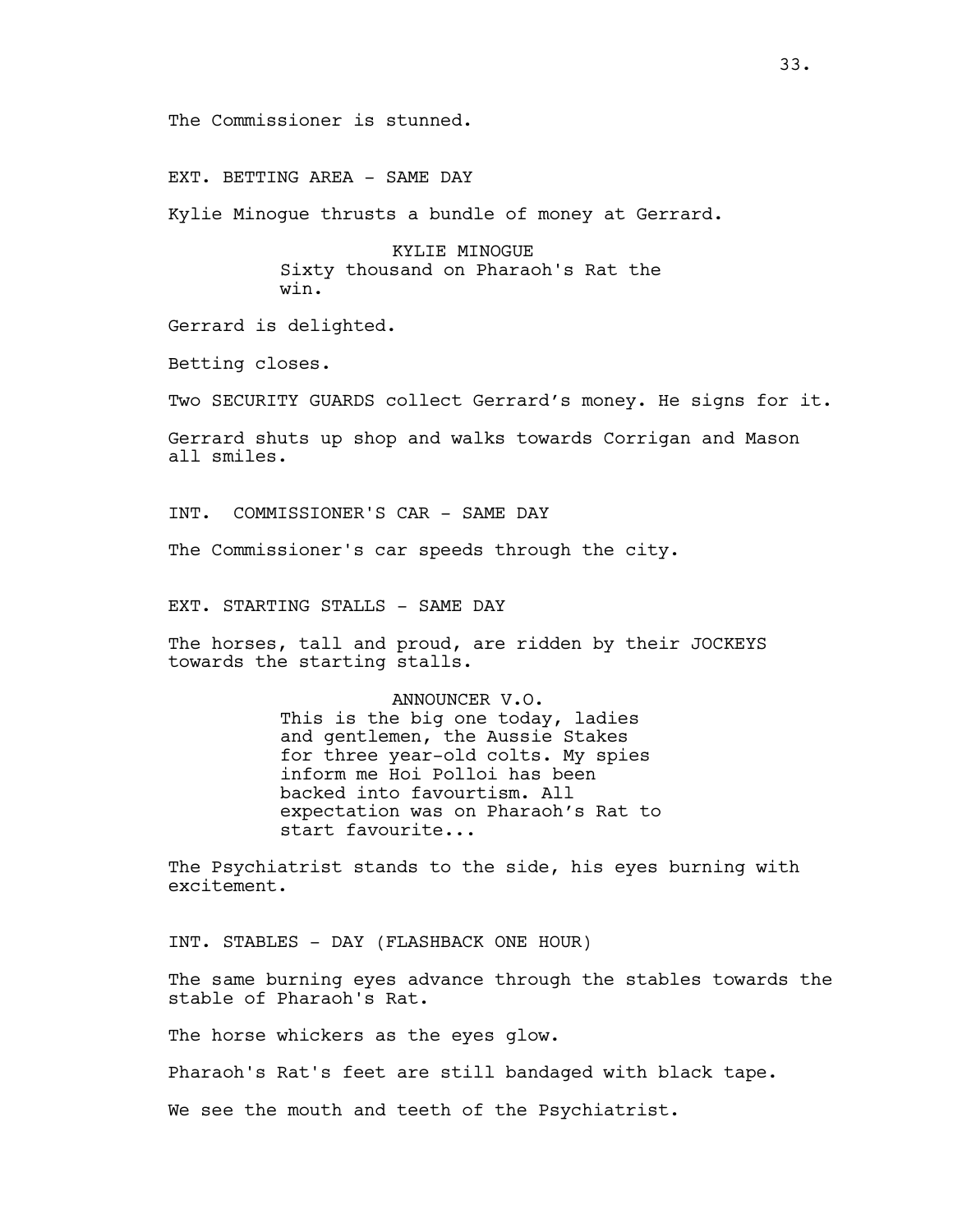PSYCHIATRIST It's alright, boy. You might believe you're scared but I don't. Time to ease the pain.

A long sharp knife in a hand advances, then we see the full face of the Psychiatrist.

> PSYCHIATRIST Time to remove the gloves.

The Psychiatrist shows the knife to Pharaoh's Rat who goes berserk.

EXT. STARTING STALLS - SAME DAY (PRESENT)

The horses approach the stalls. Hoi Polloi and Pharaoh's Rat are about to enter.

> PSYCHIATRIST V.O. Today we see what's around the corner. How hard is it to survive in a discriminatory world when you are neither one thing nor the other? But you my friend have the best of both worlds. You are the perfect creation. Nothing can beat you today. Nothing.

We travel down Pharaoh's Rat to reveal his pure white shoes, now that the black tape has been removed.

EXT. BETTING AREA, RACETRACK - SAME DAY

Gerrard, Mason and Corrigan move towards the grandstand.

The Bodyguard follows.

Bert(D) appears anxiously waving a piece of paper.

BERT (D) Mr Gerrard, Mr Gerrard...

Gerrard ignore him.

The Bodyguard savagely pushes Bert(D) away.

BERT (D) That horse, I think I made a mistake.

Corrigan, Mason and Gerrard freeze.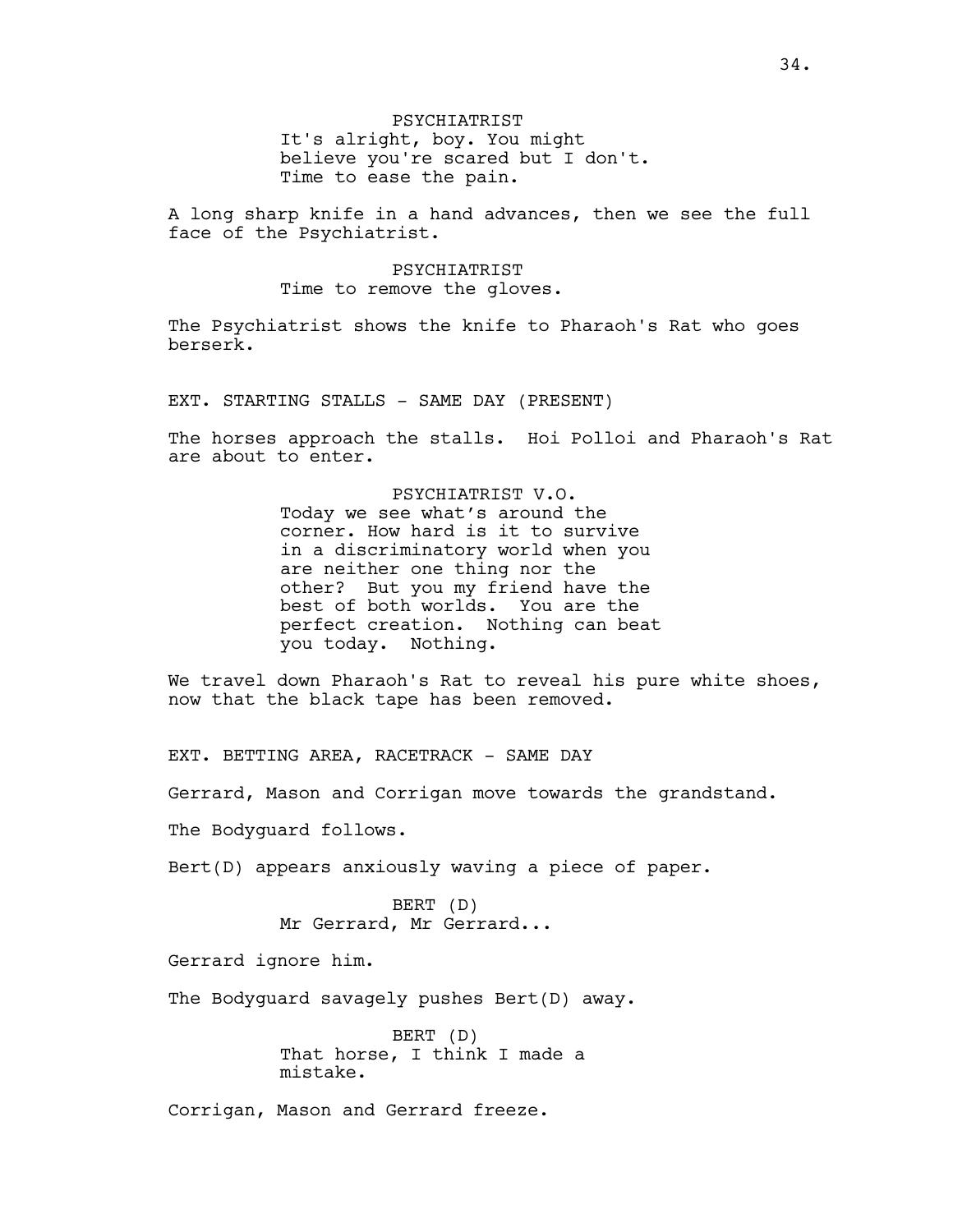What!

Bert(D) reads from the paper.

BERT (D) It should've been Hoi Polloi that can't win, not Pharaoh's Rat. Look, I crossed out the wrong one accidentally.

Gerrard is in shock. He almost collapses.

GERRARD Hell, bloody hell!

Gerrard looks pleadingly to Corrigan.

# BERT (D)

I must've been listening to that bloke on the television talking about the death of Ischenmon. Then I think I got the papers mixed up. I'm sorry. Just as well you didn't take any notice of me.

Bert(D) frowns.

Corrigan pushes his Bodyguard.

CORRIGAN Stop Pharaoh's Rat. I don't care if you have to kill the jockey.

The Bodyguard sprints towards the straight.

Gerrard, in shock, turns circles.

CORRIGAN (to Gerrard) You bought this idiot to me. You're on your own!

BERT (D) Is there anything I can do to help, Mr Corrigan?

Corrigan and Mason rush to the rails.

GERRARD Oh shit! Fifteen million! Shit! Shit! Shit!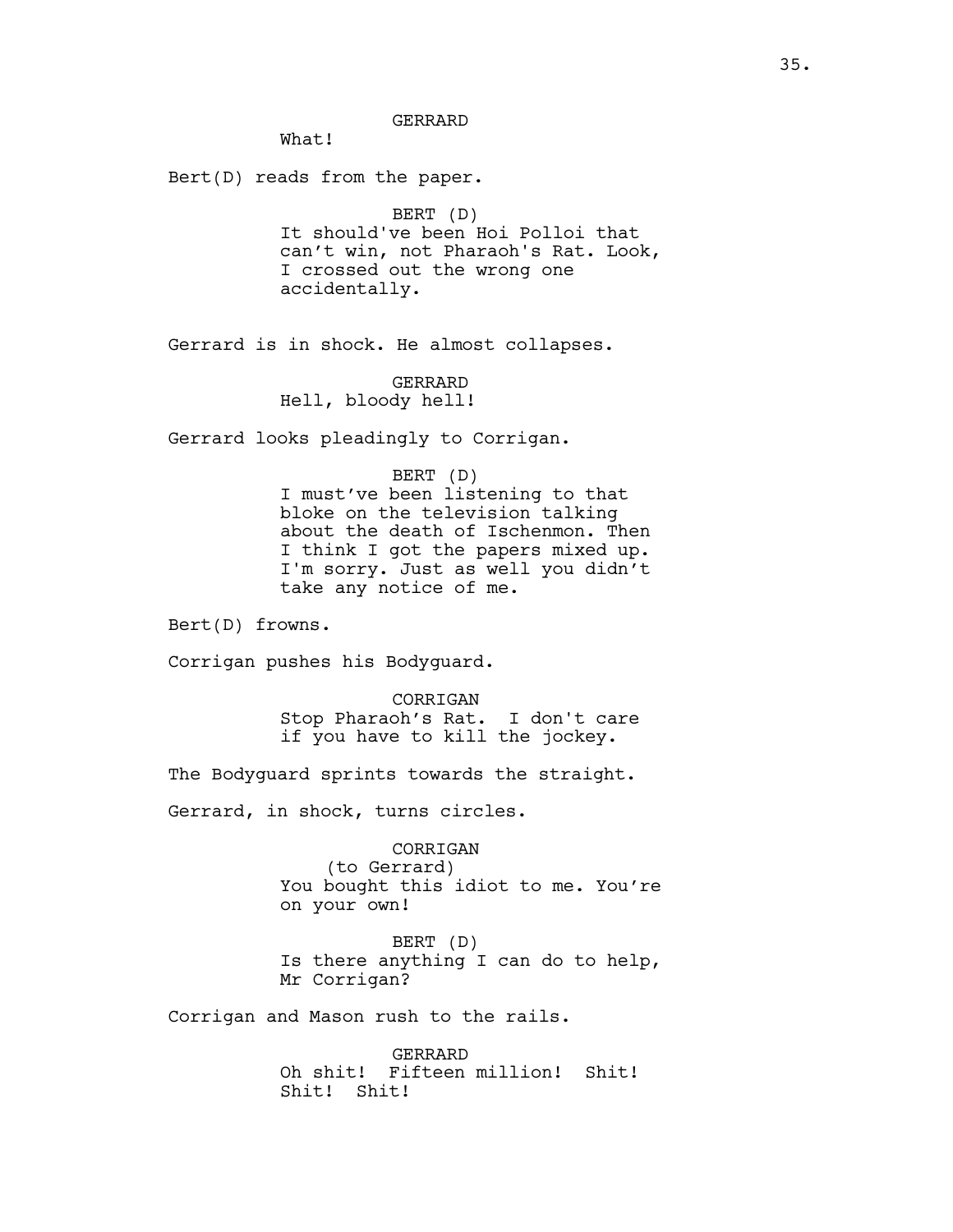Bert(D) speaks into his mobile.

BERT (D) (into mobile) Victor Kelly, you don't know me...

As the smiling Bert(D) hurriedly jogs towards the exit Antionette appears.

Antionette takes the distressed Gerrard's arm. She holds her mobile.

> ANTIONETTE Have you heard about SP bookies, Gerrard and how they cover their arses with each other? I've been thinking and I might just give you a little chance to cover your fat arse...

She pauses, giving Gerrard to opportunity to respond. His look encourages her to continue.

> ANTIONETTE ...by letting you back Pharaoh's Rat with me at five to one, on two conditions...

His pleading look suggests please continue.

ANTIONETTE You back it with me for one million dollars.

GERRARD Pharaoh's Rat wins I only owe you five million instead of ten?

Antionette nods.

GERRARD It loses I owe you one million?

She smiles and indicates to Gerrard everything's been recorded.

> ANTIONETTE The infallible system, Gerry.

GERRARD What's the second condition?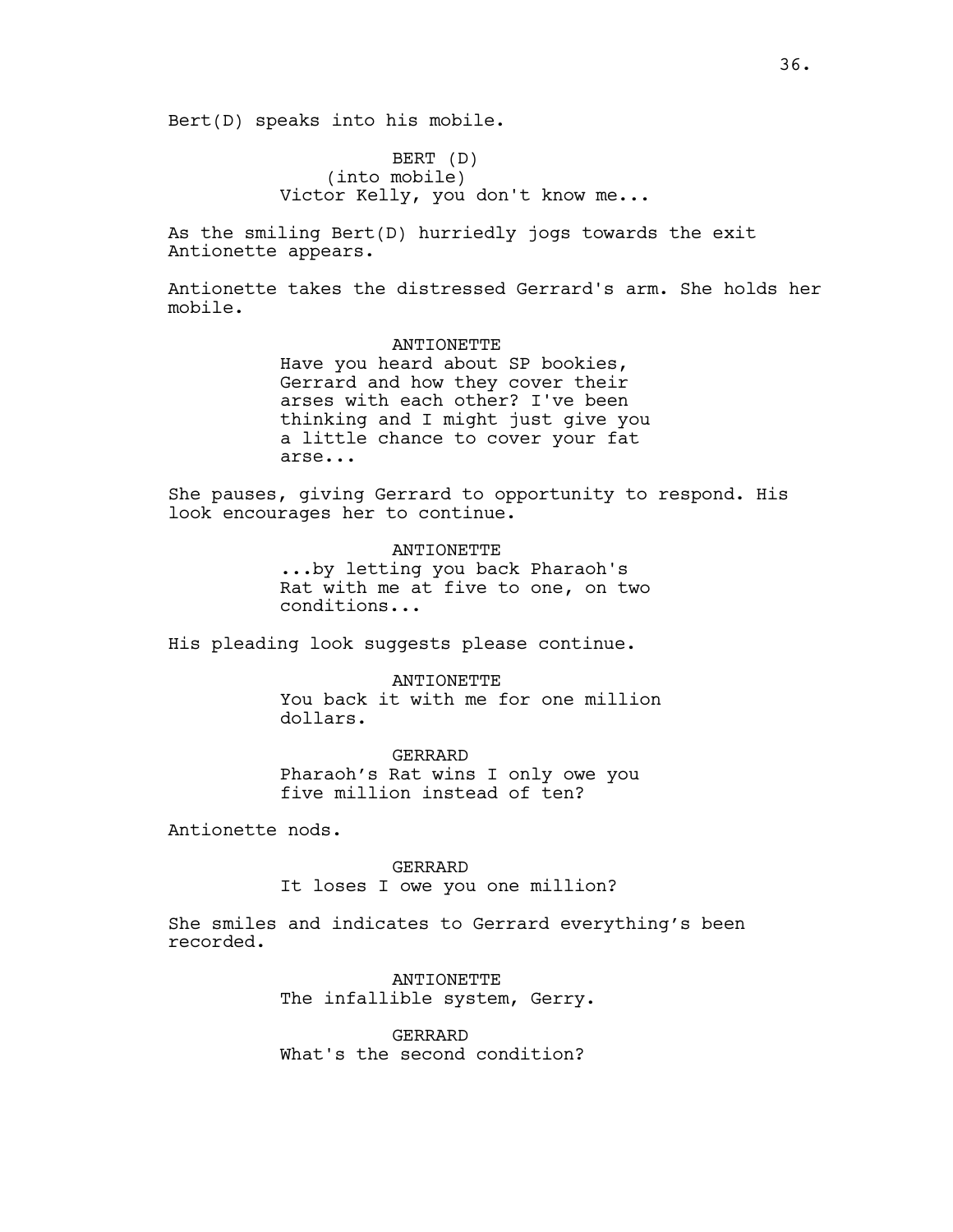ANTIONETTE

You pay me one million now, right now, plus my five hundred and twenty grand. And we're quits. What's it gonna be, Gerry?

Antionette shows Gerry her payment terminal on her mobile.

EXT. RACETRACK, STARTING STALLS - SAME DAY

The stalls open and the horses are away.

ANNOUNCER V.O. They're away in a race that will determine the best three-year-old colt in Australia...

INT. VIVIANNE'S HOUSE - SAME DAY

Vivianne impassionately watches Pharaoh's Rat lead by ten lengths.

> ANNOUNCER V.O. ...and Pharaoh's Rat is now ten lengths in front. Hoi Polloi is trying to go with him...

EXT. RAILS - SAME DAY

At an isolated spot near the rails the Bodyguard points his gun at Pharaoh's Rat, leading the field.

We see the identifiable ring on his finger.

The horses approach the straight.

ANNOUNCER V.O. ...but nothing's going to upset the Rat, not today, ladies and gentlemen, and you can take that to the bank...

The Bodyguard has Pharaoh's Rat in his sights. The finger begins to squeeze the trigger. Victor Kelly puts a gun to the back of the Bodyguard's head.

> VICTOR KELLY Make my day, Sunshine.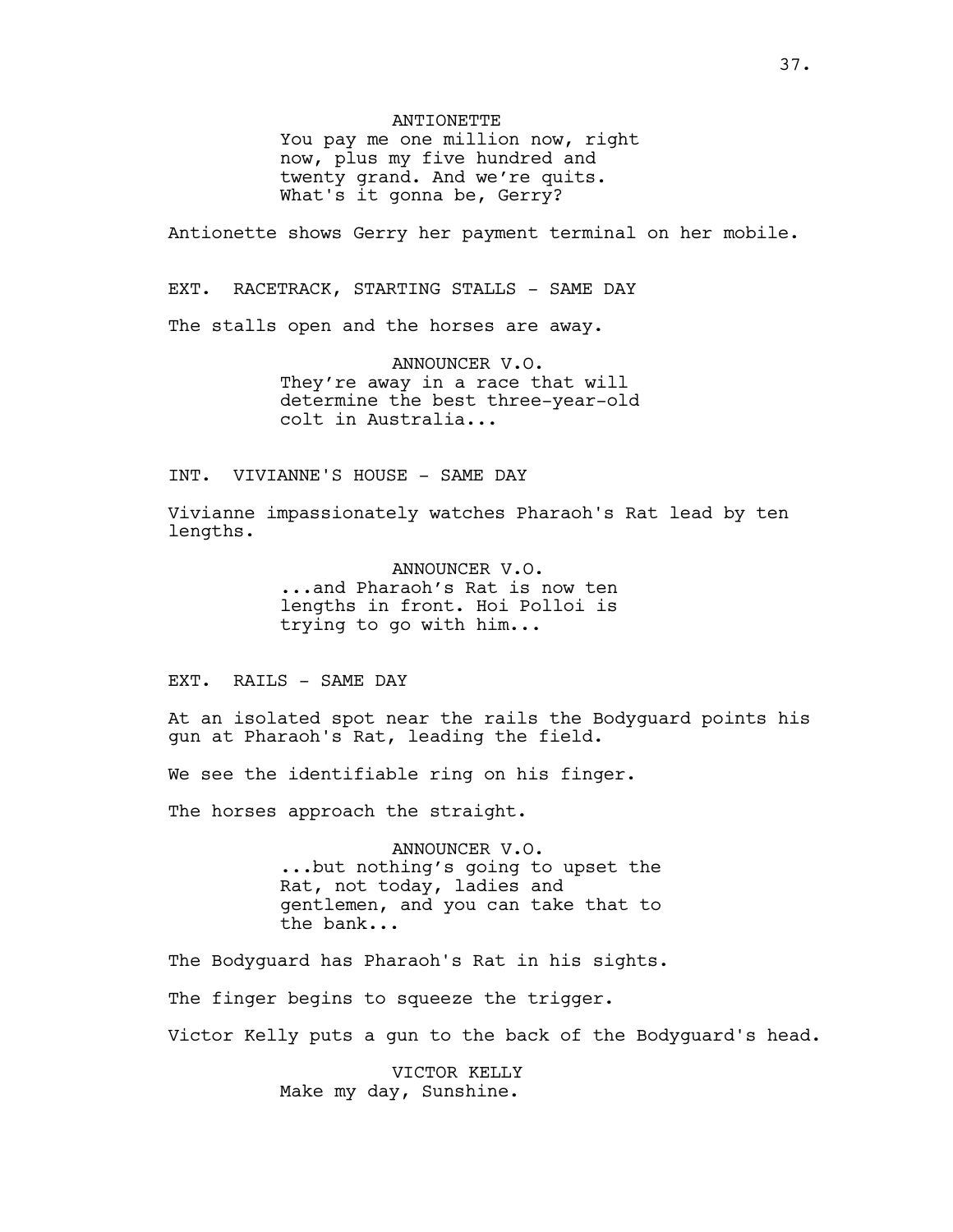EXT. BETTING RING - SAME DAY

The Commissioner (Derelict), clutching a laptop, runs through the betting ring.

INT. GRANDSTAND - SAME DAY

ANNOUNCER V.O. ...this will be one of the great victories of the year. Hoi Polloi's also travelling well but he's a long way off...

The Psychiatrist and the Actors scream for Pharaoh's Rat.

Corrigan and Mason desperately watch the race.

All sound stops and in slow motion Pharaoh's Rat arches as if hit by electricity and pulls off to the side, allowing all horses to pass.

Hoi Polloi runs on to win.

Corrigan and Mason jubilantly scream.

The Psychiatrist, and the Actors are crestfallen.

The Psychiatrist rips his coat off and repeatedly smashes the wall with it.

INT. VIVIANNE'S HOUSE - SAME DAY

Vivianne turns the television off.

INT. GRANDSTAND - SAME DAY

The Commissioner(D) runs to Corrigan who's fisting the air.

COMMISSIONER Big, big trouble!

INT. SECURITY CENTRE - SAME DAY

Dixon watches a monitor of the Commissioner(D) leading Corrigan and Mason towards the Security Centre.

Corrigan, Mason and the Commissioner(D) enter the Security Center.

Dixon is the only one on duty.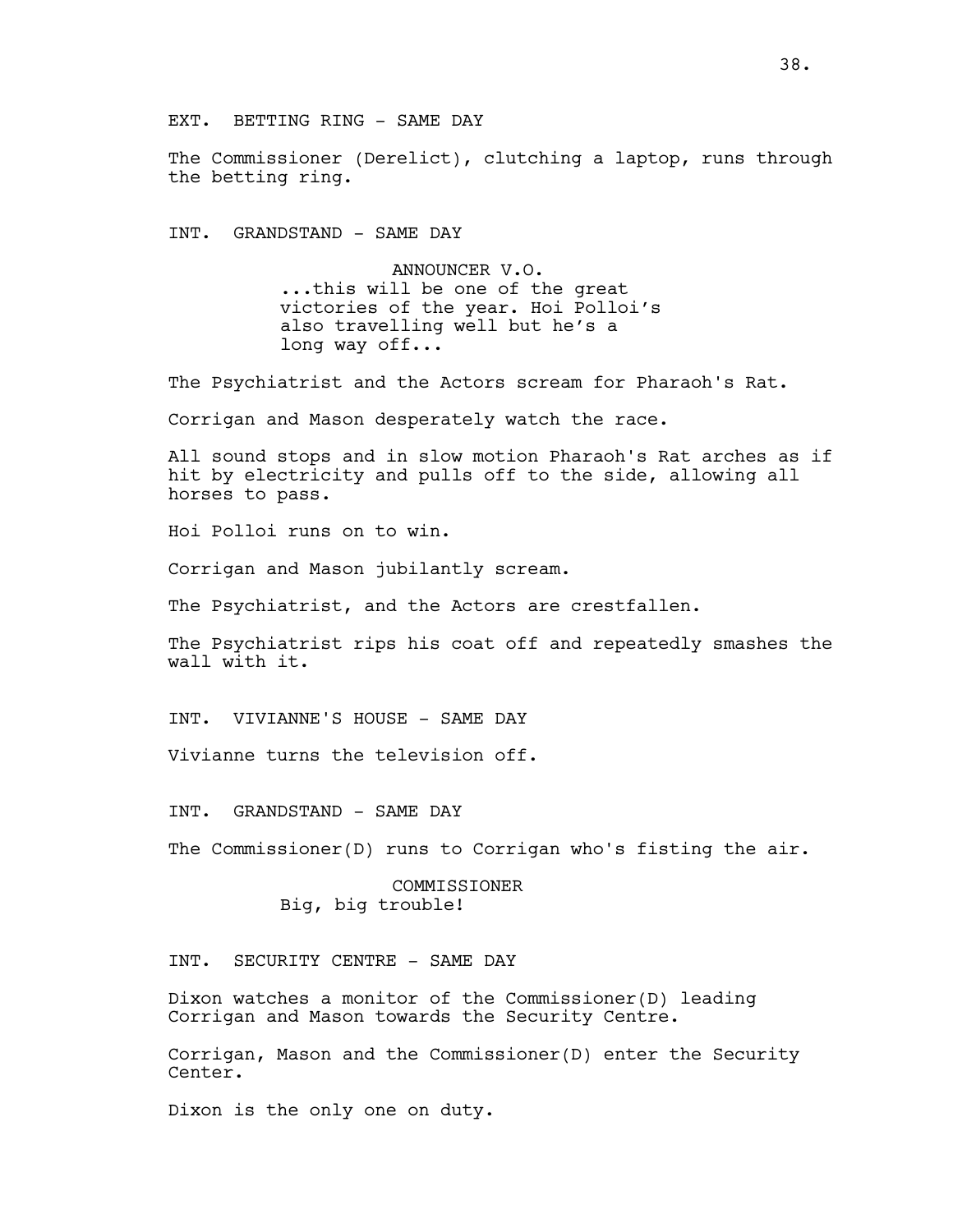CORRIGAN (to the Commissioner(D)) What is it! The Commissioner(D) speaks into his mobile as they enter. COMMISSIONER (D) (into mobile) I want every available unit at the Metropolitan Racetrack immediately. And get me everything you can on a Bert Simmonds. The Commissioner indicates Dixon. COMMISSIONER (D) Get rid of him. CORRIGAN What! COMMISSIONER (D) Do it! CORRIGAN Leave us. DIXON Pardon? CORRIGAN Get out. Dixon reluctantly leaves. The Commissioner(D) locks the door, pushes buttons on the console which shuts down the internal monitors. Corrigan indignantly awaits a response from The Commissioner(D). EXT. RACETRACK - SAME DAY

Television screens, showing horses preparing for the next race, simultaneously shut down.

> COMMISSIONER V.0 That was all a farce.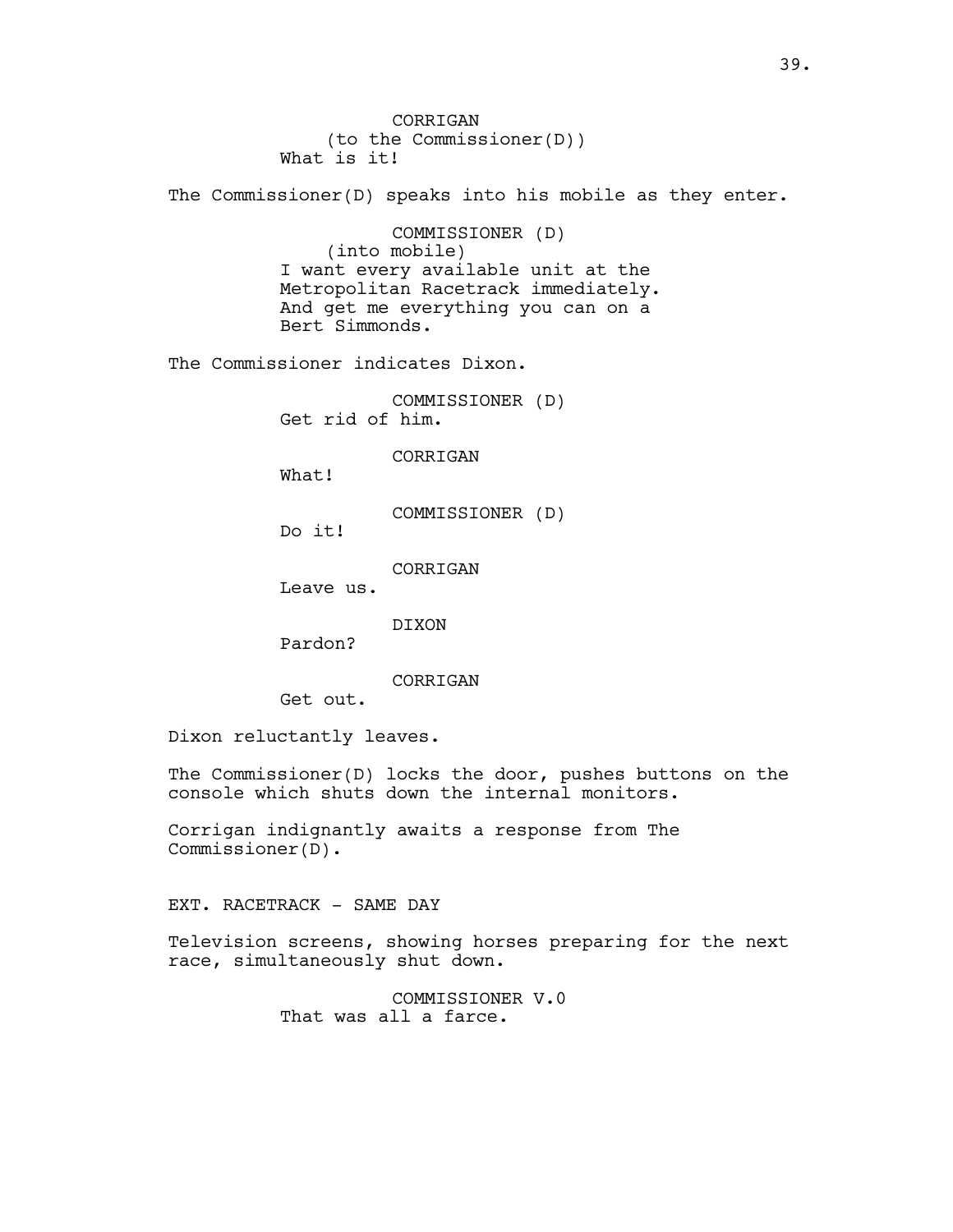## CORRIGAN What are you bloody on about?

The Commissioner(D) opens the laptop which has already booted.

# COMMISSIONER (D) This is the real scam.

We see The Commissioner's(D) hands as he types. He's wearing a wedding ring and his fingers are expertly manicured.

A web site for a Zurich Bank opens (the same Bank Corrigan uses).

> CORRIGAN What're you doing?

COMMISSIONER (D) That coot in the fire wasn't Ichneumon.

Corrigan glares at Mason.

## CORRIGAN

What!

The Commissioner types and a download status bar appears under a page of seemingly endless files being transferred. The status bar is nearly sixth-eights complete.

# MASON

Who was he?

COMMISSIONER (D) He was an accomplice.

### MASON

That can't be!

The Commissioner(D) is unsuccessfully attempting to stop the transfer.

> CORRIGAN What're you doing, Jim?

COMMISSIONER (D) The real Ichneumon conned his way into your homes, even tried to get into mine, downloaded your files and is presently transferring (to Corrigan and Mason)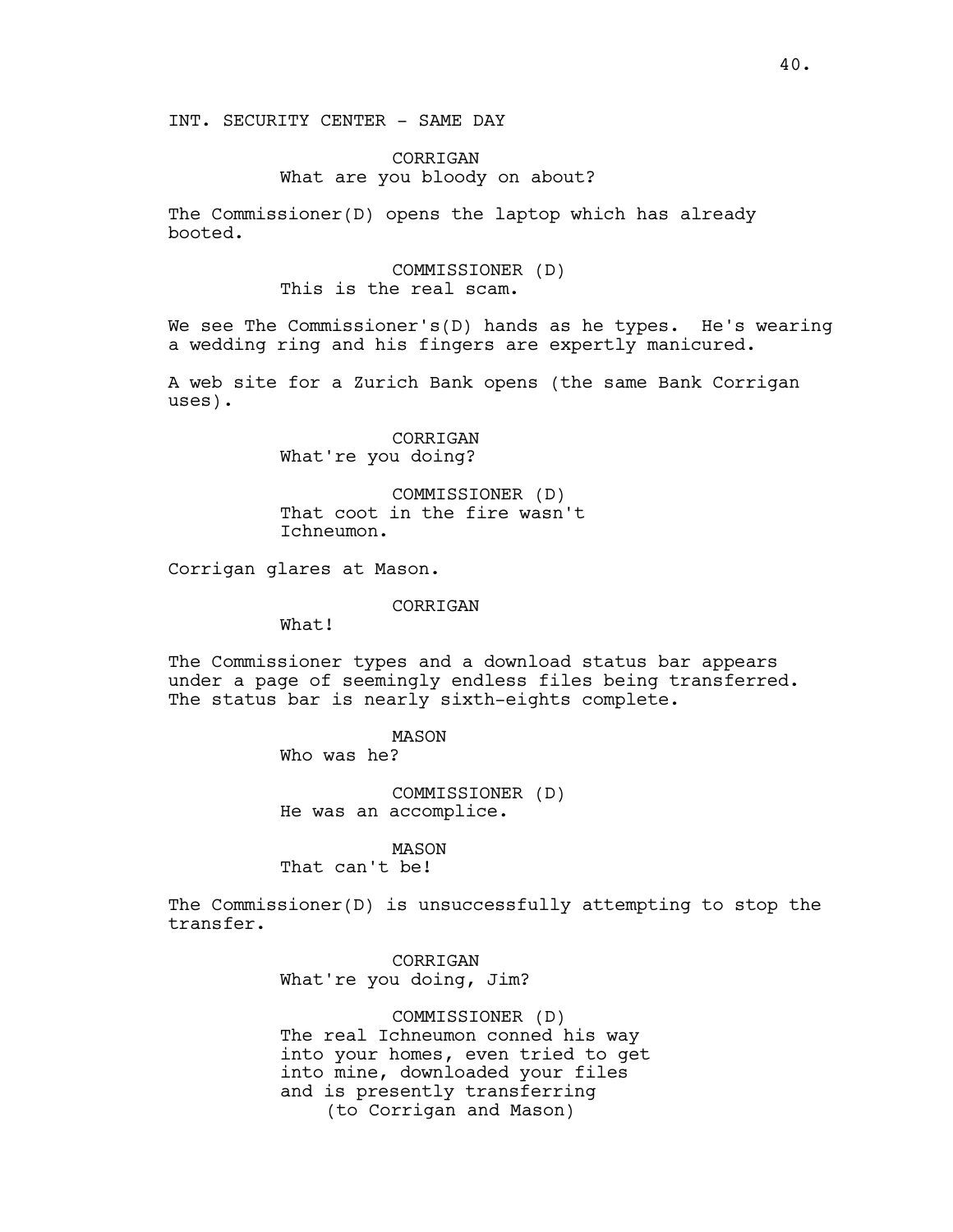your money to an account somewhere in the Bahamas.

## MASON

What! How?

CORRIGAN Impossible. Only I can effect a transfer.

The laptop shows files being transferred.

The download status bar is seven-eights complete.

COMMISSIONER (D) Once a day, in a fifteen minute corridor...

The Commissioner(D) looks at a wall-clock showing 3.45 pm.

COMMISSIONER (D)

...starting approximately ten minutes ago?

Corrigan warily checks his watch.

COMMISSIONER (D) Believe me, these computer nerds can do anything.

CORRIGAN No one can access my files.

COMMISSIONER (D) You have a Swiss bank account?

Corrigan doesn't respond.

COMMISSIONER (D) Thumb print access, right?

MASON

Everyone does.

COMMISSIONER (D) Which he lifted from your office. He's good.

Corrigan watches the status bar on the laptop.

MASON Frank's got the best system in the world.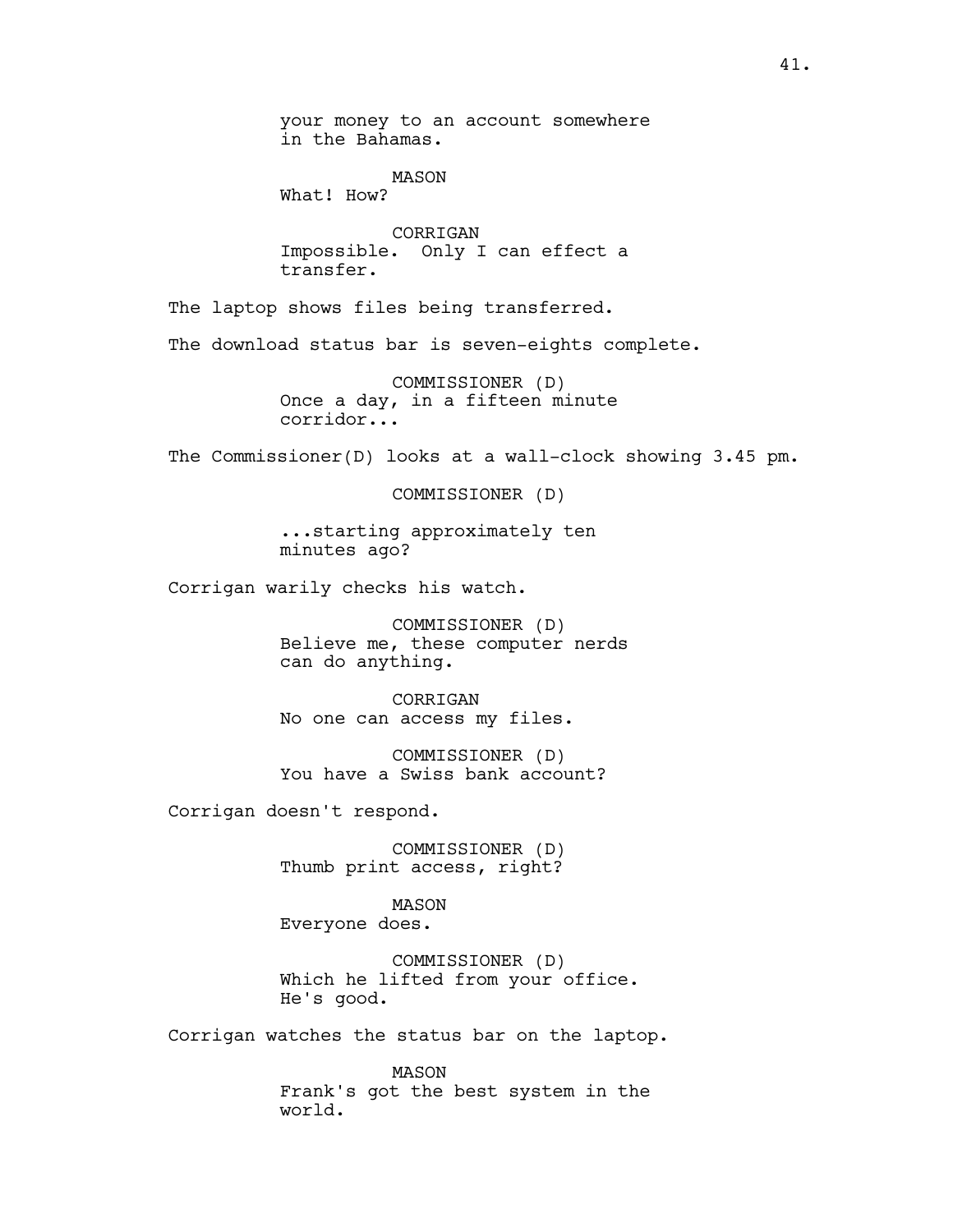**CORRIGAN** He'd have to know the first password then the back-up password. Only I know them.

The Commissioner(D) refers to the laptop.

COMMISSIONER (D) According to this your first password's Foxy, right?

Corrigan looks concerned.

MASON

Is it?

Corrigan doesn't respond.

The Commissioner(D) points to the files being transferred. The status bar is nearing completion.

MASON

Is it?

COMMISSIONER (D) He's doing it. Don't ask me how, but he is.

MASON

Shit!

CORRIGAN What can you do?

COMMISSIONER (D) Nothing. Even if we apprehend him you'll probably never see your money again.

The Commissioner(D) shrugs, sits back from the laptop.

Corrigan squeezes the Commissioner's(D) shoulder.

CORRIGAN

Jim!

COMMISSIONER (D) There might be one thing. But I can only do it from inside your site.

CORRIGAN Then do it!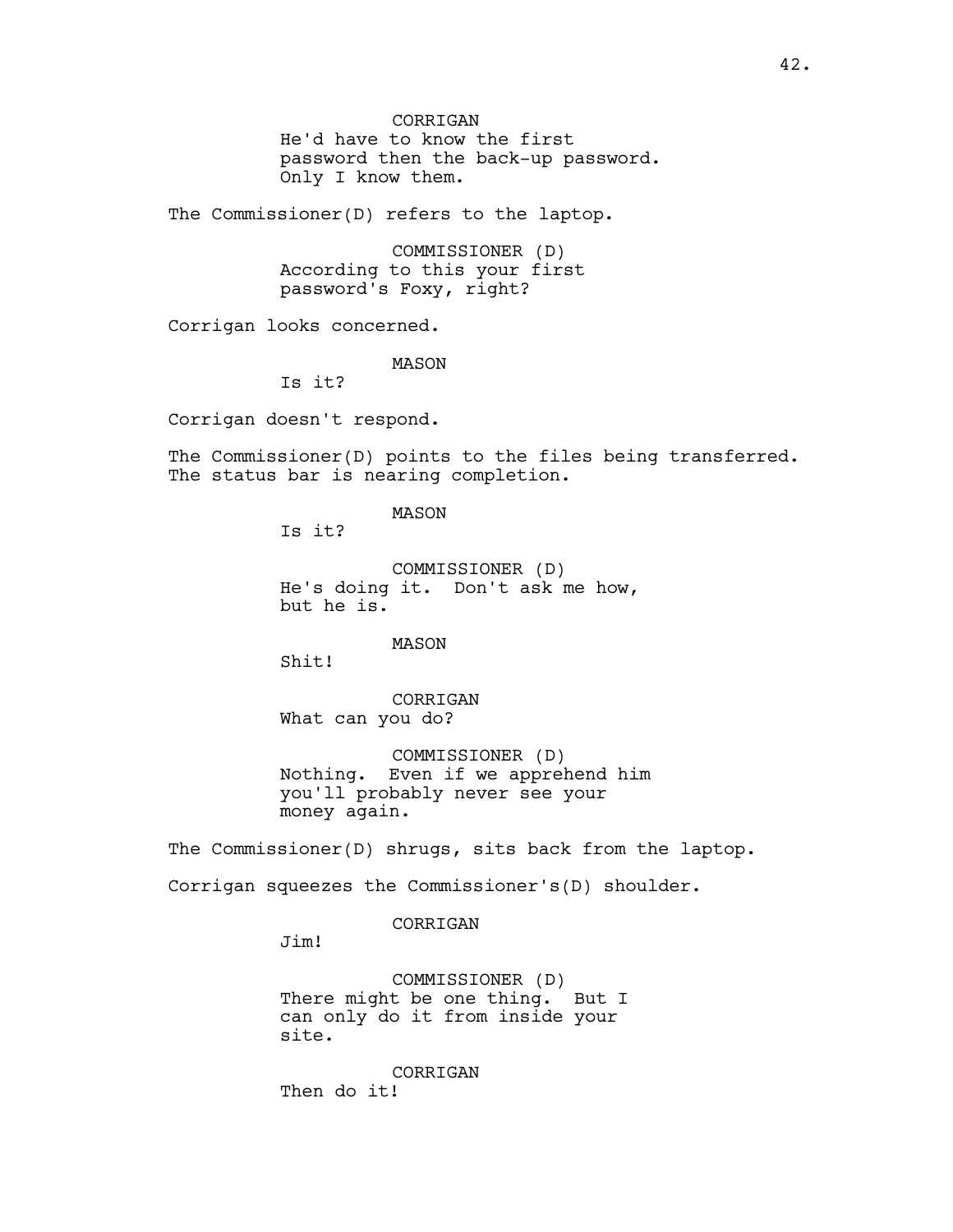The Commissioner(D) types FOXY and hits return.

COMMISSIONER (D) What's your back-up password?

Corrigan is reluctant.

### MASON

Frank!

COMMISSIONER (D) I'll need it now!

The Commissioner(D) hits return. The laptop shows files being transferred. The status bar is nearly complete.

> CORRIGAN How do we know the money's transferring?

COMMISSIONER (D) You'll know for certain in approximately thirty seconds.

Corrigan is still reluctant. The status bar is closer to completion.

> MASON Frank, we could lose one hundred million.

**CORRIGAN** It's Genius. (spelling) G e n capital I u s

The Commissioner(D) raises an eyebrow as he types genIus and hits return.

A thumb pattern appears on screen.

# CORRIGAN

Hurry!

Corrigan checks his watch.

COMMISSIONER (D) Now your thumb print.

Corrigan puts his thumb on the screen.

A protection program activates.

The Commissioner(D) types.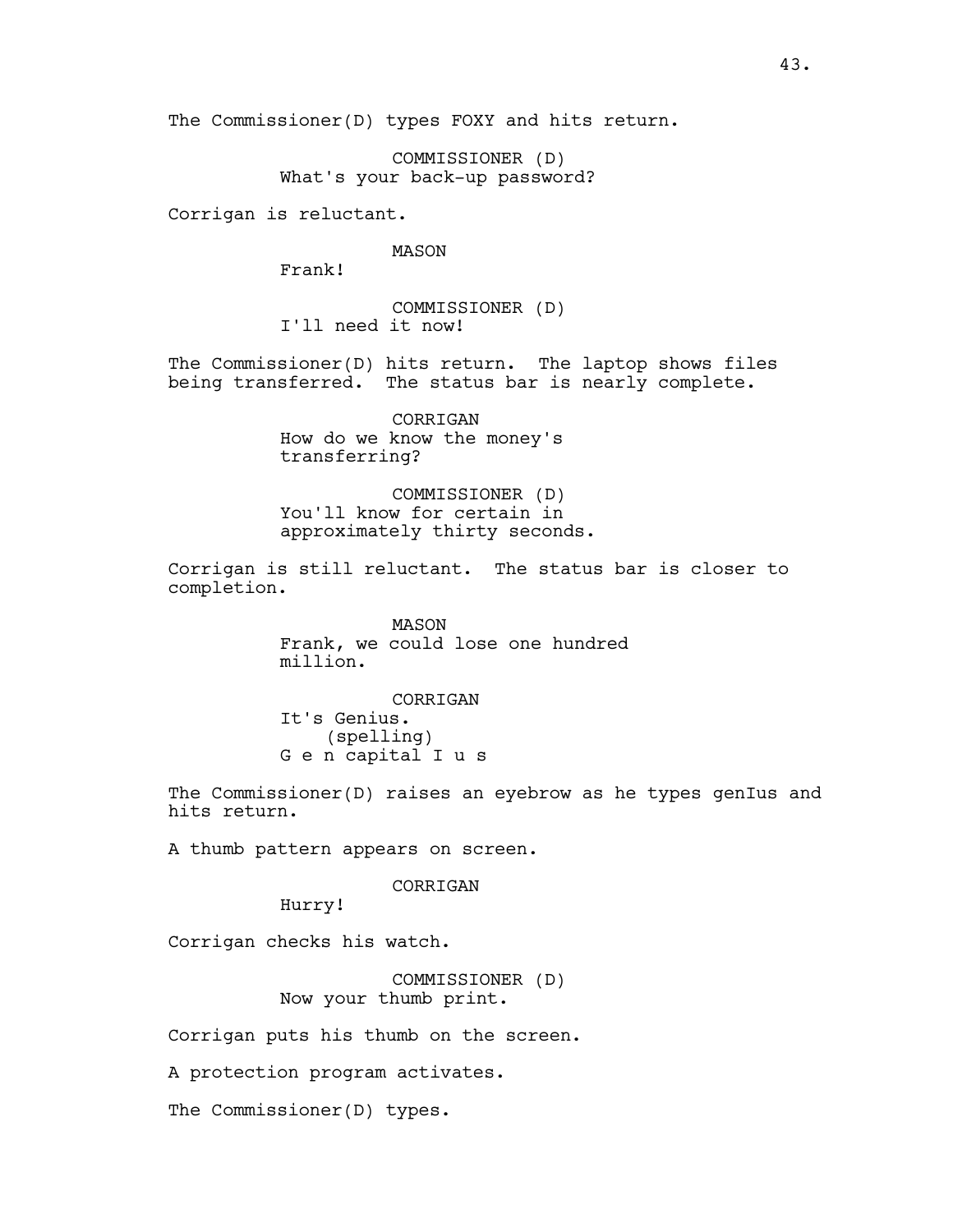MASON How'd you find this out?

COMMISSONER (D) A little birdie. Uh oh, I think we're losing it.

CORRIGAN Bloody hurry, will you.

The Commissioner(D) continues typing. The files freeze.

CORRIGAN What's happening?

The Commissioner(D) speaks into his mobile.

COMMISSIONER (D) (into mobile) Status?

INT. HOUSE - SAME DAY

ACCOUNT TRANSFERRED appears on a laptop over the disappearing files we saw on the Commissioner's laptop.

A female mouth replies into a mobile.

FEMALE MOUTH (into mobile) Transfer completed.

Female fingers type on a keyboard.

INT. SECURITY CENTRE - SAME DAY

The files disappear from the laptop screen.

CORRIGAN What's happening?

TRANSFER BLOCKED appears on the laptop screen.

COMMISSIONER (D)

Phew.

MASON Thank Christ for that.

Corrigan impatiently moves the Commissioner(D) aside and types on the laptop keyboard.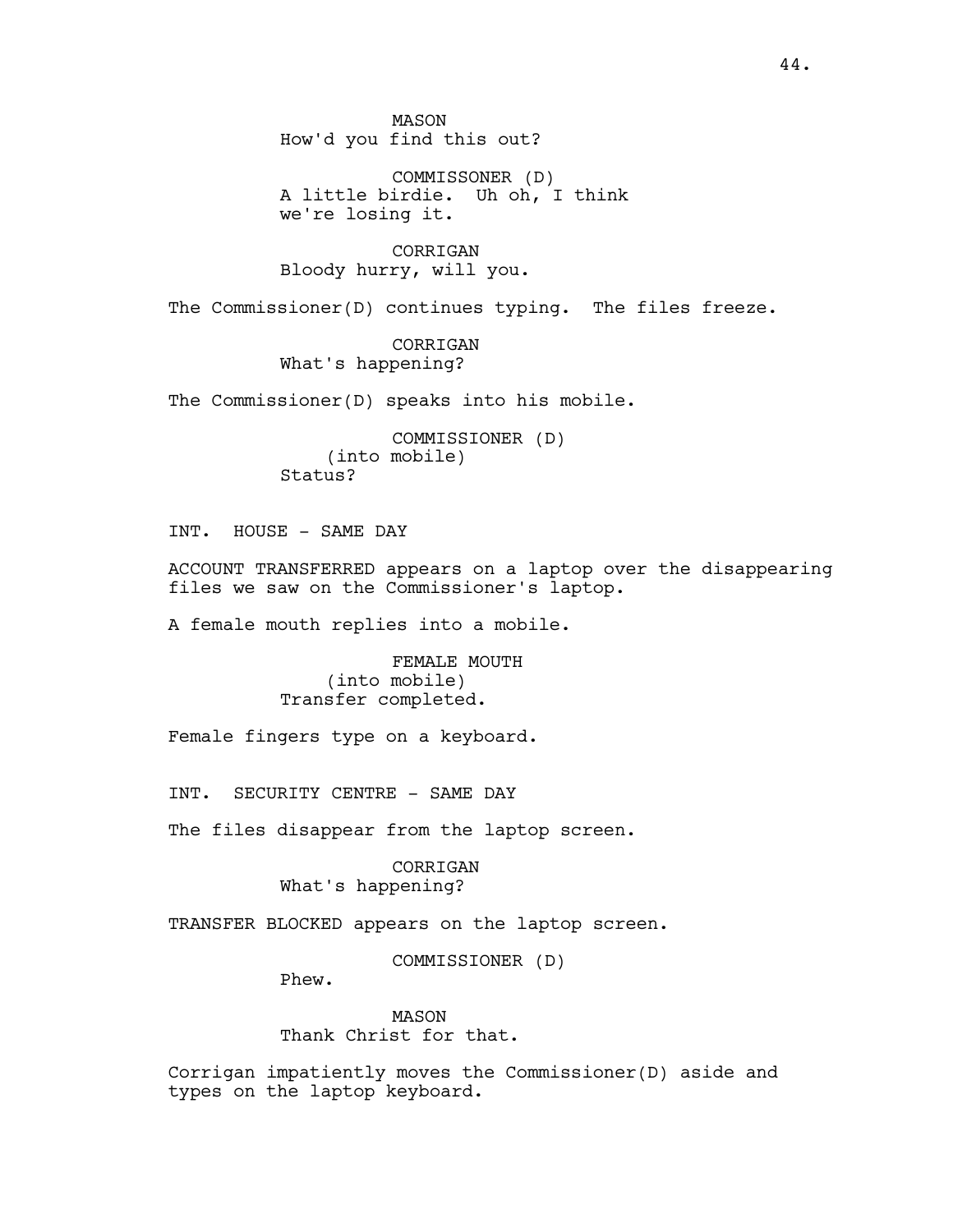Mason staggers to a seat.

The Commissioner(D) fiddles with switches on the console as he puts an audio cassette into a cassette deck. He dials his mobile.

> COMMISSIONER (into mobile) Got him?...Then let me know the moment you bloody do, and get his laptop.

The Commissioner(D) puts his mobile away.

He removes a document from his pocket which he displays in front of Corrigan.

Corrigan ignores the document.

MASON What're you doing?

CORRIGAN Changing my password of course. This is not giving me access.

COMMISSIONER (D) We've triggered a security alert. You'll have to reboot.

Corrigan reboots the laptop but nothing happens.

COMMISSIONER (D) Uh oh, battery's low.

The Commissioner(D) edges the document closer to Corrigan.

COMMISSIONER (D) You own me, Frank. You owe me big time.

Corrigan looks at the document.

CORRIGAN What's this?

COMMISSIONER (D) A contract transferring ten percent of Gambling Incorporated into my wife's name.

Corrigan scoffs, turns away from the document.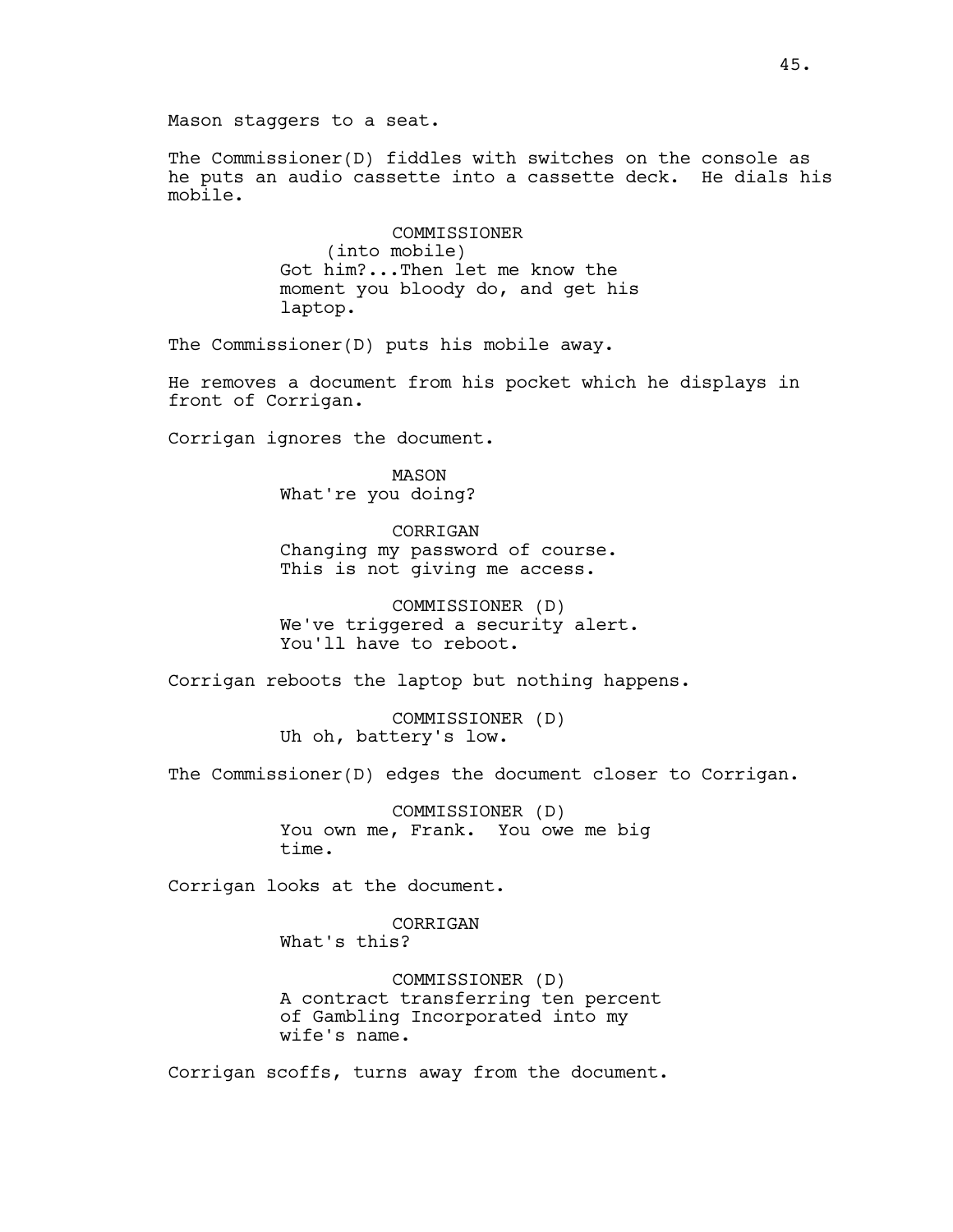MASON Ten percent? Ten million dollars! Are you off your fucken rocker?

COMMISSIONER (D) Twenty million actually, when you include the illegal off-shore tax havens through which you've been diverting the majority of your supermarket and hotel profits. Not the facade accounts you declare for taxation.

Mason glances knowingly at Corrigan. Corrigan laughs.

CORRIGAN Jim, given I've weathered the threat of internet fraud why would I now want to part company with my hard earned cash? Hmmmmm?

The Commissioner(D) plays the audio tape. Ed's voice is heard

> ED (on audio tape) You'll get nothing out of me, you bastards! (Ed screams) Alright, alright, I'm him. I'm Robin Hood. I'm Ichneumon. I'm all those bloody people!

VOICE (on audio tape) Where's the money?

The Commissioner(D) pauses the tape, smiles.

COMMISSIONER That sounded very much like your voice, Kimberley.

MASON Bullshit! I wasn't even there.

COMMISSIONER (D) By the time forensics have finished with it your voice prints'll be all over it.

The Commissioner(D) allows the tape to continue.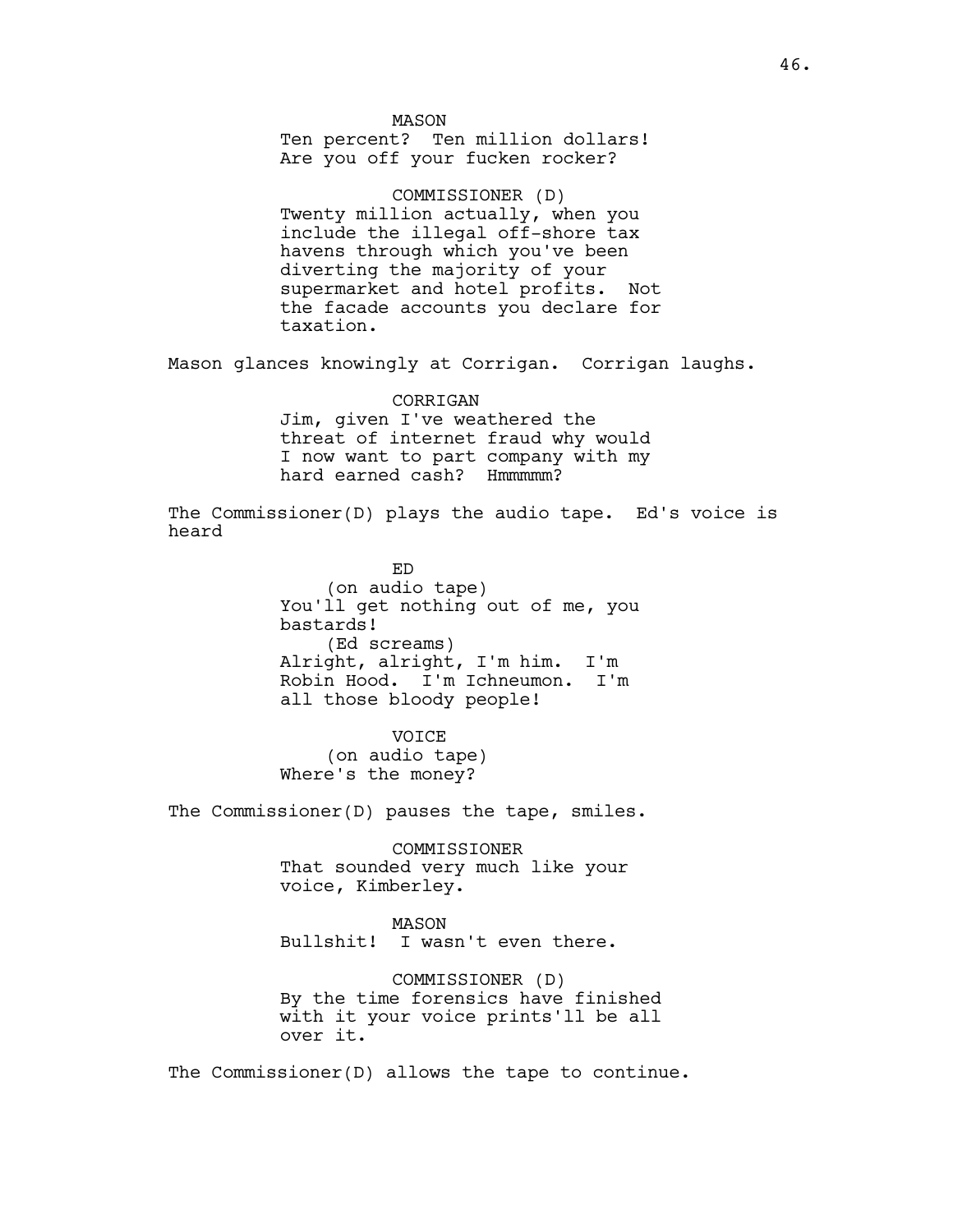ED (on audio tape) In the safe.

VOICE (on audio tape) Combination?

COMMISSIONER (D) And that is definitely your voice, Frank.

ED (on audio tape) Um...I don't know. I don't. I swear.

Ed screams.

Corrigan stops the tape.

The Commissioner(D) removes from his pocket the gun taken from the dead Ed, now sealed in plastic. He places the gun on the table.

#### COMMISSIONER

Sign the document, and that tape and this gun which will have your DNA all over it, and that I can guarantee, will disappear forever.

### CORRIGAN

You won't arrest me, Jim. Every meeting we ever had, I had you taped. When this is over, you old fool, I will destroy you and I'm just the bloke to do it and get away with it. Remember I'm the bloke who burned twenty backpackers and got away with it.

A Detective (Troy) enters.

COMMISSIONER (D)

Get him?

The Detective(T) nods.

DETECTIVE (T) He's claiming he's got evidence that will incriminate Mr Corrigan in murder. Wants to deal.

The Detective(T) smiles triumphantly.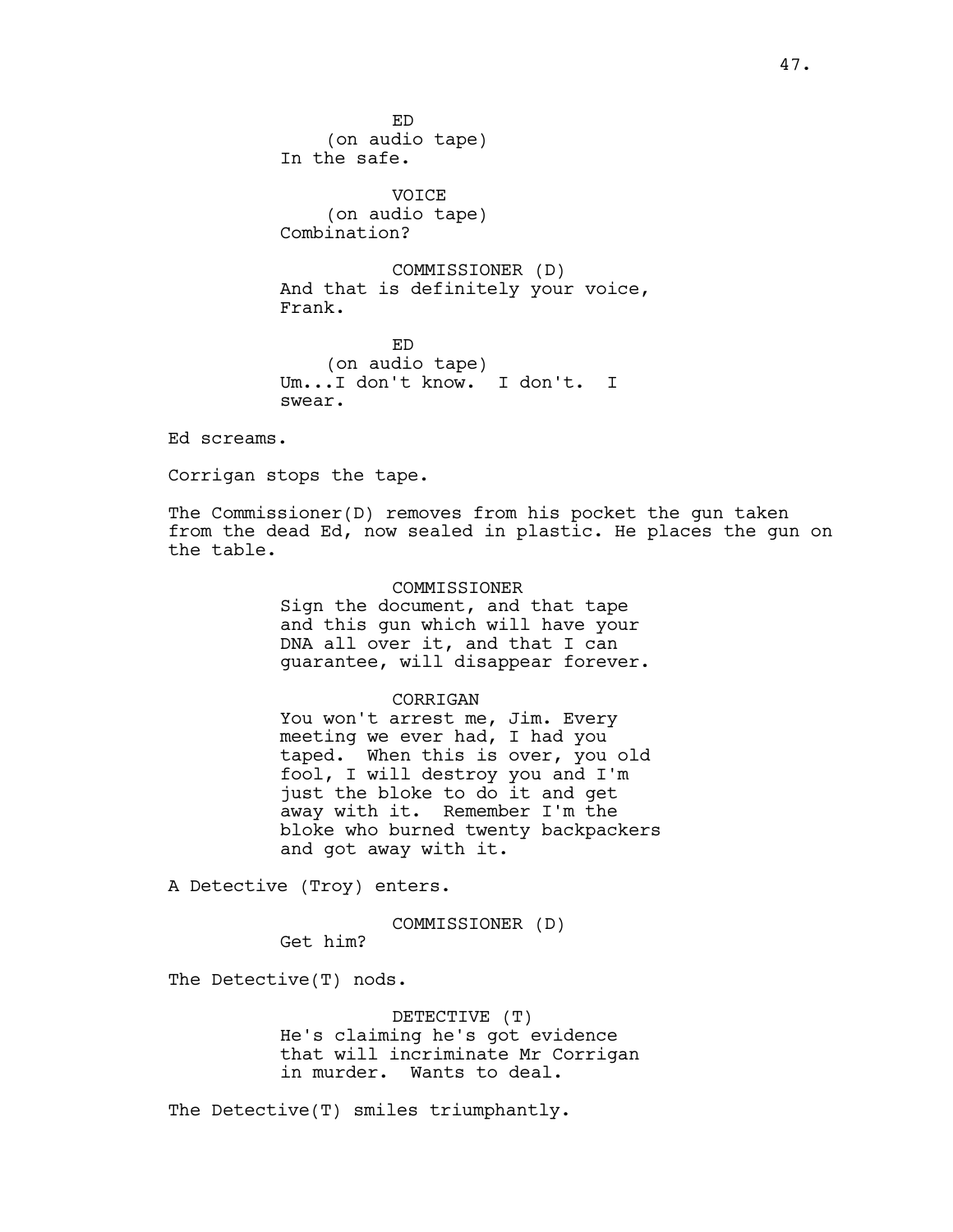COMMISSIONER (D) (to the Detective) Look um, I want you to keep him away from Homicide. I'll explain later.

The Detective's(T) look does not support the Commissioner's request.

> COMMISSIONER (D) I'd better do this myself.

The Detective(T) goes to the Commissioner(D), whispers to him.

> **COMMISSIONER** If you haven't signed that document when I return I'll arrest you on the spot. And I'm just the bloke who can do it and get away with it. I am the Commissioner of Police.

The Commissioner(D) hurries out quickly followed by the Detective.

EXT. FREEWAY - SAME DAY

Antionette drives a Mercedes convertible through traffic.

Overhead, an aerial Skywriter commences writing.

EXT. SECURITY CENTRE - SAME DAY

The real Commissioner runs towards the Security Centre.

INT. SECURITY CENTER - SAME DAY

The real Commissioner hurries into the Security Centre. Corrigan stands motionless in the middle of the room. Mason wearily stands to one Side.

> COMMISSIONER Big, big trouble, Frank.

CORRIGAN You can say that again, Jim.

Corrigan levels the gun at the Commissioner who stops, an expression of horror frozen on the Commissioner's face. Corrigan fires the gun into the Commissioner's chest, sending him reeling against the wall.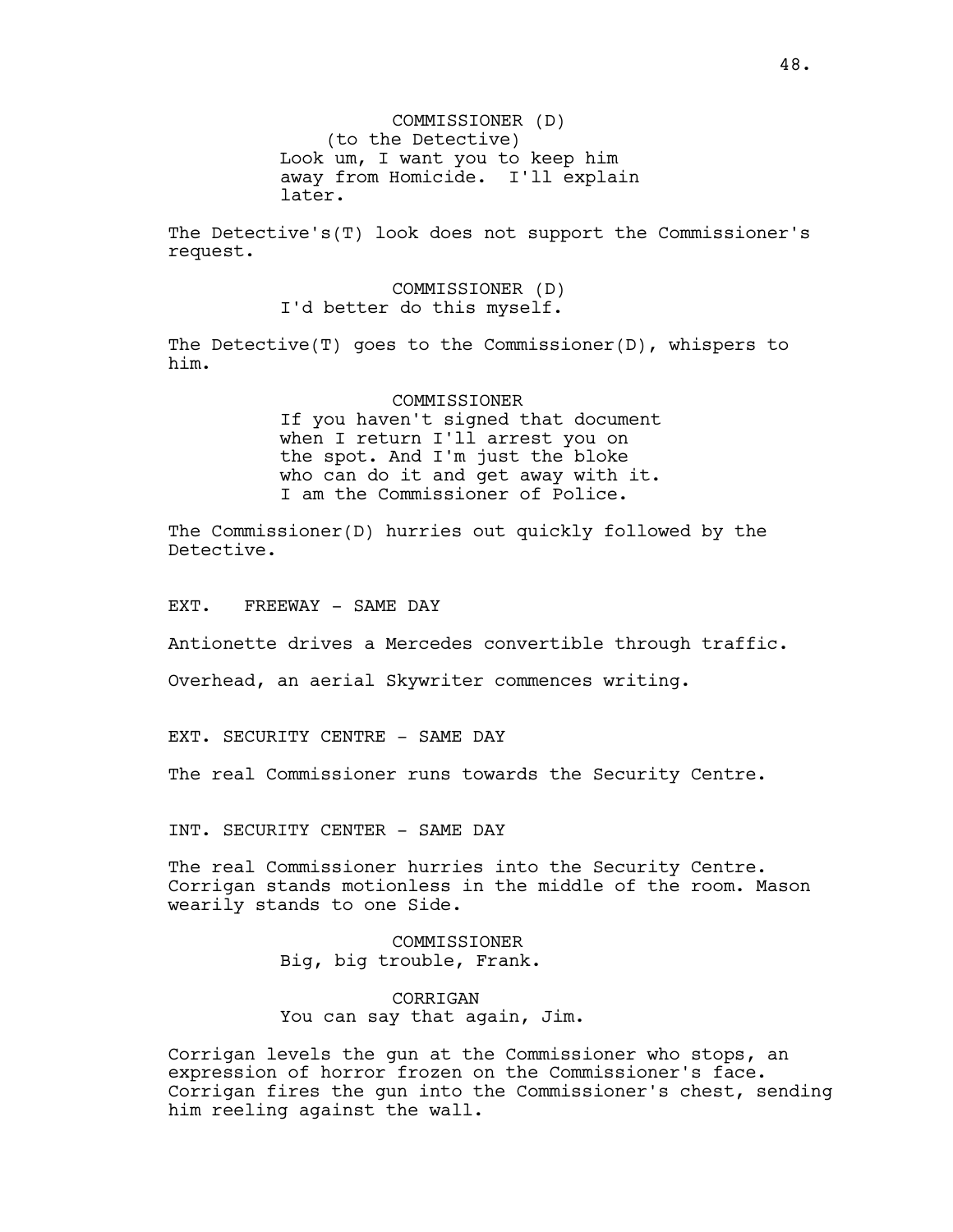Mason is horrified.

CORRIGAN You really didn't think I'd let you get away with breaking the law, did you, Jim? Hmmmmmmm?

MASON Oh, shit! Shit!

Corrigan waves the document.

CORRIGAN This document should explain everything. How you threatened to kill me if I didn't accede to your blackmail demand, how you killed Kimberly..

Mason freaks as Corrigan turns to Kimberly, shoots him in the head, killing him instantly.

The Commissioner, unable to move, watches panic stricken.

**CORRIGAN** ...how we struggled, violently...

Corrigan hits himself repeatedly in the face with the gun.

He then takes a hand of the immobile Commissioner and put the Commissioner's prints on the butt of the gun.

#### CORRIGAN

...but somehow I courageously wrestled the gun from you and in the ensuring struggle you were unfortunately...killed...

EXT. RACETRACK - SAME DAY

RACE GOERS silently watch televisions around the racetrack.

They see Corrigan carefully place the gun on the floor.

INT. SECURITY CENTER - SAME DAY

DETECTIVES hurry into the Security Centre.

They slow as they see the Commissioner and Mason dead.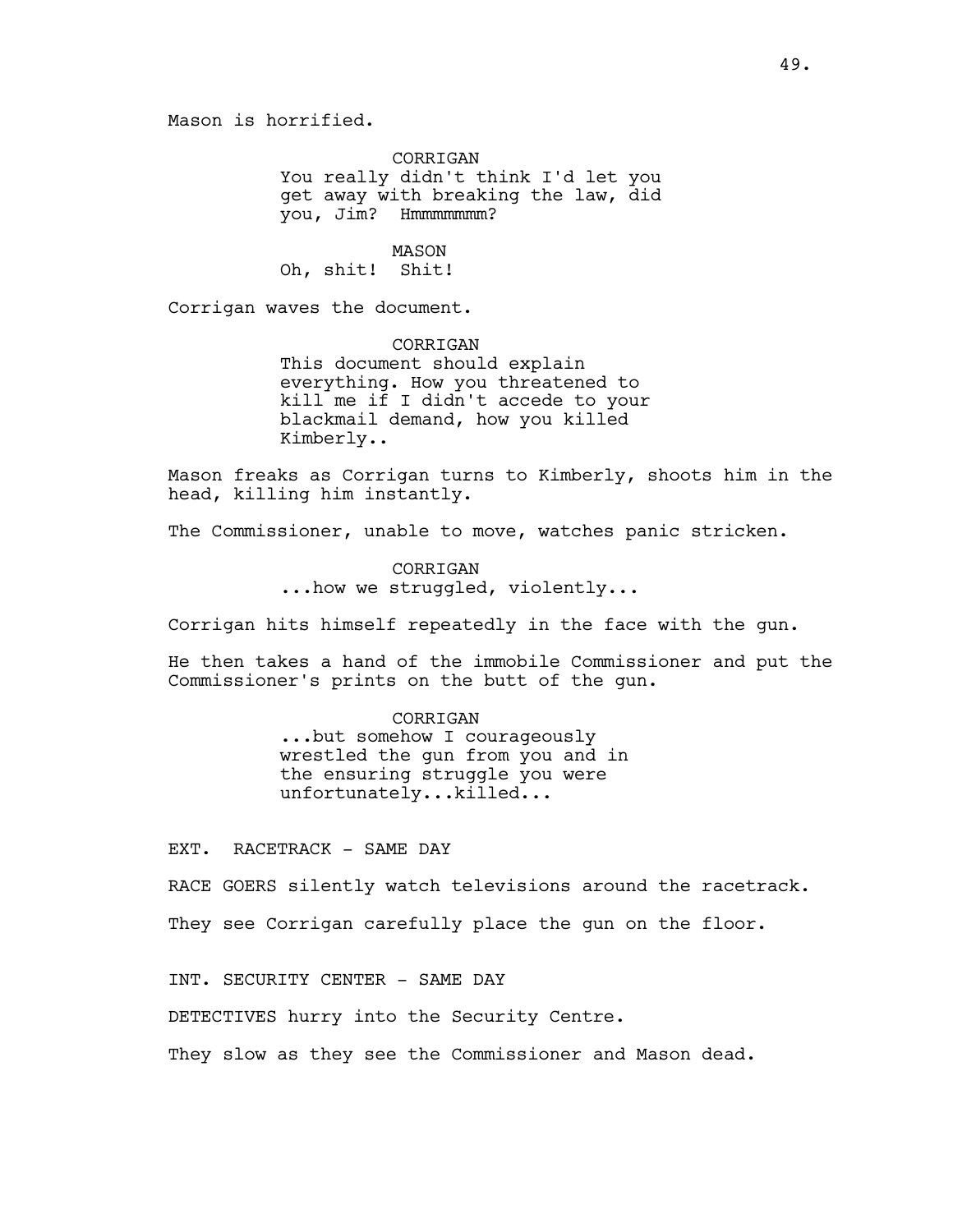Corrigan distressed and bleeding profusely from facial wounds, points to a gun on the floor, as he collapses into a chair.

A Detective carefully covers the gun with a handkerchief.

POLICE hurriedly arrive remaining behind the Detectives.

A Detective indicates to Corrigan a camera on the wall that has been recording.

EXT. RACETRACK - SAME DAY

Stunned Racegoers watch a bewildered Corrigan realising everything's been publicly televised.

EXT. CARPARK RACETRACK - SAME DAY

The Detective(T) assists Bert(D) into the back of a car.

The Detective(T) shuts the back door and opens the driver's door.

Bert grins.

EXT. RACETRACK - SAME DAY

Televisions show Corrigan attempting to smash the camera, but he is restrained by Police.

INT. VIVIANNE'S HOUSE - SAME DAY

Vivianne opens the door to a smiling Detective(T).

She doesn't recognise Troy who walks past her.

VIVIANNE

 $Um...$ 

The Detective(T) turns, removes a wig and laughs.

Troy puts a cheque on the table.

TROY One million smackeroos, courtesy of Antionette and the Pharaoh's Rat, guaranteed by The Bookmakers' Association and...tax free.

Vivianne smiles warmly.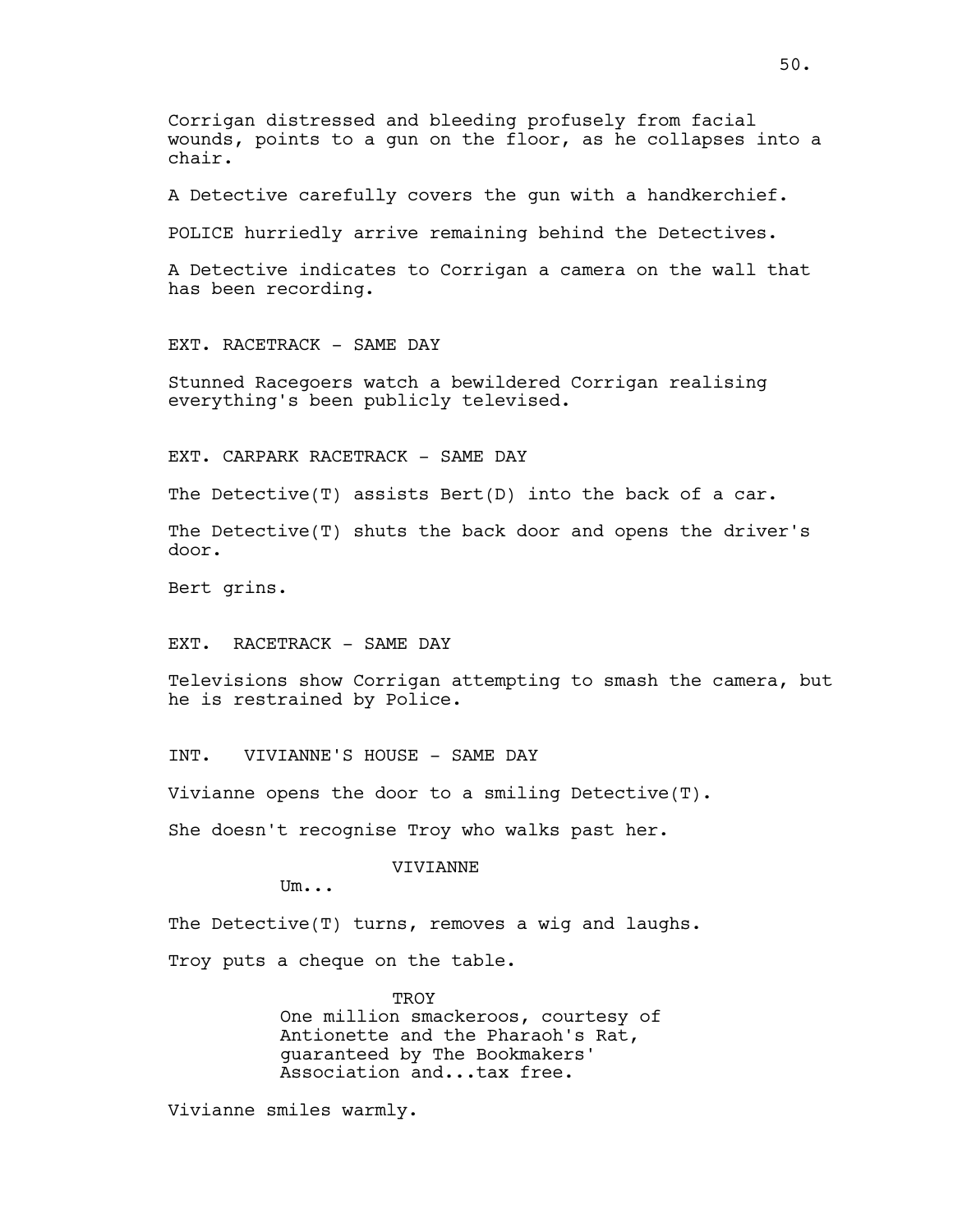**TROY** I still reckon that bloke scammed us though.

Troy sees Foxy cleaning an empty fish tank.

**TROY** What's happened to my fish?

Foxy smiles demurely.

Through a window the Signwriter can be seen in the sky.

EXT. FREEWAY - SAME DAY

The convertible, with Antionette driving, makes its way along a coastal highway.

Above, the Signwriter writes I in the sky.

Sid(D), with a portable karaoke, including microphone, sits in the back and sings (Nick Cave's, Lay Me Low) for the benefit of the world.

Both wear I badges.

Sid is not wearing gloves nor plaster cast. His hands are scar-free.

CREDITS roll.

The car slowly vanishes along the highway.

SID(D) ...Hats off to the man, on top of the world. Come crawl up here, baby and I'll show you how it works. If you wanta be my friend and you wanta repent and you want it all to end and you wanta know when then take a bow. Do it now. Do it any old how. Make a stand, take my hand. And blow it all to hell. They'll inform the police chief, lay me low, who will breathe a sigh of relief. He'll say I was a malanderer, a badlander, and a thief. When I go. They will interview my teachers, lay me low, who'll say I was one of God's scarier creatures.